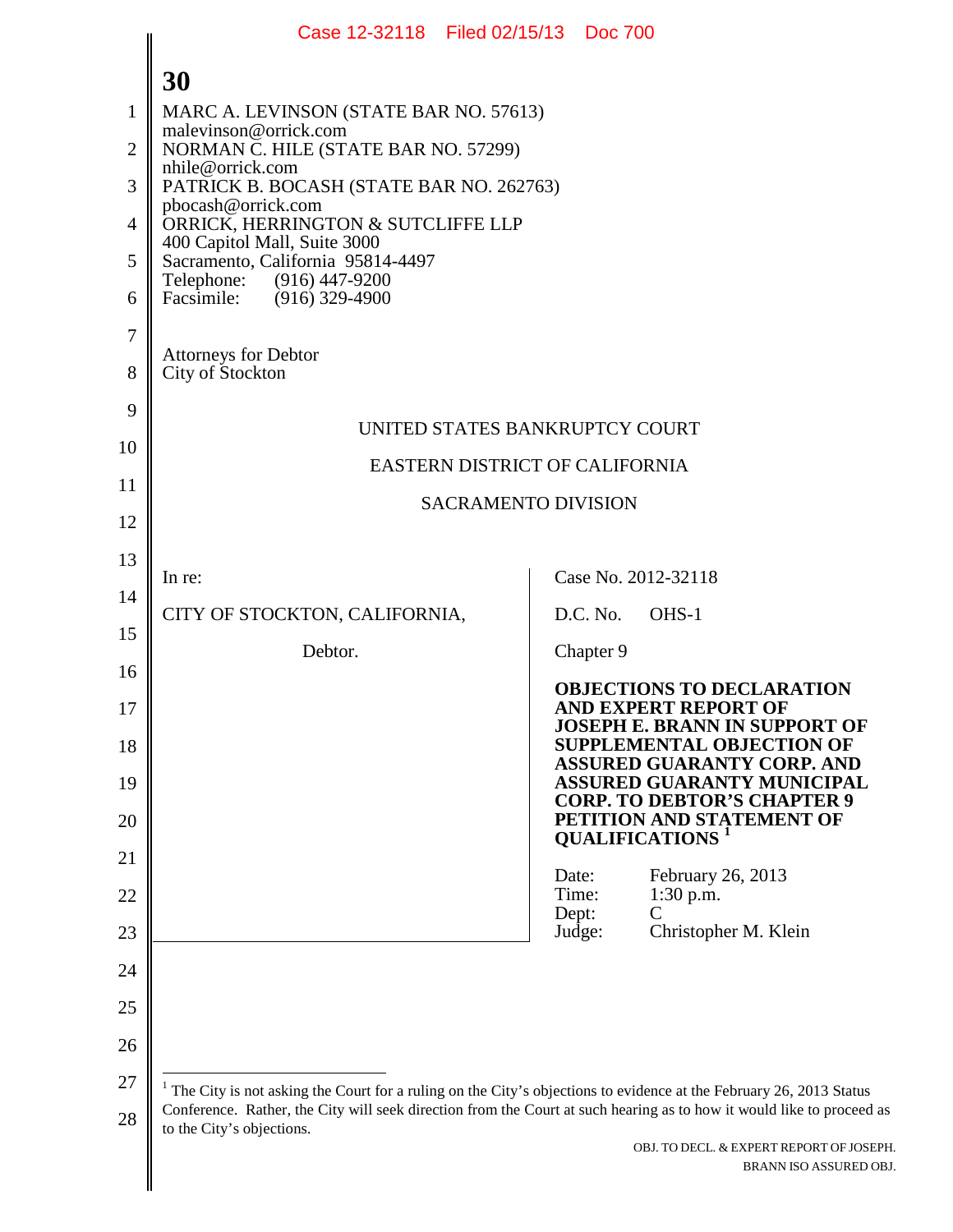## Case 12-32118 Filed 02/15/13 Doc 700

<span id="page-1-0"></span>

| $\mathbf{1}$   |                                                                                                  | The City of Stockton (the "City") respectfully submits the following objections <sup>2</sup> to the            |  |
|----------------|--------------------------------------------------------------------------------------------------|----------------------------------------------------------------------------------------------------------------|--|
| $\overline{2}$ | Declaration and Expert Report of Joseph E. Brann In Support of Supplemental Objection of         |                                                                                                                |  |
| 3              | Assured Guaranty Corp. and Assured Guaranty Municipal Corp. to Debtor's chapter 9 Petition       |                                                                                                                |  |
| $\overline{4}$ | and Statement of Qualifications. These Objections do not include objections based on the         |                                                                                                                |  |
| 5              | qualifications, helpfulness, or reliability of Joseph E. Brann ("Brann") testimony as an expert, |                                                                                                                |  |
| 6              | which are contained in the accompanying "Objections To Declaration And Expert Report Of          |                                                                                                                |  |
| $\tau$         | Joseph E. Brann Pursuant To Federal Rule Of Evidence 702 And Daubert V. Merrell Dow              |                                                                                                                |  |
| 8              | Pharmaceuticals, Inc."                                                                           |                                                                                                                |  |
| 9              |                                                                                                  | <b>OBJECTIONS TO DECLARATION OF JOSEPH E. BRANN</b>                                                            |  |
| 10             |                                                                                                  |                                                                                                                |  |
|                | PARAGRAPH OBJECTED TO                                                                            | <b>GROUNDS FOR OBJECTION</b>                                                                                   |  |
| 11             | In my opinion as an expert on<br>4.<br>policing and public safety issues, a                      | The City objects on the grounds that Brann's<br>conclusion that a "modest pension benefit                      |  |
| 12             | modest pension benefit reduction would                                                           | reduction would not lead to a 'mass exodus' of                                                                 |  |
| 13             | not lead to a "mass exodus" of police<br>officers or have any significant effect on              | police officers or have any significant effect on<br>the crime rate, public safety or the safety of            |  |
| 14             | the crime rate, public safety, or the safety                                                     | officers," is vague, speculative, and assumes facts<br>not in evidence. Brann's conclusion is based on         |  |
| 15             | of officers. I have prepared a report<br>setting forth my conclusions, which is                  | terms such as "modest" and "mass exodus" which                                                                 |  |
| 16             | attached as <b>Exhibit B</b> (the "Report") to<br>this Declaration and incorporated by           | are not clearly defined and which depend upon<br>assumed values as interpreted by Brann.                       |  |
| 17             | reference herein. For purposes of this                                                           | Moreover, Brann's Declaration and Report offer                                                                 |  |
| 18             | Declaration, I briefly summarize the<br>bases for my conclusions.                                | no independent evidence or analysis regarding<br>this conclusion. Finally, regardless of Brann's               |  |
| 19             |                                                                                                  | ultimate conclusion, whether or not a modest<br>pension benefit reduction would result in a "mass              |  |
| 20             |                                                                                                  | exodus" of officers is irrelevant to the Court's                                                               |  |
| 21             |                                                                                                  | determination of the City's eligibility for chapter<br>9. Fed. R. Evid. 401, 402.                              |  |
| 22             | As an initial matter, with respect to<br>5.                                                      | The City objects on the grounds that Brann's                                                                   |  |
| 23             | the City's crime situation, which Stockton<br>cites as its most important public safety          | statements as to the City's "high crime rate" are<br>vague. Moreover, Brann's comparison of the                |  |
| 24             | issue, there is no doubt that Stockton has<br>a high crime rate. Recognizing that no             | City's current crime rate with the crime rate<br>twenty years ago is vague and assumes facts not               |  |
| 25             | level of violent crime is acceptable, and                                                        | in evidence. Finally, Brann's analysis of the                                                                  |  |
|                | that the absolute numbers of crimes have<br>been on the increase, a review of                    | City's crime rate is irrelevant to the Court's<br>determination of the City's eligibility for chapter          |  |
| 26             | Stockton's crime rate over time shows                                                            | 9. Fed. R. Evid. 401, 402.                                                                                     |  |
| 27             |                                                                                                  | $2$ The Federal Rules of Evidence are made applicable to cases under the Bankruptcy Code by Rule of Bankruptcy |  |
| 28             | Procedure 9017.                                                                                  |                                                                                                                |  |
|                |                                                                                                  | OBJ. TO DECL. & EXPERT REPORT OF JOSEPH.<br>$-1-$<br>BRANN ISO ASSURED OBJ.                                    |  |
|                |                                                                                                  |                                                                                                                |  |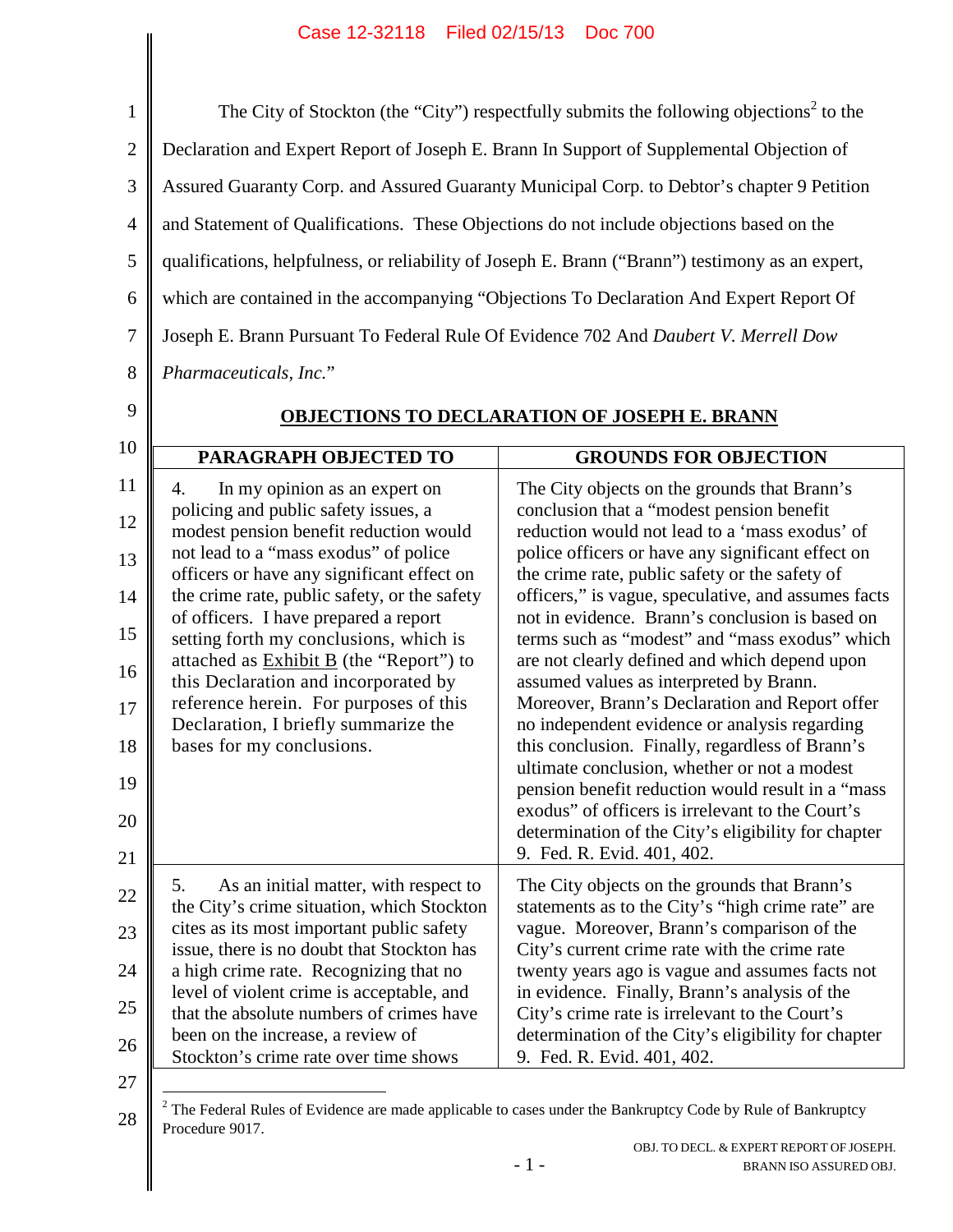| PARAGRAPH OBJECTED TO                                                                                                                                                                                                                                                                                                                                                                                                                                                                                                                                                                                                                                                                                                                               | <b>GROUNDS FOR OBJECTION</b>                                                                                                                                                                                                                                                                                                                                                                                                                                                                                                                                                                                                                                                                                                                                                                                                                                                                                                                                                                                                                                      |
|-----------------------------------------------------------------------------------------------------------------------------------------------------------------------------------------------------------------------------------------------------------------------------------------------------------------------------------------------------------------------------------------------------------------------------------------------------------------------------------------------------------------------------------------------------------------------------------------------------------------------------------------------------------------------------------------------------------------------------------------------------|-------------------------------------------------------------------------------------------------------------------------------------------------------------------------------------------------------------------------------------------------------------------------------------------------------------------------------------------------------------------------------------------------------------------------------------------------------------------------------------------------------------------------------------------------------------------------------------------------------------------------------------------------------------------------------------------------------------------------------------------------------------------------------------------------------------------------------------------------------------------------------------------------------------------------------------------------------------------------------------------------------------------------------------------------------------------|
| that the crime rate today is lower than it<br>was twenty years ago and has been<br>declining for the past several years.                                                                                                                                                                                                                                                                                                                                                                                                                                                                                                                                                                                                                            |                                                                                                                                                                                                                                                                                                                                                                                                                                                                                                                                                                                                                                                                                                                                                                                                                                                                                                                                                                                                                                                                   |
| The City claims that it has the<br>6.<br>lowest officer-per-thousand ratio for cities<br>over 250,000, but it is not the lowest, and<br>there are many cities in the state that have<br>lower staffing ratios than Stockton. This<br>metric is also of limited value unless<br>considered in the context of other factors<br>such as police officer utilization.                                                                                                                                                                                                                                                                                                                                                                                    | The City objects on the grounds that Brann's<br>statements as to the City's officer-per-thousand<br>ratio are vague, speculative, and assume facts not<br>in evidence in that they depend upon Brann's<br>assumptions regarding what other cities the City<br>should be compared to. Moreover, Brann's<br>testimony as to the value of this statistic is<br>irrelevant to the Court's determination of the<br>City's eligibility for chapter 9. Fed. R. Evid. 401,<br>402.                                                                                                                                                                                                                                                                                                                                                                                                                                                                                                                                                                                        |
| The City's claim that officers will<br>7.<br>leave in a "mass exodus" if police pension<br>benefits are reduced is not well founded.<br>The City cites the recent lateral transfers<br>of certain senior officers to other<br>California police agencies as evidence<br>that it will lose its senior officers if police<br>pensions are reduced. Information on the<br>lateral transfers cited by the City indicates<br>that most departures involved lifestyle<br>changes, moves by officers to<br>jurisdictions out of the Central Valley to<br>police agencies on the coast, near the Bay,<br>or close to the mountains. Such lateral<br>transfers involve a host of non-economic<br>factors and are not simply related to<br>wages or pensions. | The City objects on the grounds that Brann's<br>conclusion that the City's concerns regarding the<br>possible loss of experienced officers caused by<br>pension benefit cuts "is not well founded" is<br>vague, assumes facts not in evidence, and is<br>highly speculative in that it depends upon<br>numerous unsupported assumptions throughout<br>Brann's Report, including that Brann considers<br>only the effects of a pension benefit cut in<br>isolation (and not in the context of other cuts the<br>City has already made), and assumes the meaning<br>of terms such as "modest" and "mass exodus."<br>Moreover, Brann's conclusion in this regard is<br>vague in that he does not state what the chances<br>are that officers will leave, but states only that the<br>City's concerns are "not well founded." Finally,<br>Brann's conclusion as to the likelihood officers<br>will leave in the face of new pension benefit cuts<br>is irrelevant to the Court's determination of the<br>City's eligibility for chapter 9. Fed. R. Evid. 401,<br>402. |
| In fact, a host of non-economic<br>8.<br>factors influence job decisions, including<br>a number that would discourage lateral<br>transfers even if there were to be a<br>modest police pension reduction. For<br>example, recent labor peace between the<br>police and the City may reduce the<br>uncertainty that may have caused prior<br>departures. Seniority is a strong<br>disincentive to leaving, as a transferring<br>officer loses seniority at the new agency                                                                                                                                                                                                                                                                            | The City objects on the grounds that Brann's<br>testimony that "a host of non-economic factors<br>influence job decisions" is vague, speculative, and<br>assumes facts not in evidence because Brann<br>provides no independent analysis or evidence and<br>makes no statement as to the amount of effect, if<br>any, these other factors would have. Moreover,<br>Brann's conclusion that other factors, besides a<br>pension cut, affect an officer's decision to leave is<br>also vague and speculative in that Brann implies,<br>without support, that none of these factors would                                                                                                                                                                                                                                                                                                                                                                                                                                                                            |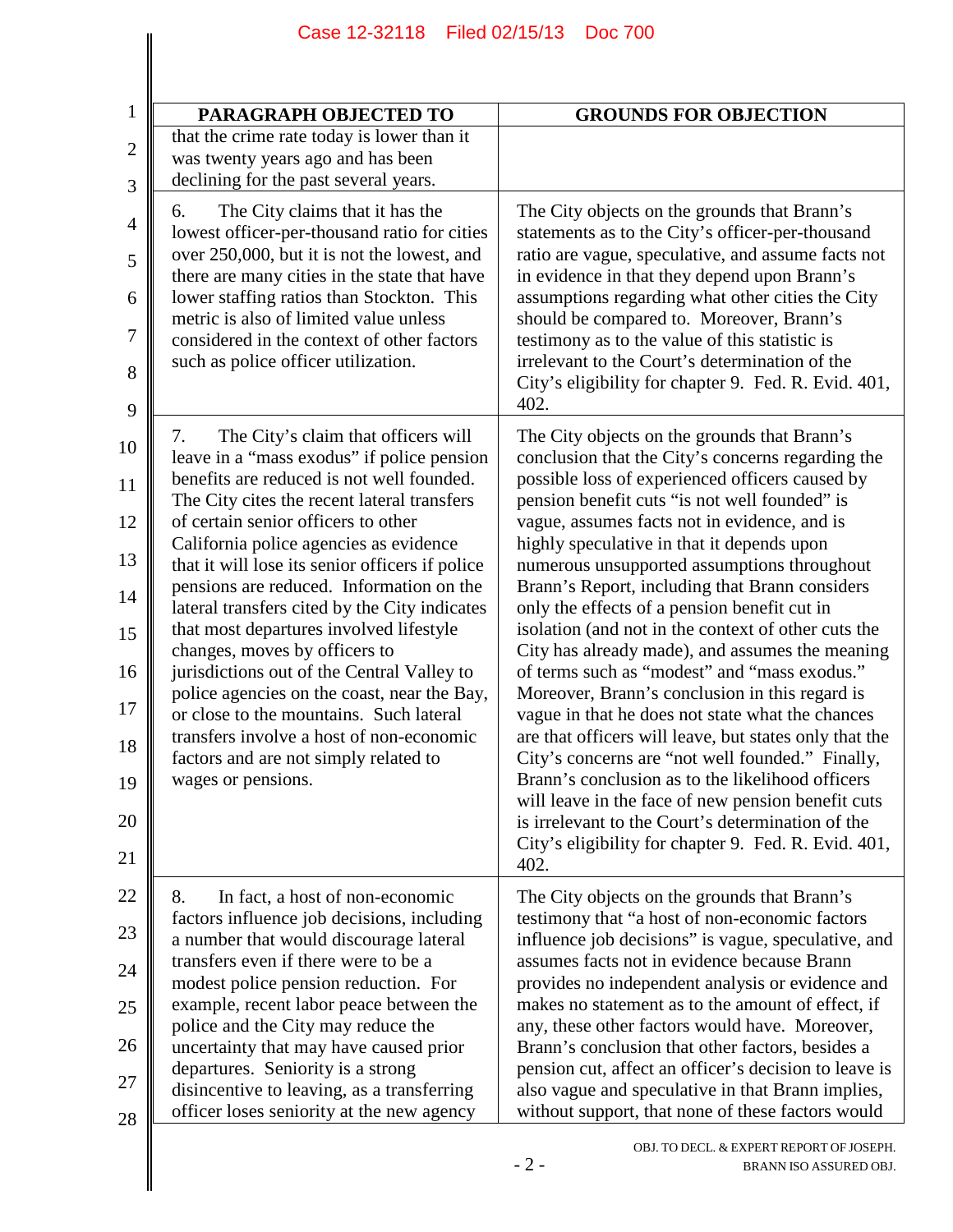| Case 12-32118 Filed 02/15/13<br><b>Doc 700</b>                                                                                                                                                                                                                                                                                                                                                              |                                                                                                                                                                                                                                                                                                                                                                                                                                                                                                                                                                                                                                                                                                                                        |
|-------------------------------------------------------------------------------------------------------------------------------------------------------------------------------------------------------------------------------------------------------------------------------------------------------------------------------------------------------------------------------------------------------------|----------------------------------------------------------------------------------------------------------------------------------------------------------------------------------------------------------------------------------------------------------------------------------------------------------------------------------------------------------------------------------------------------------------------------------------------------------------------------------------------------------------------------------------------------------------------------------------------------------------------------------------------------------------------------------------------------------------------------------------|
|                                                                                                                                                                                                                                                                                                                                                                                                             |                                                                                                                                                                                                                                                                                                                                                                                                                                                                                                                                                                                                                                                                                                                                        |
| PARAGRAPH OBJECTED TO<br>and starts anew drawing undesirable<br>assignments and shifts that rookie<br>officers typically draw. And changes to<br>pension benefits in other California<br>jurisdictions may make a lateral transfer<br>to such jurisdictions less attractive. The<br>City's lateral transfer rate is also<br>consistent with data that has been<br>gathered in the past on such transfers in | <b>GROUNDS FOR OBJECTION</b><br>work in conjunction with a pension cut to<br>convince an officer to leave. Finally, Brann's<br>conclusions as to noneconomic factors is<br>irrelevant to the Court's determination of the<br>City's eligibility for chapter 9. Fed. R. Evid. 401,<br>402.                                                                                                                                                                                                                                                                                                                                                                                                                                              |
| California and elsewhere and is not<br>indicative of a "mass exodus."<br>9.<br>The City's arguments about pension                                                                                                                                                                                                                                                                                           | The City objects on the grounds that Brann's                                                                                                                                                                                                                                                                                                                                                                                                                                                                                                                                                                                                                                                                                           |
| uncertainty affecting recruiting have no<br>basis. The evidence shows that the City<br>has hired more than 70 officers this year<br>and had more than a thousand police<br>academy graduate applications in 2011-<br>12, signs that any uncertainty over<br>pensions is not affecting recruitment.                                                                                                          | conclusion that the City's arguments about<br>pension uncertainty affecting recruitment "have<br>no basis" is vague, speculative, and assumes facts<br>not in evidence in that the fact the City has hired<br>70 officers gives no indication of whether these<br>officers have equal qualifications as those hired if<br>pension cuts were not a threat, and also gives no                                                                                                                                                                                                                                                                                                                                                            |
|                                                                                                                                                                                                                                                                                                                                                                                                             | indication of the amount of effort required to<br>recruit these officers as compared to a situation<br>without the threat of a pension cut. Moreover,<br>Brann's conclusions regarding the City's concerns<br>about recruitment are irrelevant to the Court's<br>determination of the City's eligibility for chapter<br>9. Fed. R. Evid. 401, 402.                                                                                                                                                                                                                                                                                                                                                                                     |
| 10.<br>Finally, I am not aware of any basis<br>for a claim that a modest reduction in<br>police pension benefits would lead to an<br>inability to fill police positions,<br>contribute to an increase in crime, or<br>serve to increase the danger or injuries to<br>police officers, particularly younger<br>police officers.                                                                              | The City objects on the grounds that the fact that<br>Brann is "not aware of any basis" for the City's<br>concerns that cuts to police pension benefits will<br>be detrimental to officer retention and recruitment<br>and to public safety is vague, speculative, and<br>assumes facts not in evidence in that Brann offers<br>no independent analysis or evidence for this<br>conclusion. Instead, Brann concludes only that<br>the City's evidence and concerns have not met a<br>social sciences standard of certainty. Obviously,<br>whether the City's concerns rise to the level of a<br>scientific certainty is irrelevant to the Court's<br>determination of the City's eligibility for chapter<br>9. Fed. R. Evid. 401, 402. |
|                                                                                                                                                                                                                                                                                                                                                                                                             | OBJ. TO DECL. & EXPERT REPORT OF JOSEPH.                                                                                                                                                                                                                                                                                                                                                                                                                                                                                                                                                                                                                                                                                               |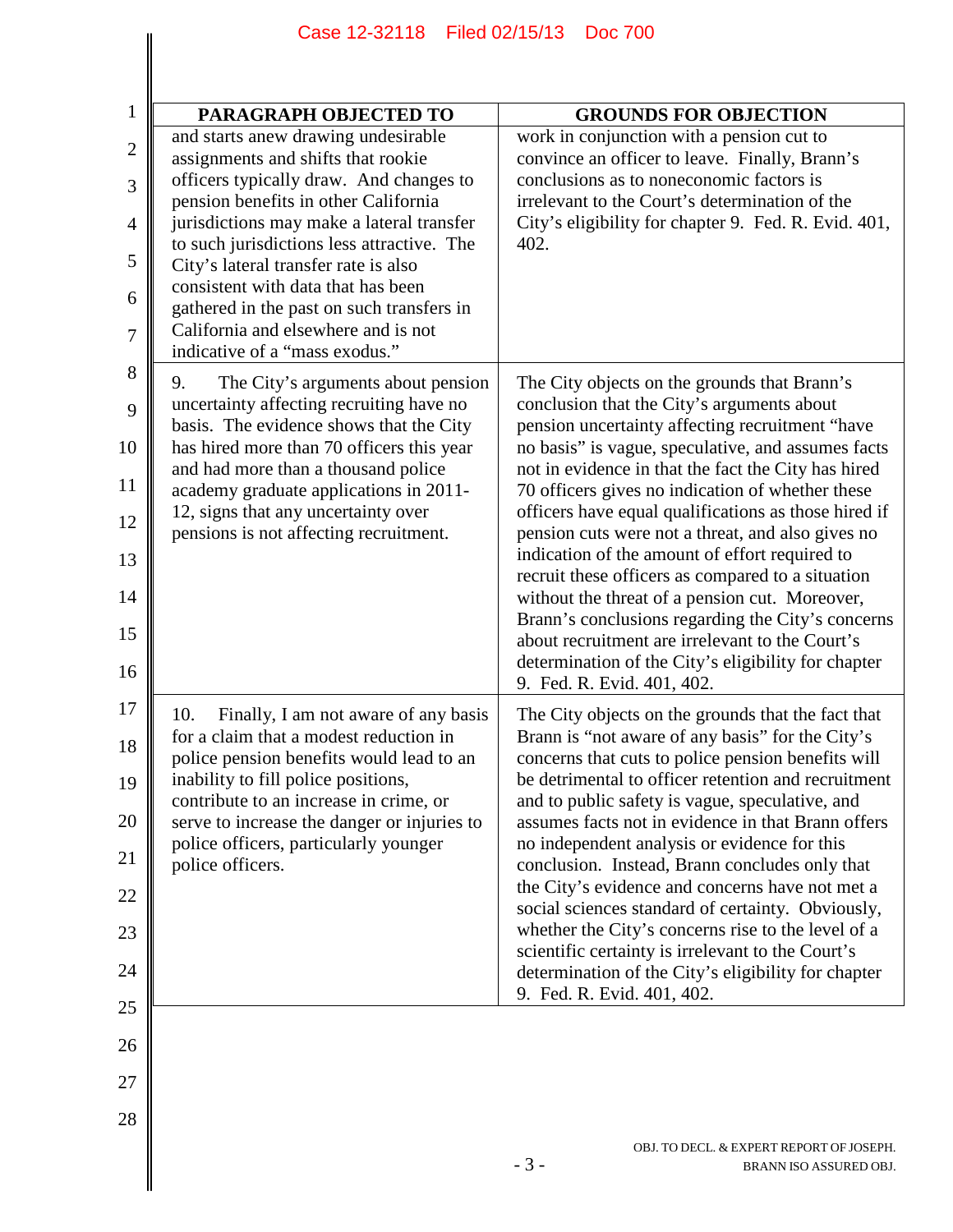| 1              |                                                                                                                                         | <b>OBJECTIONS TO EXPERT REPORT OF JOSEPH E. BRANN</b>                                                                                                  |
|----------------|-----------------------------------------------------------------------------------------------------------------------------------------|--------------------------------------------------------------------------------------------------------------------------------------------------------|
| $\overline{2}$ | PARAGRAPH OBJECTED TO                                                                                                                   | <b>GROUNDS FOR OBJECTION</b>                                                                                                                           |
| 3              | The crime situation in Stockton is                                                                                                      | The City objects on the grounds that Brann's                                                                                                           |
| $\overline{4}$ | serious, but crime in Stockton has<br>fluctuated over the past 25 years and has                                                         | statements as to the City's "crime situation" are<br>vague, in that he states only that they have                                                      |
| 5              | been higher than at present during that<br>time, and the Part I crime rate has been<br>falling for the past several years. (Brann       | fluctuated over two and a half decades and were,<br>at some point, higher during that time than at<br>present. Moreover, Brann's comparison of the     |
| 6<br>7         | Decl., Exh. B., p. 9)                                                                                                                   | City's current crime rate with the crime rate over<br>twenty years ago is vague and assumes facts not                                                  |
| 8              |                                                                                                                                         | in evidence. Finally, Brann's analysis of the<br>City's crime rate is irrelevant to the Court's                                                        |
| 9              |                                                                                                                                         | determination of the City's eligibility for chapter<br>9. Fed. R. Evid. 401, 402.                                                                      |
| 10<br>11       | Stockton does not have the lowest<br>П.<br>officer per thousand ratio among California                                                  | The City objects on the grounds that Brann's<br>statements as to the City's officer-per-thousand                                                       |
| 12             | cities, and this ratio, in any event, is a<br>measure of limited use unless considered in<br>the context of police officer utilization. | ratio are vague, speculative, and assume facts not<br>in evidence in that they depend upon Brann's<br>assumptions regarding what other cities the City |
| 13             | (Brann Decl., Exh. B., p. 9)                                                                                                            | should be compared to. Moreover, Brann's<br>testimony as to the value of this statistic is                                                             |
| 14<br>15       |                                                                                                                                         | irrelevant to the Court's determination of the<br>City's eligibility for chapter 9. Fed. R. Evid. 401,<br>402.                                         |
| 16             | Stockton's claim that officers will<br>Ш.                                                                                               | The City objects on the grounds that Brann's                                                                                                           |
| 17<br>18       | leave in a "mass exodus" if police pension<br>benefits are reduced is not well founded.<br>(Brann Decl., Exh. B., p. 9)                 | conclusion that the City's concerns regarding the<br>possible loss of experienced officers caused by<br>pension benefit cuts "is not well founded" is  |
| 19             |                                                                                                                                         | vague, assumes facts not in evidence, and is<br>highly speculative in that it depends upon                                                             |
| 20             |                                                                                                                                         | numerous unsupported assumptions throughout<br>Brann's Report, including that Brann considers                                                          |
| 21             |                                                                                                                                         | only the effects of a pension benefit cut in<br>isolation (and not in the context of other cuts the                                                    |
| 22             |                                                                                                                                         | City has already made), and assumes the meaning<br>of terms such as "modest" and "mass exodus."                                                        |
| 23<br>24       |                                                                                                                                         | Moreover, Brann's conclusion in this regard is<br>vague in that he does not state what the chances                                                     |
| 25             |                                                                                                                                         | are that officers will leave, but states only that the<br>City's concerns are "not well founded." Finally,                                             |
| 26             |                                                                                                                                         | Brann's conclusion as to the likelihood officers<br>will leave in the face of new pension benefit cuts                                                 |
| 27             |                                                                                                                                         | is irrelevant to the Court's determination of the<br>City's eligibility for chapter 9. Fed. R. Evid. 401,<br>402.                                      |
| 28             |                                                                                                                                         | OBJ. TO DECL. & EXPERT REPORT OF JOSEPH.<br>$-4-$<br>BRANN ISO ASSURED OBJ.                                                                            |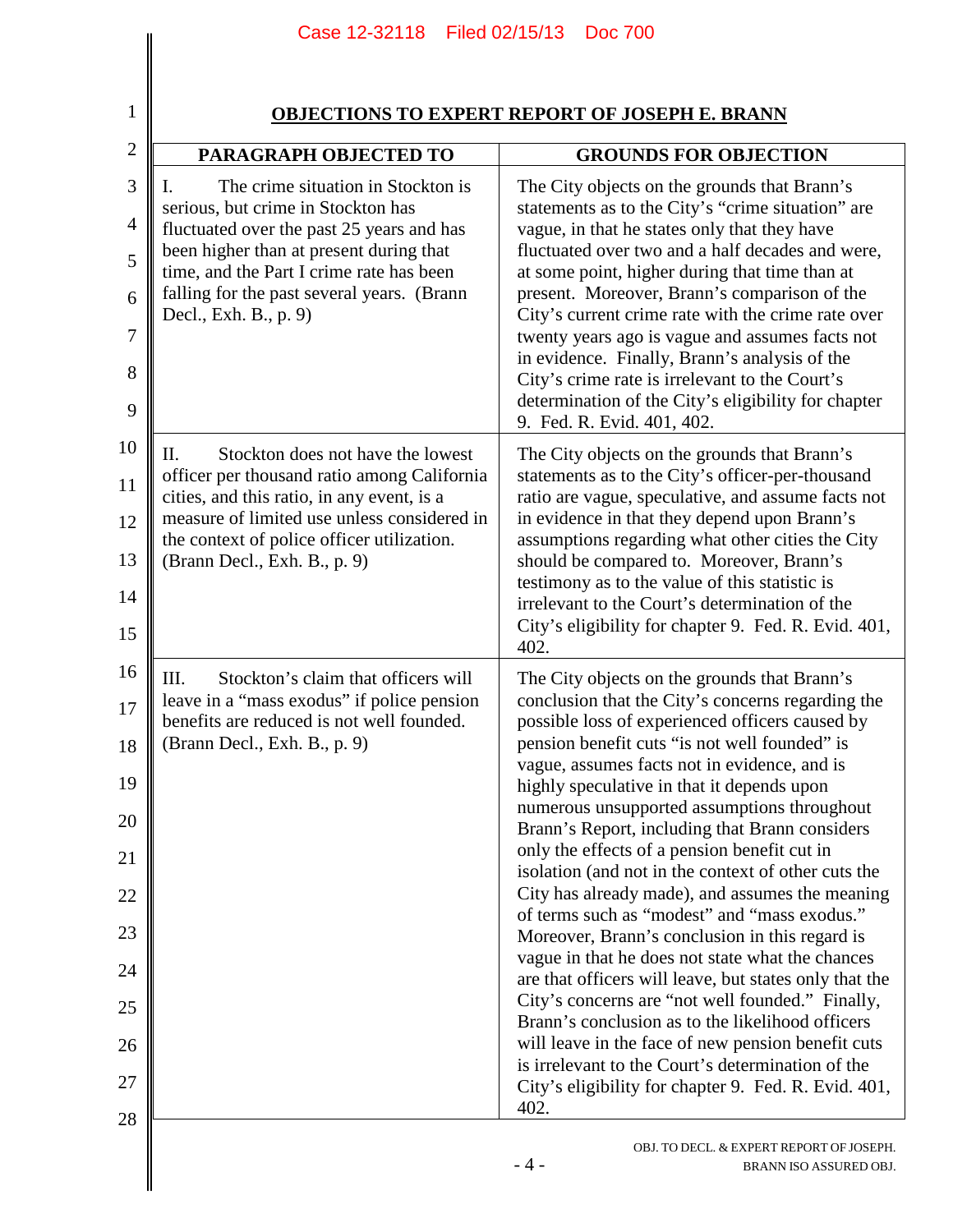| PARAGRAPH OBJECTED TO                                                                                                                                                                                                                                                                                                                                                                                                                                                                                                                                                                                                                                                                                                                 | <b>GROUNDS FOR OBJECTION</b>                                                                                                                                                                                                                                                                                                                                                                                                                                                                                                                                                                                                                                                                                                       |
|---------------------------------------------------------------------------------------------------------------------------------------------------------------------------------------------------------------------------------------------------------------------------------------------------------------------------------------------------------------------------------------------------------------------------------------------------------------------------------------------------------------------------------------------------------------------------------------------------------------------------------------------------------------------------------------------------------------------------------------|------------------------------------------------------------------------------------------------------------------------------------------------------------------------------------------------------------------------------------------------------------------------------------------------------------------------------------------------------------------------------------------------------------------------------------------------------------------------------------------------------------------------------------------------------------------------------------------------------------------------------------------------------------------------------------------------------------------------------------|
| There is no basis for the claim by<br>IV.<br>Stockton that a modest reduction in<br>pension benefits would lead to increased<br>crime, place the community at risk, or<br>endanger police officers through greater<br>risk of physical harm. (Brann Decl., Exh.<br>B., p. 9)                                                                                                                                                                                                                                                                                                                                                                                                                                                          | The City objects on the grounds that the fact that<br>Brann is "not aware of any basis" for the City's<br>concerns that cuts to police pension benefits will<br>be detrimental to officer retention and recruitment<br>and to public safety is vague, speculative, and<br>assumes facts not in evidence in that Brann offers<br>no independent analysis or evidence for this<br>conclusion. Instead, Brann concludes only that<br>the City's evidence and concerns have not a social<br>sciences standard of certainty. Obviously,<br>whether the City's concerns rise to the level of a<br>scientific certainty is irrelevant to the Court's<br>determination of the City's eligibility for chapter<br>9. Fed. R. Evid. 401, 402. |
| The City cites the crime situation as the<br>most important public safety issue for the<br>City. There is no doubt that Stockton has<br>a high crime rate, but a review of<br>Stockton's crime rates over time indicates<br>that the crime rate today is lower than it<br>was twenty years ago. (Brann Decl., Exh.<br>B., p. 12)                                                                                                                                                                                                                                                                                                                                                                                                      | The City objects on the grounds that Brann's<br>statements as to the City's "crime situation" are<br>vague, in that he states only that crime rates were,<br>in some respect, lower twenty years ago than at<br>present. Moreover, Brann's comparison of the<br>City's current crime rate with the crime rate over<br>twenty years ago is vague and assumes facts not<br>in evidence in that he offers no basis for using that<br>time frame as a reference for comparison. Finally,<br>Brann's analysis of the City's crime rate is<br>irrelevant to the Court's determination of the<br>City's eligibility for chapter 9. Fed. R. Evid. 401,<br>402.                                                                             |
| One of the most frequently cited crime<br>statistics, for example, relates to violent<br>crimes such as murder. Although there is<br>no acceptable level of murders in any<br>community, or even a murder rate in<br>relation to the population, it is of help<br>when examining crime to provide a more<br>complete context, such as when one looks<br>at the frequency of crime in relation to the<br>population. Using an overall indicator,<br>such as the Part I crime rate per 1,000<br>population (or even a specific subcategory<br>of Part I crimes, such as the murder rate<br>per 1,000 population) is a more reliable<br>indicator of crime trends than using<br>absolute numbers alone. (Brann Decl.,<br>Exh. B., p. 12) | The City objects on the grounds that Brann's<br>comparison of the City's current murder rate to<br>the rate in 1990 and 1991 is vague, speculative,<br>and assumes facts not in evidence in that he<br>simply chooses one of the worst years for a given<br>type of crime to compare with today's crime rate.<br>Moreover, Brann's comparison of the City's<br>crime rate with crime rates roughly twenty years<br>ago is irrelevant to the Court's determination of<br>the City's eligibility for chapter 9. Fed. R.<br>Evid. 401, 402.                                                                                                                                                                                           |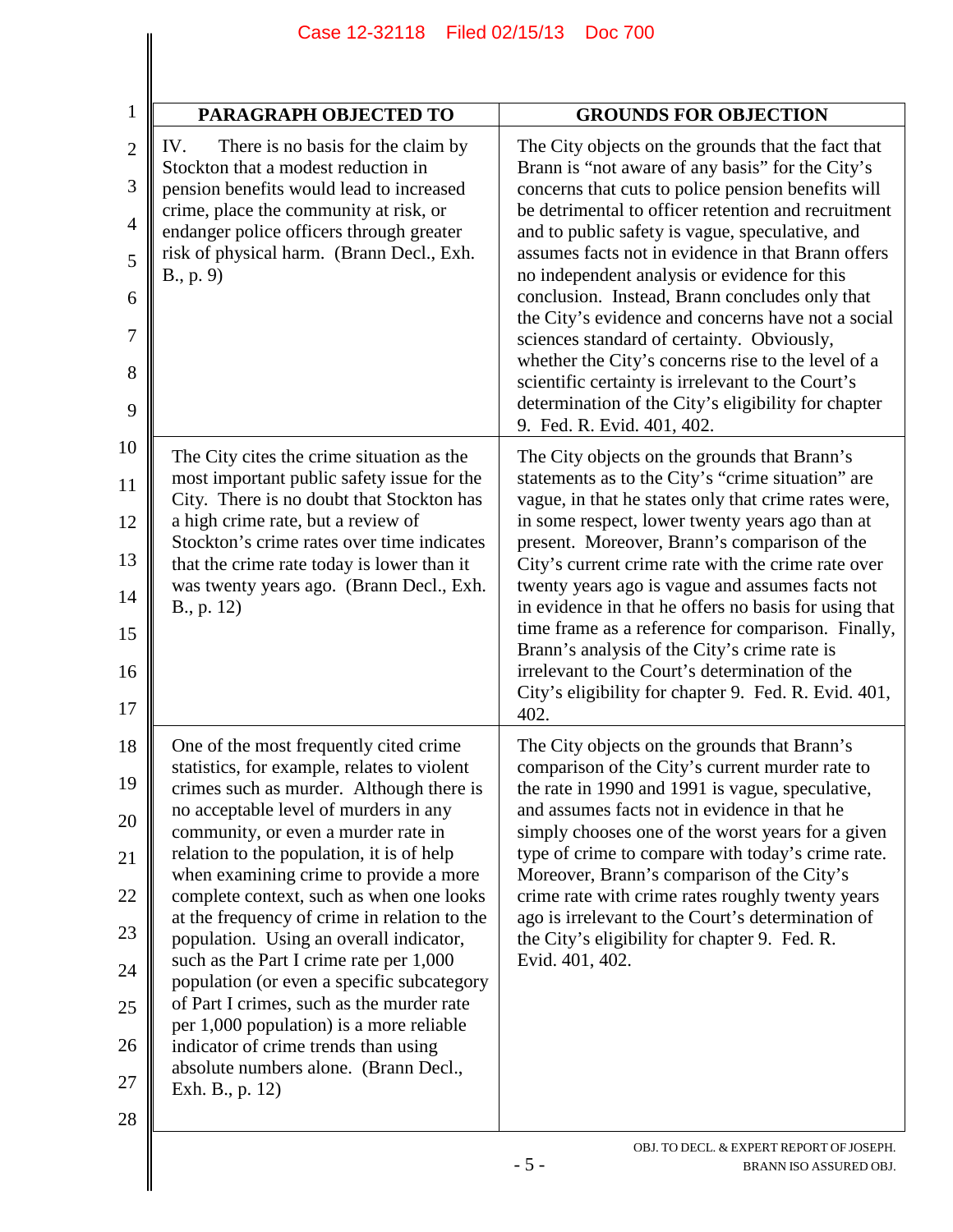| PARAGRAPH OBJECTED TO                                                                                                                                                                                                                                                                                                                                                                                                                                                                                                                                                                                                                                                     | <b>GROUNDS FOR OBJECTION</b>                                                                                                                                                                                                                                                                                                                                                                                                                                                                                                                                                                                                                                                      |
|---------------------------------------------------------------------------------------------------------------------------------------------------------------------------------------------------------------------------------------------------------------------------------------------------------------------------------------------------------------------------------------------------------------------------------------------------------------------------------------------------------------------------------------------------------------------------------------------------------------------------------------------------------------------------|-----------------------------------------------------------------------------------------------------------------------------------------------------------------------------------------------------------------------------------------------------------------------------------------------------------------------------------------------------------------------------------------------------------------------------------------------------------------------------------------------------------------------------------------------------------------------------------------------------------------------------------------------------------------------------------|
| "Crime Rate" helps to put this number<br>into context by examining homicides in a<br>growing city where the population size<br>has also increased. Population density is<br>a factor that affects the incidence of<br>crime. (Brann Decl., Exh. B., p. 12)                                                                                                                                                                                                                                                                                                                                                                                                                | The City objects on the grounds that Brann's<br>comparison of the City's current crime rates with<br>the crime rates twenty years ago is vague,<br>speculative, and assumes facts not in evidence.<br>Moreover, Brann's comparison of the City's<br>crime rate with crime rates roughly twenty years<br>ago is irrelevant to the Court's determination of<br>the City's eligibility for chapter 9. Fed. R.<br>Evid. 401, 402.                                                                                                                                                                                                                                                     |
| By comparing murder rates (events per<br>thousand residents) in Stockton since<br>1990, for example, we find the city's<br>murder rate has been the same or higher<br>in prior years. In 1990, for example, with<br>a population of 210,943, Stockton<br>experienced 51 homicide events (rate of<br>.24 per thousand). By 1991, the number<br>of homicides increased from prior years to<br>55 events in a population size of 215,336<br>(a rate of .25 per thousand). Ten years<br>later, in 2011, Stockton's population had<br>risen to 295,136, so the 58 homicide<br>events can be expressed as homicide rate<br>of .2 per thousand. (Brann Decl., Exh. B.,<br>p. 12) | The City objects on the grounds that Brann's<br>comparison of the City's current murder rate to<br>the rate in 1990 and 1991 is vague, speculative,<br>and assumes facts not in evidence in that he<br>simply chooses one of the worst years for a given<br>type of crime to compare with today's crime rate,<br>rather than providing a more detailed analysis of<br>the city's crime rate over time or the context of<br>the City's current crime rate. Moreover, Brann's<br>comparison of the City's crime rate with crime<br>rates roughly twenty years ago is irrelevant to the<br>Court's determination of the City's eligibility for<br>chapter 9. Fed. R. Evid. 401, 402. |
| Thus, while it is true the absolute number<br>of homicides reached an "all-time record"<br>in 2011, it is in fact the case that<br>homicides are on a slight downward trend<br>from their peak 20 years ago. $2$ (Brann<br>Decl., Exh. B., p. 12)                                                                                                                                                                                                                                                                                                                                                                                                                         | The City objects on the grounds that Brann's<br>comparison of the City's current murder rate to<br>the rate in 1990 and 1991 is vague, speculative,<br>and assumes facts not in evidence in that he<br>simply chooses one of the worst years for a given<br>type of crime to compare with today's crime rate,<br>rather than providing a more detailed analysis of<br>the city's crime rate over time or the context of<br>the City's current crime rate. Moreover, Brann's<br>comparison of the City's crime rate with crime<br>rates roughly twenty years ago is irrelevant to the<br>Court's determination of the City's eligibility for<br>chapter 9. Fed. R. Evid. 401, 402. |
| An examination of violent crime rates in<br>other categories leads to similar findings.<br>(Brann Decl., Exh. B., p. 12)                                                                                                                                                                                                                                                                                                                                                                                                                                                                                                                                                  | The City objects on the grounds that Brann's<br>comparison of the City's current crime rates with<br>crime rates for various years roughly twenty years<br>ago is vague, speculative, and assumes facts not in<br>evidence in that Brann merely chooses one of the<br>worst years for a given type of crime to compare<br>with today's crime rate, rather than providing a                                                                                                                                                                                                                                                                                                        |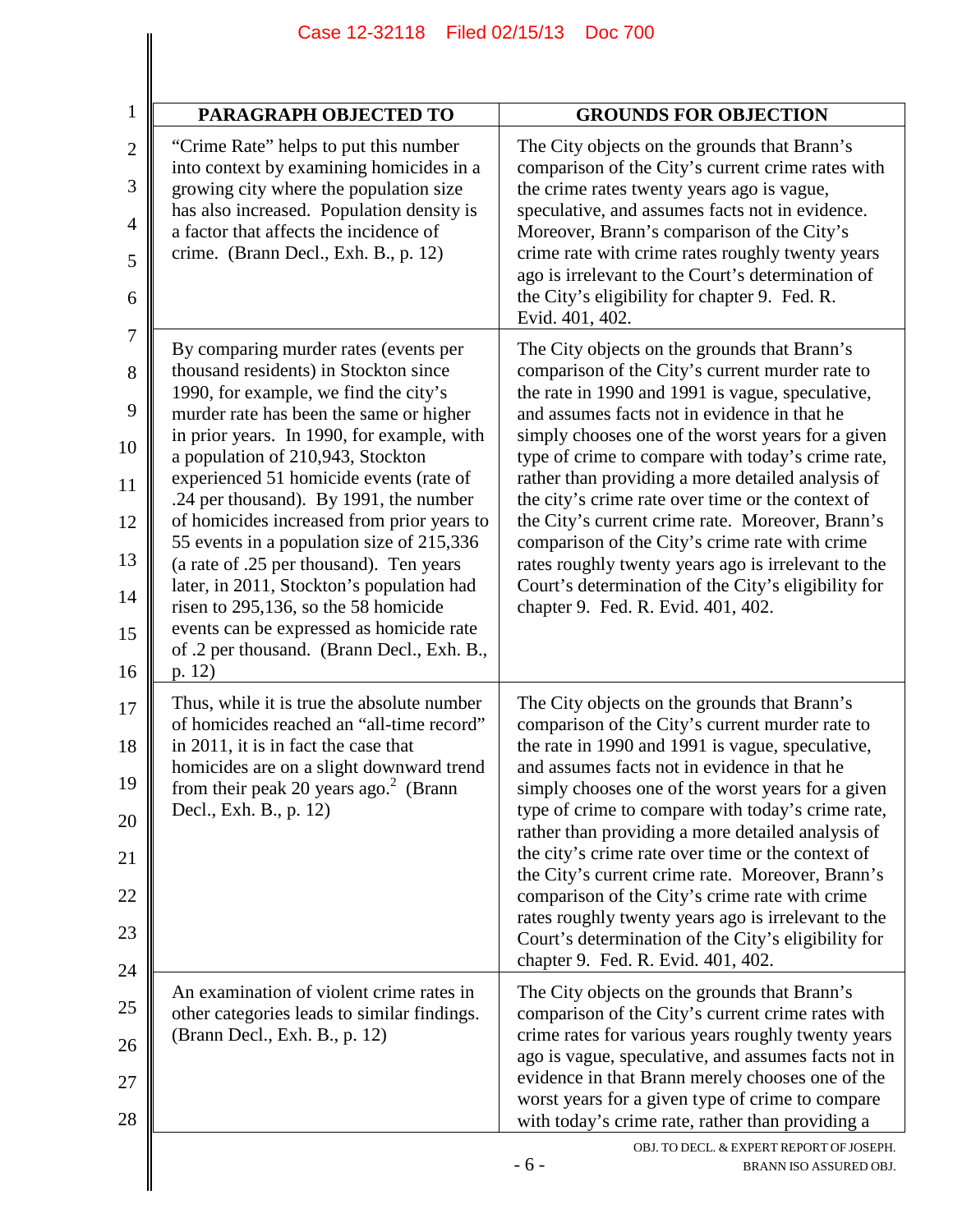| $\mathbf 1$                                                                      | PARAGRAPH OBJECTED TO                                                                                                                                                                                                                                                                                                                                                                                                                                                                                                                                                                                                                                                                                                                                                                                                                                                                           | <b>GROUNDS FOR OBJECTION</b>                                                                                                                                                                                                                                                                                                                                                                                                                                                                                                                                                                                                                                                                                           |
|----------------------------------------------------------------------------------|-------------------------------------------------------------------------------------------------------------------------------------------------------------------------------------------------------------------------------------------------------------------------------------------------------------------------------------------------------------------------------------------------------------------------------------------------------------------------------------------------------------------------------------------------------------------------------------------------------------------------------------------------------------------------------------------------------------------------------------------------------------------------------------------------------------------------------------------------------------------------------------------------|------------------------------------------------------------------------------------------------------------------------------------------------------------------------------------------------------------------------------------------------------------------------------------------------------------------------------------------------------------------------------------------------------------------------------------------------------------------------------------------------------------------------------------------------------------------------------------------------------------------------------------------------------------------------------------------------------------------------|
| $\overline{2}$<br>3                                                              |                                                                                                                                                                                                                                                                                                                                                                                                                                                                                                                                                                                                                                                                                                                                                                                                                                                                                                 | more detailed analysis of the city's crime rate over<br>time or the context of the City's current crime<br>rate. Moreover, Brann's comparison of the City's                                                                                                                                                                                                                                                                                                                                                                                                                                                                                                                                                            |
| 4                                                                                |                                                                                                                                                                                                                                                                                                                                                                                                                                                                                                                                                                                                                                                                                                                                                                                                                                                                                                 | crime rate with crime rates roughly twenty years<br>ago is irrelevant to the Court's determination of<br>the City's eligibility for chapter 9. Fed. R. Evid.                                                                                                                                                                                                                                                                                                                                                                                                                                                                                                                                                           |
| 5                                                                                |                                                                                                                                                                                                                                                                                                                                                                                                                                                                                                                                                                                                                                                                                                                                                                                                                                                                                                 | 401, 402.                                                                                                                                                                                                                                                                                                                                                                                                                                                                                                                                                                                                                                                                                                              |
| 6                                                                                | In 1990, for example, the city documented<br>168 forcible rapes (.8 per thousand). This                                                                                                                                                                                                                                                                                                                                                                                                                                                                                                                                                                                                                                                                                                                                                                                                         | The City objects on the grounds that Brann's<br>comparison of the City's current crime rates with                                                                                                                                                                                                                                                                                                                                                                                                                                                                                                                                                                                                                      |
| 7<br>8                                                                           | number fell substantially to 90 events in<br>2011 (.3 per thousand), a decline of 46%                                                                                                                                                                                                                                                                                                                                                                                                                                                                                                                                                                                                                                                                                                                                                                                                           | crime rates for various years roughly twenty years<br>ago is vague, speculative, and assumes facts not in                                                                                                                                                                                                                                                                                                                                                                                                                                                                                                                                                                                                              |
| 9                                                                                | in actual number and 63% in terms of the<br>crime rate. (Brann Decl., Exh. B., p. 13)                                                                                                                                                                                                                                                                                                                                                                                                                                                                                                                                                                                                                                                                                                                                                                                                           | evidence in that Brann merely chooses one of the<br>worst years for a given type of crime to compare<br>with today's crime rate, rather than providing a                                                                                                                                                                                                                                                                                                                                                                                                                                                                                                                                                               |
| 10                                                                               |                                                                                                                                                                                                                                                                                                                                                                                                                                                                                                                                                                                                                                                                                                                                                                                                                                                                                                 | more detailed analysis of the city's crime rate over<br>time or the context of the City's current crime                                                                                                                                                                                                                                                                                                                                                                                                                                                                                                                                                                                                                |
| 11                                                                               |                                                                                                                                                                                                                                                                                                                                                                                                                                                                                                                                                                                                                                                                                                                                                                                                                                                                                                 | rate. Moreover, Brann's comparison of the City's<br>crime rate with crime rates roughly twenty years                                                                                                                                                                                                                                                                                                                                                                                                                                                                                                                                                                                                                   |
| 12<br>13                                                                         |                                                                                                                                                                                                                                                                                                                                                                                                                                                                                                                                                                                                                                                                                                                                                                                                                                                                                                 | ago is irrelevant to the Court's determination of<br>the City's eligibility for chapter 9. Fed. R. Evid.<br>401, 402.                                                                                                                                                                                                                                                                                                                                                                                                                                                                                                                                                                                                  |
| 14<br>15<br>16<br>17<br>18<br>19<br>20<br>21<br>22<br>23<br>24<br>25<br>26<br>27 | The crime of robbery initially increased<br>from 1990 (6.2 per thousand) to 1993<br>when the city experienced its highest<br>robbery crime rate (a rate of 7 per<br>thousand), then fell to its current level of<br>4.5 per thousand in 2011, with<br>fluctuations in between. Accordingly:<br>Robbery crime rate declined 22%<br>from 1990 to $2011$ , even though<br>the absolute number of reported<br>robberies is essentially the same<br>(1305 in 1990 and 1323 in 2011).<br>Robbery crime rate declined 36%<br>from the peak year of 1993 to 2011<br>(1554 in 1993 and 1323 in 2011).<br>The actual number of robberies<br>reported dropped 15% from years<br>1993 to 2011. Indeed, the more<br>recent drop in actual robberies<br>(from 1615 in 2007 to 1323 in 2011)<br>amounts to an 18% reduction in this<br>violent crime category during the<br>same years Stockton claims to have | The City objects on the grounds that Brann's<br>comparison of the City's current crime rates with<br>crime rates for various years roughly twenty years<br>ago is vague, speculative, and assumes facts not in<br>evidence in that Brann merely chooses one of the<br>worst years for a given type of crime to compare<br>with today's crime rate, rather than providing a<br>more detailed analysis of the city's crime rate over<br>time or the context of the City's current crime<br>rate. Moreover, Brann's comparison of the City's<br>crime rate with crime rates roughly twenty years<br>ago is irrelevant to the Court's determination of<br>the City's eligibility for chapter 9. Fed. R. Evid.<br>401, 402. |
| 28                                                                               |                                                                                                                                                                                                                                                                                                                                                                                                                                                                                                                                                                                                                                                                                                                                                                                                                                                                                                 | OBJ. TO DECL. & EXPERT REPORT OF JOSEPH.<br>$-7-$<br>BRANN ISO ASSURED OBJ.                                                                                                                                                                                                                                                                                                                                                                                                                                                                                                                                                                                                                                            |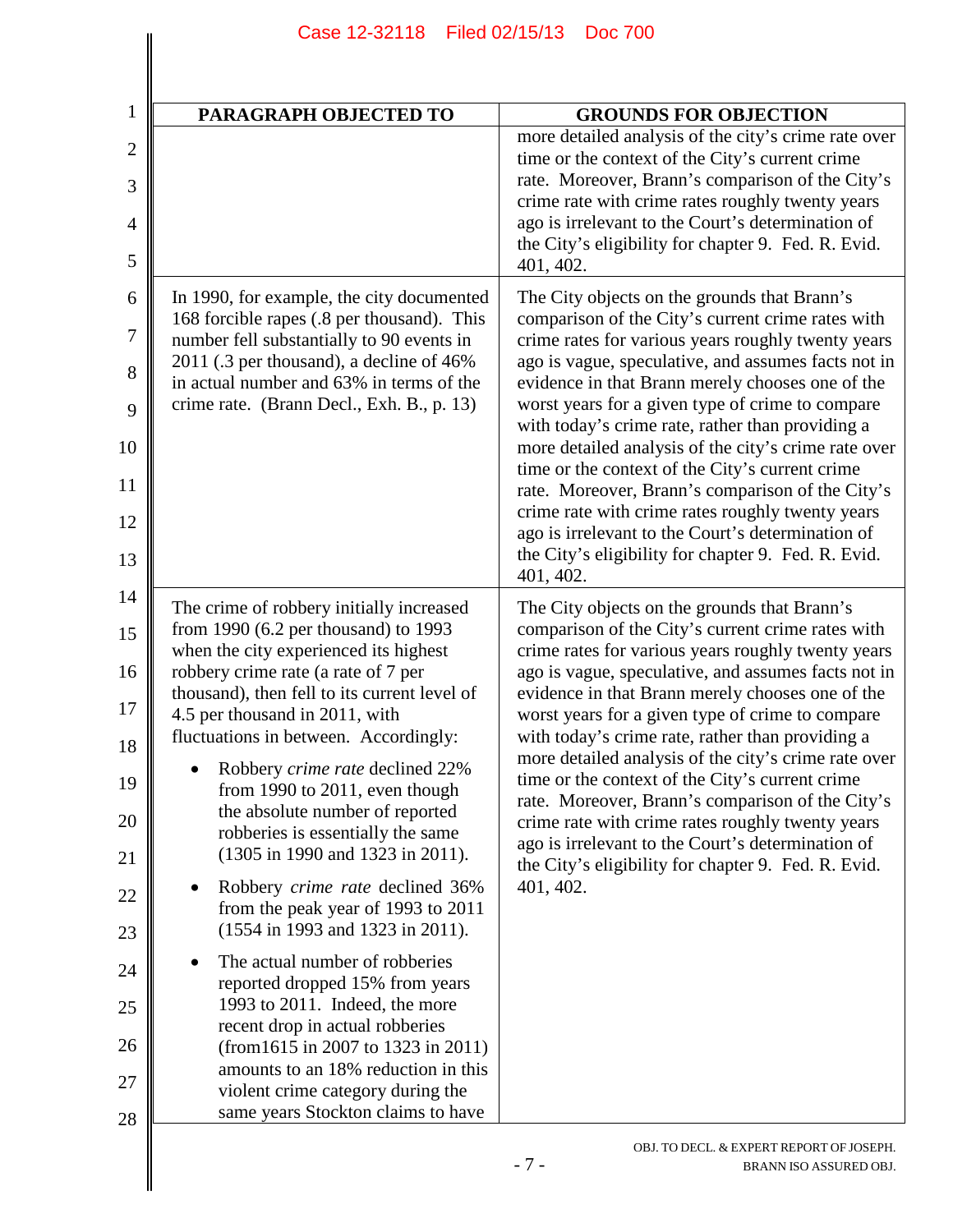| PARAGRAPH OBJECTED TO                                                                                                                                                                                                                                                                                                          | <b>GROUNDS FOR OBJECTION</b>                                                                                                                                                                                                                                                                                                                                                                                                                                                                                                                                                                                                                                                                                           |
|--------------------------------------------------------------------------------------------------------------------------------------------------------------------------------------------------------------------------------------------------------------------------------------------------------------------------------|------------------------------------------------------------------------------------------------------------------------------------------------------------------------------------------------------------------------------------------------------------------------------------------------------------------------------------------------------------------------------------------------------------------------------------------------------------------------------------------------------------------------------------------------------------------------------------------------------------------------------------------------------------------------------------------------------------------------|
| been adversely affected by lateral<br>transfers to other agencies. (Brann<br>Decl., Exh. B., p. 13)                                                                                                                                                                                                                            |                                                                                                                                                                                                                                                                                                                                                                                                                                                                                                                                                                                                                                                                                                                        |
| Aggravated assaults, on the other hand,<br>show a crime rate increase of 75% (5.2)<br>per thousand in 1990 to 9.1 per thousand<br>in 2011), since 1990, but a crime rate<br>decrease of 5% since the peak year of<br>2005 (9.6 per thousand). (Brann Decl.,<br>Exh. B., p. 13)                                                 | The City objects on the grounds that Brann's<br>comparison of the City's current crime rates with<br>crime rates for various years roughly twenty years<br>ago is vague, speculative, and assumes facts not in<br>evidence in that Brann merely chooses one of the<br>worst years for a given type of crime to compare<br>with today's crime rate, rather than providing a<br>more detailed analysis of the city's crime rate over<br>time or the context of the City's current crime<br>rate. Moreover, Brann's comparison of the City's<br>crime rate with crime rates roughly twenty years<br>ago is irrelevant to the Court's determination of<br>the City's eligibility for chapter 9. Fed. R. Evid.<br>401, 402. |
| An overall examination of Stockton's Part<br>I crime rate reveals it was actually<br>considerably higher in the early 1990's<br>than it is today. In 1990, the Part 1 crime<br>rate was 115 per thousand citizens, but it<br>has since fallen to 66.5 per thousand in<br>2011, a drop of 42%. (Brann Decl.,<br>Exh. B., p. 13) | The City objects on the grounds that Brann's<br>comparison of the City's current crime rates with<br>crime rates for various years roughly twenty years<br>ago is vague, speculative, and assumes facts not in<br>evidence in that Brann merely chooses one of the<br>worst years for a given type of crime to compare<br>with today's crime rate, rather than providing a<br>more detailed analysis of the city's crime rate over<br>time or the context of the City's current crime<br>rate. Moreover, Brann's comparison of the City's<br>crime rate with crime rates roughly twenty years<br>ago is irrelevant to the Court's determination of<br>the City's eligibility for chapter 9. Fed. R. Evid.<br>401, 402. |
| In short, despite real and valid concerns<br>about the amount of absolute crime in<br>Stockton, the Part 1 crime rate has been<br><i>falling for the past several years.</i> <sup>3</sup> (Brann<br>Decl., Exh. B., p. 13)                                                                                                     | The City objects on the grounds that Brann's<br>conclusion that the City's Part 1 crime rate has<br>been falling, and the implication that the City's<br>crime rate should not be a consideration in the<br>City's desire to retain experienced officers, is<br>vague, speculative, and assumes facts not in<br>evidence. Moreover, Brann's statement that the<br>City's Part 1 crime rate has been falling is<br>irrelevant to the Court's determination of the<br>City's eligibility for chapter 9. Fed. R. Evid. 401,<br>402.                                                                                                                                                                                       |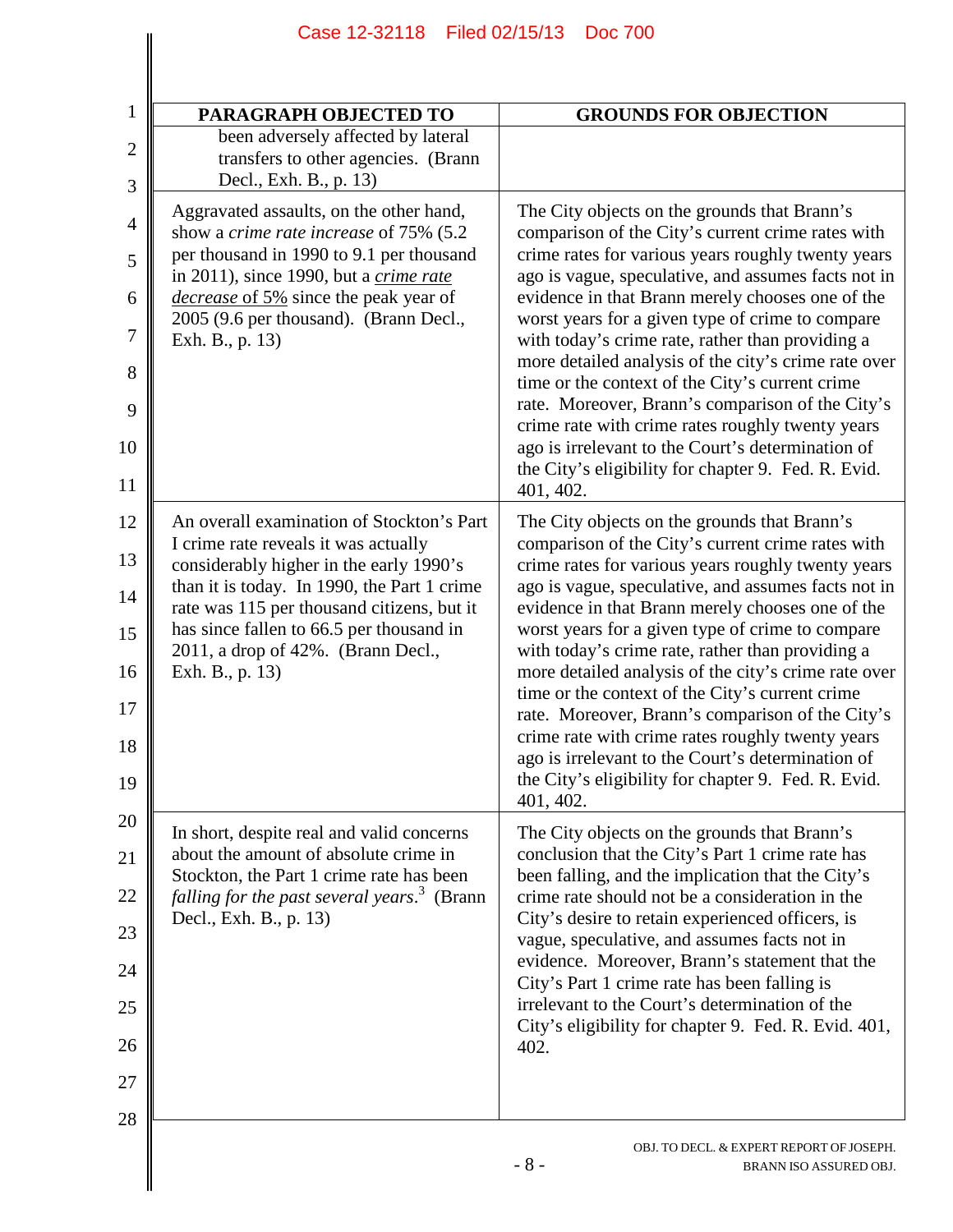| Filed 02/15/13<br>Case 12-32118<br><b>Doc 700</b>                                                                                                                                                                                                                                                                                                                                                                                                                                                                                                                                                                                   |                                                                                                                                                                                                                                                                                                                                                                                                                                                                                                                                                          |
|-------------------------------------------------------------------------------------------------------------------------------------------------------------------------------------------------------------------------------------------------------------------------------------------------------------------------------------------------------------------------------------------------------------------------------------------------------------------------------------------------------------------------------------------------------------------------------------------------------------------------------------|----------------------------------------------------------------------------------------------------------------------------------------------------------------------------------------------------------------------------------------------------------------------------------------------------------------------------------------------------------------------------------------------------------------------------------------------------------------------------------------------------------------------------------------------------------|
| PARAGRAPH OBJECTED TO                                                                                                                                                                                                                                                                                                                                                                                                                                                                                                                                                                                                               | <b>GROUNDS FOR OBJECTION</b>                                                                                                                                                                                                                                                                                                                                                                                                                                                                                                                             |
| Chief Jones has stated that Stockton's<br>officer per thousand ratio of 1.17 is the<br>lowest in California for cities with<br>populations above 250,000 and has<br>further stated this ratio is much less than<br>the "industry standard" of 2.7 per<br>thousand for similarly-sized cities. <sup>4</sup><br>(Brann Decl., Exh. B., p. 13)                                                                                                                                                                                                                                                                                         | The City objects on the grounds that Brann's<br>statements as to the City's officer-per-thousand<br>ratio are vague, speculative, and assume facts not<br>in evidence in that they depend upon Brann's<br>assumptions regarding what other cities the City<br>should be compared to. Moreover, Brann's<br>testimony as to the value of this statistic is<br>irrelevant to the Court's determination of the<br>City's eligibility for chapter 9. Fed. R. Evid. 401,<br>402.                                                                               |
| In fact, Stockton's ratio is not the lowest<br>and there is no "industry standard," for<br>officer per thousand ratios. Indeed, as I<br>discuss below, the officer per thousand<br>ratio as a measure of staffing adequacy is<br>subject to a number of significant<br>limitations. (Brann Decl., Exh. B., p. 14)                                                                                                                                                                                                                                                                                                                   | The City objects on the grounds that Brann's<br>statements as to the City's officer-per-thousand<br>ratio are vague, speculative, and assume facts not<br>in evidence in that they depend upon Brann's<br>assumptions regarding what other cities the City<br>should be compared to. Moreover, Brann's<br>testimony as to the value of this statistic is<br>irrelevant to the Court's determination of the<br>City's eligibility for chapter 9. Fed. R. Evid. 401,<br>402.                                                                               |
| Staffing levels vary dramatically across<br>the country and even within a region.<br>Officer per thousand ratios have<br>traditionally been higher on the East<br>Coast, in part as a result of differences in<br>policing strategies, local funding<br>decisions and even compensation<br>packages. Every jurisdiction determines<br>its staffing levels based on a variety of<br>factors, and many of those factors are<br>unique to that particular jurisdiction.<br>Hence, it is neither practical nor<br>reasonable to base staffing decisions on<br>what other jurisdictions might be doing.<br>(Brann Decl., Exh. B., p. 14) | The City objects on the grounds that Brann's<br>statements as to the officer-per-thousand ratios of<br>other municipalities, and the implied applicability<br>of this data to the City, are vague, speculative, and<br>assume facts not in evidence in that they depend<br>upon Brann's assumptions regarding what other<br>cities the City should be compared to. Moreover,<br>Brann's testimony as to the value of this statistic<br>is irrelevant to the Court's determination of the<br>City's eligibility for chapter 9. Fed. R. Evid. 401,<br>402. |
| Further, there is a clear difference in<br>staffing levels as one examines police<br>staffing, moving from the east coast to the<br>west coast. Sworn officer staffing levels<br>are highest on the east coast and lowest on<br>the west coast, and this has been true for<br>many decades. When looking specifically<br>at California, Stockton's officer per<br>thousand ratio varies depending on the<br>comparison cities used. For example,                                                                                                                                                                                    | The City objects on the grounds that Brann's<br>statements as to the City's officer-per-thousand<br>ratio are vague, speculative, and assume facts not<br>in evidence in that they depend upon Brann's<br>assumptions regarding what other cities the City<br>should be compared to. Moreover, Brann's<br>testimony as to the value of this statistic is<br>irrelevant to the Court's determination of the<br>City's eligibility for chapter 9. Fed. R. Evid. 401,<br>402.                                                                               |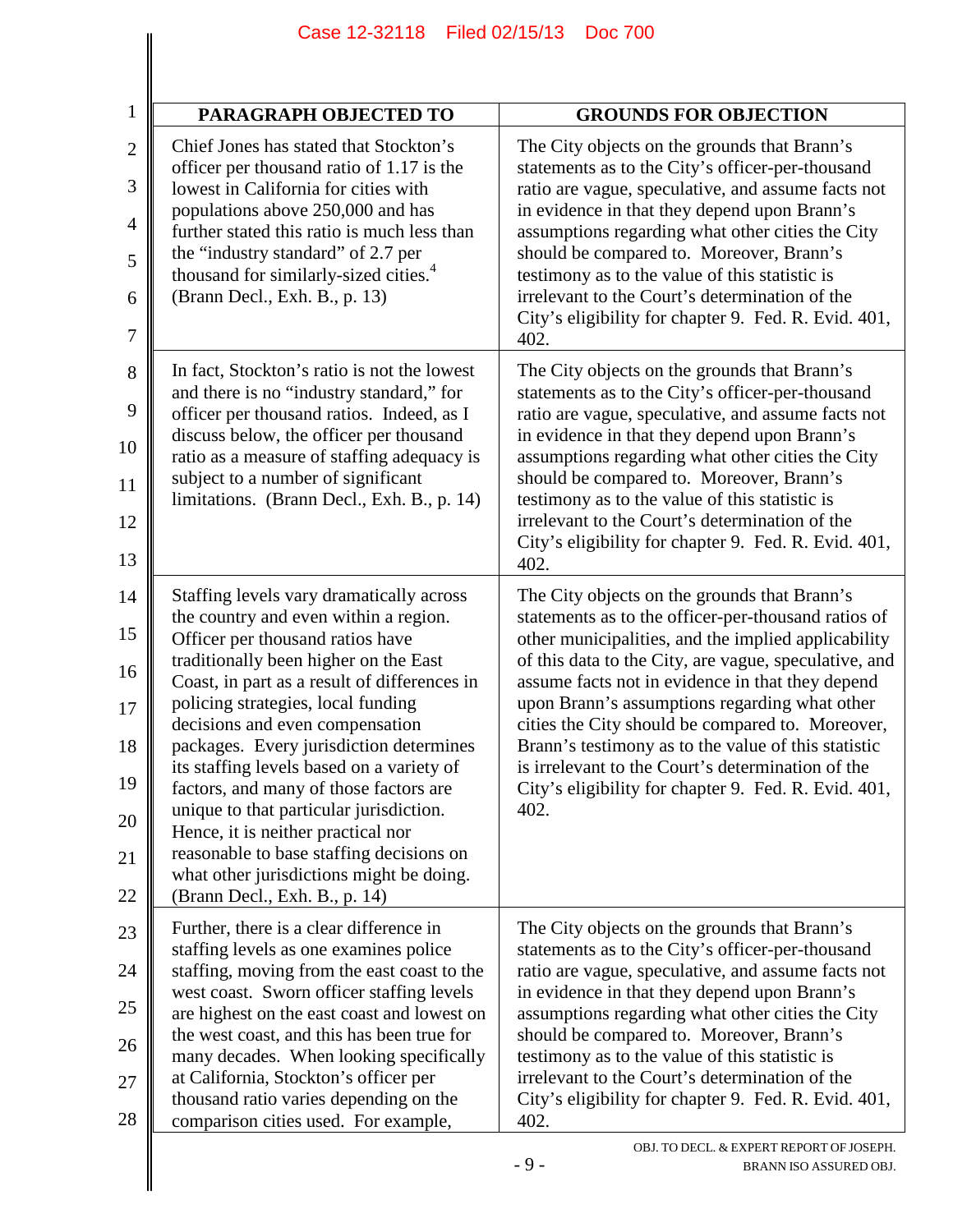|                 | Case 12-32118   Filed 02/15/13   Doc 700                                                                                                                               |                                                                                                                                                        |
|-----------------|------------------------------------------------------------------------------------------------------------------------------------------------------------------------|--------------------------------------------------------------------------------------------------------------------------------------------------------|
|                 |                                                                                                                                                                        |                                                                                                                                                        |
| $\mathbf{1}$    | PARAGRAPH OBJECTED TO                                                                                                                                                  | <b>GROUNDS FOR OBJECTION</b>                                                                                                                           |
| $\sqrt{2}$<br>3 | looking at all California cities with<br>populations between 250,000 and 500,000,<br>Stockton ranks seventh out of the nine<br>cities in this population range. (Brann |                                                                                                                                                        |
| 4               | Decl., Exh. B., p. 14)                                                                                                                                                 |                                                                                                                                                        |
| 5               | ("All California Cities with Populations"<br>250,000 to 500,000 - Brann Decl.,                                                                                         | The City objects on the grounds that Brann's<br>statements as to the City's officer-per-thousand                                                       |
| 6<br>7          | Exh. B., p 14)                                                                                                                                                         | ratio are vague, speculative, and assume facts not<br>in evidence in that they depend upon Brann's<br>assumptions regarding what other cities the City |
| 8               |                                                                                                                                                                        | should be compared to. Moreover, Brann's<br>testimony as to the value of this statistic is                                                             |
| 9               |                                                                                                                                                                        | irrelevant to the Court's determination of the<br>City's eligibility for chapter 9. Fed. R. Evid. 401,                                                 |
| 10              |                                                                                                                                                                        | 402.                                                                                                                                                   |
| 11<br>12        | Examining those cities with populations<br>of 200,000 to 400,000, Stockton's ratio is<br>third highest of nine California cities.                                      | The City objects on the grounds that Brann's<br>statements as to the City's officer-per-thousand<br>ratio are vague, speculative, and assume facts not |
| 13              | (Brann Decl., Exh. B., p. 15)                                                                                                                                          | in evidence in that they depend upon Brann's<br>assumptions regarding what other cities the City                                                       |
| 14              |                                                                                                                                                                        | should be compared to. Moreover, Brann's<br>testimony as to the value of this statistic is                                                             |
| 15<br>16        |                                                                                                                                                                        | irrelevant to the Court's determination of the<br>City's eligibility for chapter 9. Fed. R. Evid. 401,<br>402.                                         |
| 17              | ("Expanded Group of California Cities                                                                                                                                  | The City objects on the grounds that Brann's                                                                                                           |
| 18              | $(200,000 \text{ to } 400,000) -$ Brann Decl.,<br>Exh. B., p 15)                                                                                                       | statements as to the City's officer-per-thousand<br>ratio are vague, speculative, and assume facts not<br>in evidence in that they depend upon Brann's |
| 19<br>20        |                                                                                                                                                                        | assumptions regarding what other cities the City<br>should be compared to. Moreover, Brann's                                                           |
| 21              |                                                                                                                                                                        | testimony as to the value of this statistic is<br>irrelevant to the Court's determination of the                                                       |
| 22              |                                                                                                                                                                        | City's eligibility for chapter 9. Fed. R. Evid. 401,<br>402.                                                                                           |
| 23              | This data, contrary to the claims made by<br>Chief Jones, reveals that even in relation                                                                                | The City objects on the grounds that Brann's<br>statements as to the City's officer-per-thousand                                                       |
| 24              | to comparably sized cities in California,<br>Stockton does not have the lowest officer                                                                                 | ratio are vague, speculative, and assume facts not<br>in evidence in that they depend upon Brann's                                                     |
| 25<br>26        | per thousand ratio. In fact, there are many<br>cities in the state that have much lower                                                                                | assumptions regarding what other cities the City<br>should be compared to. Moreover, Brann's                                                           |
| 27              | staffing levels than Stockton. (Brann<br>Decl., Exh. B., p. 15)                                                                                                        | testimony as to the value of this statistic is<br>irrelevant to the Court's determination of the                                                       |
| 28              |                                                                                                                                                                        | City's eligibility for chapter 9. Fed. R. Evid. 401,<br>402.                                                                                           |
|                 |                                                                                                                                                                        | OBJ. TO DECL. & EXPERT REPORT OF JOSEPH.<br>$-10-$<br>BRANN ISO ASSURED OBJ.                                                                           |

Case 12-32118 Filed 02/15/13 Doc 700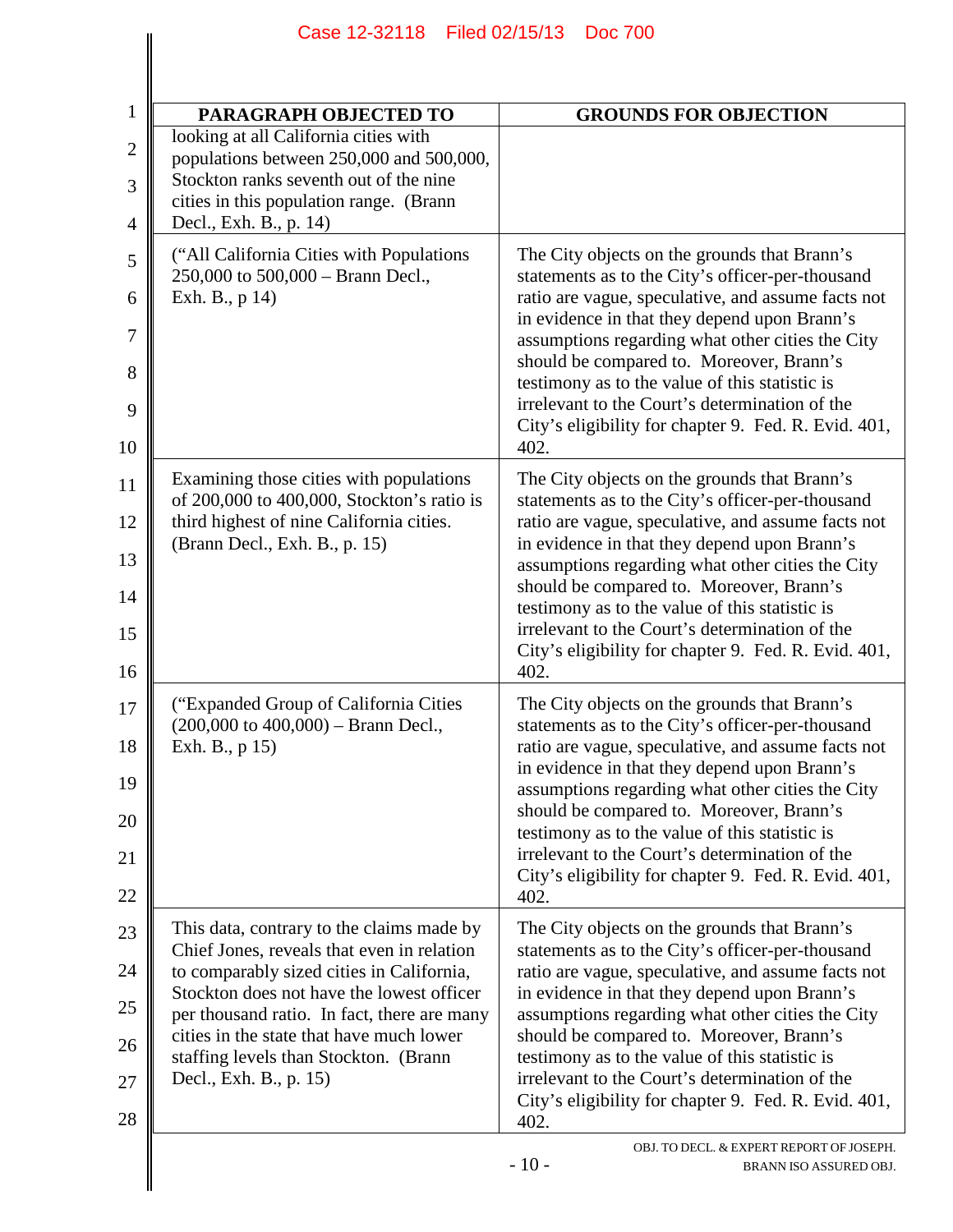| PARAGRAPH OBJECTED TO                                                                                                                                                                                                                                                                                                                                                                                                                                                                                                                                                                                                                                                                                                                                                                                                                                                  | <b>GROUNDS FOR OBJECTION</b>                                                                                                                                                                                                                                                                                                                                                                                                                                                                                                                                                                                                                                                                                                |
|------------------------------------------------------------------------------------------------------------------------------------------------------------------------------------------------------------------------------------------------------------------------------------------------------------------------------------------------------------------------------------------------------------------------------------------------------------------------------------------------------------------------------------------------------------------------------------------------------------------------------------------------------------------------------------------------------------------------------------------------------------------------------------------------------------------------------------------------------------------------|-----------------------------------------------------------------------------------------------------------------------------------------------------------------------------------------------------------------------------------------------------------------------------------------------------------------------------------------------------------------------------------------------------------------------------------------------------------------------------------------------------------------------------------------------------------------------------------------------------------------------------------------------------------------------------------------------------------------------------|
| The comparison above should not be used<br>to argue that any city has "too many" or<br>"too few" officers. The City of Irvine, for<br>example, enjoys one of the lowest crime<br>rates of any similarly sized city. Yet their<br>officer-per-thousand ratio is remarkably<br>low in comparison to other cities. At the<br>same time, Santa Ana (a neighboring city<br>of Irvine) long suffered from one of the<br>highest crime rates in the state and the<br>country in the 1960's and 1970's.<br>However, despite a declining staffing<br>level over the past three to four decades,<br>that community has simultaneously<br>experienced a significant reduction in<br>their crime rate. This is an example of<br>why it is a fallacy to attempt to establish a<br>causal relationship between crime and<br>police staffing levels. (Brann Decl., Exh.<br>B., p. 15) | The City objects on the grounds that Brann's<br>statements as to the City's officer-per-thousand<br>ratio are vague, speculative, and assume facts not<br>in evidence in that they depend upon Brann's<br>assumptions regarding what other cities the City<br>should be compared to. The City also objects on<br>the grounds that Brann's conclusion that the<br>experiences of other municipalities, including<br>Irvine and Santa Ana, are applicable to the City is<br>also vague, speculative, and assumes facts not in<br>evidence. Moreover, Brann's testimony as to the<br>value of this statistic is irrelevant to the Court's<br>determination of the City's eligibility for chapter<br>9. Fed. R. Evid. 401, 402. |
| Having looked at various police per<br>thousand ratios in great detail during my<br>career, I co-wrote an article in 2003 titled<br>"Officer-per-Thousand Formulas and<br>Other Policy Myths," <sup>5</sup> in which the title<br>generally sets forth my view of the<br>usefulness of the police per thousand<br>metric. In that article my colleagues and<br>I strongly argue that staffing ratios are not<br>an appropriate way of determining actual<br>staffing needs. There are many other<br>variables that need to be examined and<br>considered when determining an<br>appropriate level of police officers in a<br>community. Those include budgetary<br>considerations, policing strategies, and<br>alternative service delivery mechanisms.<br>(Brann Decl., Exh. B., p. 16)                                                                               | The City objects on the grounds that Brann's<br>statements as to the City's officer-per-thousand<br>ratio are vague, speculative, and assume facts not<br>in evidence in that they depend upon Brann's<br>assumptions regarding what other cities the City<br>should be compared to. Moreover, Brann's<br>testimony as to the value of this statistic is<br>irrelevant to the Court's determination of the<br>City's eligibility for chapter 9. Fed. R. Evid. 401,<br>402.                                                                                                                                                                                                                                                  |
| For example:<br>The "civilianization" of the<br>police force can have a<br>significant effect on the number<br>of sworn officers actually<br>patrolling the streets while at the                                                                                                                                                                                                                                                                                                                                                                                                                                                                                                                                                                                                                                                                                       | The City objects on the grounds that Brann's<br>statements as to the City's officer-per-thousand<br>ratio are vague, speculative, and assume facts not<br>in evidence in that they depend upon Brann's<br>assumptions regarding what other cities the City<br>should be compared to. Moreover, Brann's<br>conclusions as to what factors might affect the                                                                                                                                                                                                                                                                                                                                                                   |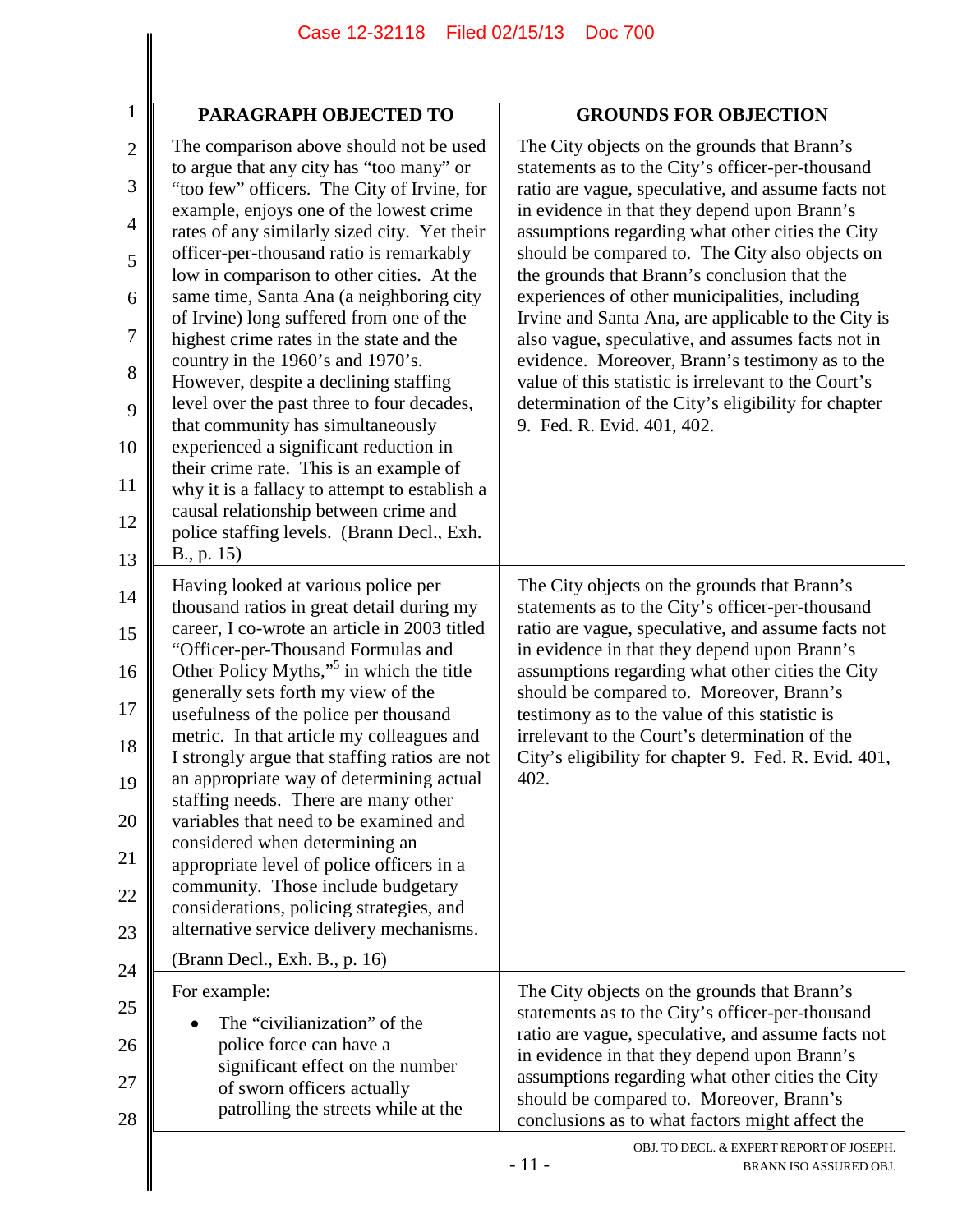| PARAGRAPH OBJECTED TO                                                                                                                  | <b>GROUNDS FOR OBJECTION</b>                                                                                                                        |
|----------------------------------------------------------------------------------------------------------------------------------------|-----------------------------------------------------------------------------------------------------------------------------------------------------|
| same time skewing the officer per<br>thousand ratio.                                                                                   | need for a certain police staffing level in the City<br>are entirely speculative, as Brann did not                                                  |
| In some jurisdictions, union<br>contracts require that public                                                                          | undertake an independent analysis of these factors<br>for the City. Finally, Brann's testimony as to the                                            |
| works projects involving public<br>roadways have a police officer                                                                      | value of this statistic is irrelevant to the Court's<br>determination of the City's eligibility for chapter                                         |
| present for traffic safety $- a$<br>concept entirely unheard of in                                                                     | 9. Fed. R. Evid. 401, 402.                                                                                                                          |
| other parts of the country. These<br>types of practices can lead to                                                                    |                                                                                                                                                     |
| inefficient staffing and can<br>influence the numbers of sworn<br>officers within an agency.                                           |                                                                                                                                                     |
| In some police departments,<br>sworn officers are used in                                                                              |                                                                                                                                                     |
| dispatch, records, evidence<br>collection and other "non-                                                                              |                                                                                                                                                     |
| enforcement" roles.                                                                                                                    |                                                                                                                                                     |
| (Brann Decl., Exh. B., p. 16)                                                                                                          |                                                                                                                                                     |
| Certainly, "a cop on every corner" or even<br>the substantial increase in officers<br>suggested in the Braga report <sup>6</sup> might | The City objects on the grounds that Brann's<br>conclusion that "raw numbers tell nothing about<br>the manner in which these officers are deployed" |
| influence the crime rate. But raw<br>numbers tell nothing about the manner in                                                          | is vague, speculative, and assumes facts not in<br>evidence in that Brann offers no analysis or                                                     |
| which these officers are deployed. For<br>example, the sworn officers used to staff                                                    | evidence of these considerations for the City, and<br>merely cites them as alternative factors to                                                   |
| jails, although useful and important, are                                                                                              | consider. Moreover, Brann's conclusion as to the                                                                                                    |
| not engaged in activities that affect the<br>crime rate. (Brann Decl., Exh. B., p. 16)                                                 | value of police staffing statistics is irrelevant to<br>the Court's determination of the City's eligibility                                         |
|                                                                                                                                        | for chapter 9. Fed. R. Evid. 401, 402.                                                                                                              |
| Even in Stockton, a historical review<br>actually suggests an inverse relationship                                                     | The City objects on the grounds that Brann's<br>conclusion that the City's history suggests an                                                      |
| between sworn staffing levels and crime<br>rate: ("Untitled table) (Brann Decl., Exh.                                                  | inverse relationship between staffing levels and<br>crime is vague, speculative, and assumes facts not                                              |
| B., pp. 16-17)                                                                                                                         | in evidence (not least because it implies that the<br>City should continue to cut officers in order to                                              |
|                                                                                                                                        | reduce crime). In any case, Brann's conclusions<br>as to the City's past staffing levels and crime rate                                             |
|                                                                                                                                        | are irrelevant to the City's current staffing needs,<br>as well as to the Court's determination of the                                              |
|                                                                                                                                        | City's eligibility for chapter 9. Fed. R. Evid. 401,<br>402.                                                                                        |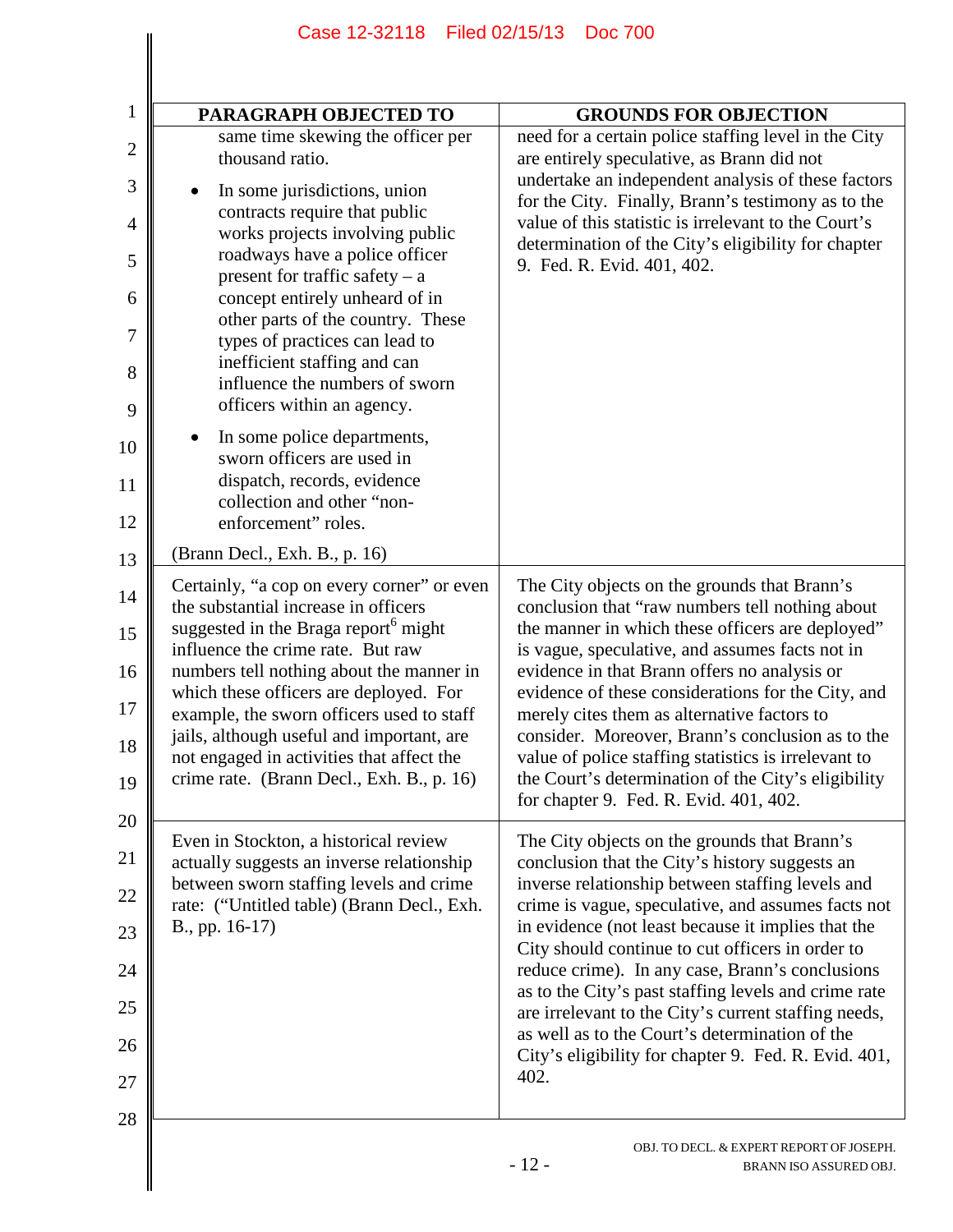| <b>PARAGRAPH OBJECTED TO</b>                                                                                                                                                                                                                                                                                                                                                                                                                                                                                                                                                                                                                                                                                                                                                                                                                                                                                                                                                   | <b>GROUNDS FOR OBJECTION</b>                                                                                                                                                                                                                                                                                                                                                                                                                                                                                                                                                                 |
|--------------------------------------------------------------------------------------------------------------------------------------------------------------------------------------------------------------------------------------------------------------------------------------------------------------------------------------------------------------------------------------------------------------------------------------------------------------------------------------------------------------------------------------------------------------------------------------------------------------------------------------------------------------------------------------------------------------------------------------------------------------------------------------------------------------------------------------------------------------------------------------------------------------------------------------------------------------------------------|----------------------------------------------------------------------------------------------------------------------------------------------------------------------------------------------------------------------------------------------------------------------------------------------------------------------------------------------------------------------------------------------------------------------------------------------------------------------------------------------------------------------------------------------------------------------------------------------|
| This issue of the officer-per-thousand<br>ratio and crime rate has been studied and<br>examined over the years and variously<br>suggests there may or may not be<br>correlations between the two factors<br>depending on which agency is examined,<br>the staffing practices of the agency, and<br>the statistical methods used. (Brann<br>Decl., Exh. B., p. 17)                                                                                                                                                                                                                                                                                                                                                                                                                                                                                                                                                                                                              | The City objects on the grounds that Brann's<br>statements as to the City's officer-per-thousand<br>ratio are vague, speculative, and assume facts not<br>in evidence in that they depend upon Brann's<br>assumptions regarding what other cities the City<br>should be compared to. Moreover, Brann's<br>testimony as to the value of this statistic is<br>irrelevant to the Court's determination of the<br>City's eligibility for chapter 9. Fed. R. Evid. 401,<br>402.                                                                                                                   |
| The reason for the disparity in results is<br>that many factors influence the overall<br>effectiveness of the police. One very<br>important variable, for example, is how<br>resources are used, which is why the<br>COPS Office considered how officers are<br>utilized in all funding decisions. (Brann<br>Decl., Exh. B., p. 17)                                                                                                                                                                                                                                                                                                                                                                                                                                                                                                                                                                                                                                            | The City objects on the grounds that Brann's<br>conclusion that "how resources are used" is a<br>"very important variable" is vague, speculative,<br>and assumes facts not in evidence in that he does<br>not provide independent analysis or evidence<br>regarding the City's own utilization or whether<br>further reductions in the City's police staffing<br>would affect public and officer safety. Moreover,<br>Brann's testimony as to importance of utilization<br>is irrelevant to the Court's determination of the<br>City's eligibility for chapter 9. Fed. R. Evid. 401,<br>402. |
| In trying to understand why utilization is<br>important, the ICMA report commissioned<br>in 2010 by the City to review Stockton's<br>police operations may offer insight. <sup>7</sup> The<br>report suggests police resources in<br>Stockton were scheduled and deployed<br>with an over-emphasis on employee<br>convenience and an under-emphasis on<br>"fit" between resource needs and<br>availability. Although I was not asked to<br>conduct an evaluation of Stockton's<br>resource utilization for this report, it has<br>been my personal observation and<br>experience that this is an issue that may<br>have a significant impact on<br>organizational effectiveness. Moreover,<br>agencies claiming to be "short-staffed"<br>can often find the additional man-hours<br>they need through better resource<br>utilization and deployment models which<br>focus on matching available resources<br>with actual demands for service. (Brann<br>Decl., Exh. B., p. 17) | The City objects on the grounds that Brann's<br>conclusion that "how resources are used" is a<br>"very important variable" is vague, speculative,<br>and assumes facts not in evidence in that he does<br>not provide independent analysis or evidence<br>regarding the City's own utilization or whether<br>further reductions in the City's police staffing<br>would affect public and officer safety. Moreover,<br>Brann's testimony as to importance of utilization<br>is irrelevant to the Court's determination of the<br>City's eligibility for chapter 9. Fed. R. Evid. 401,<br>402. |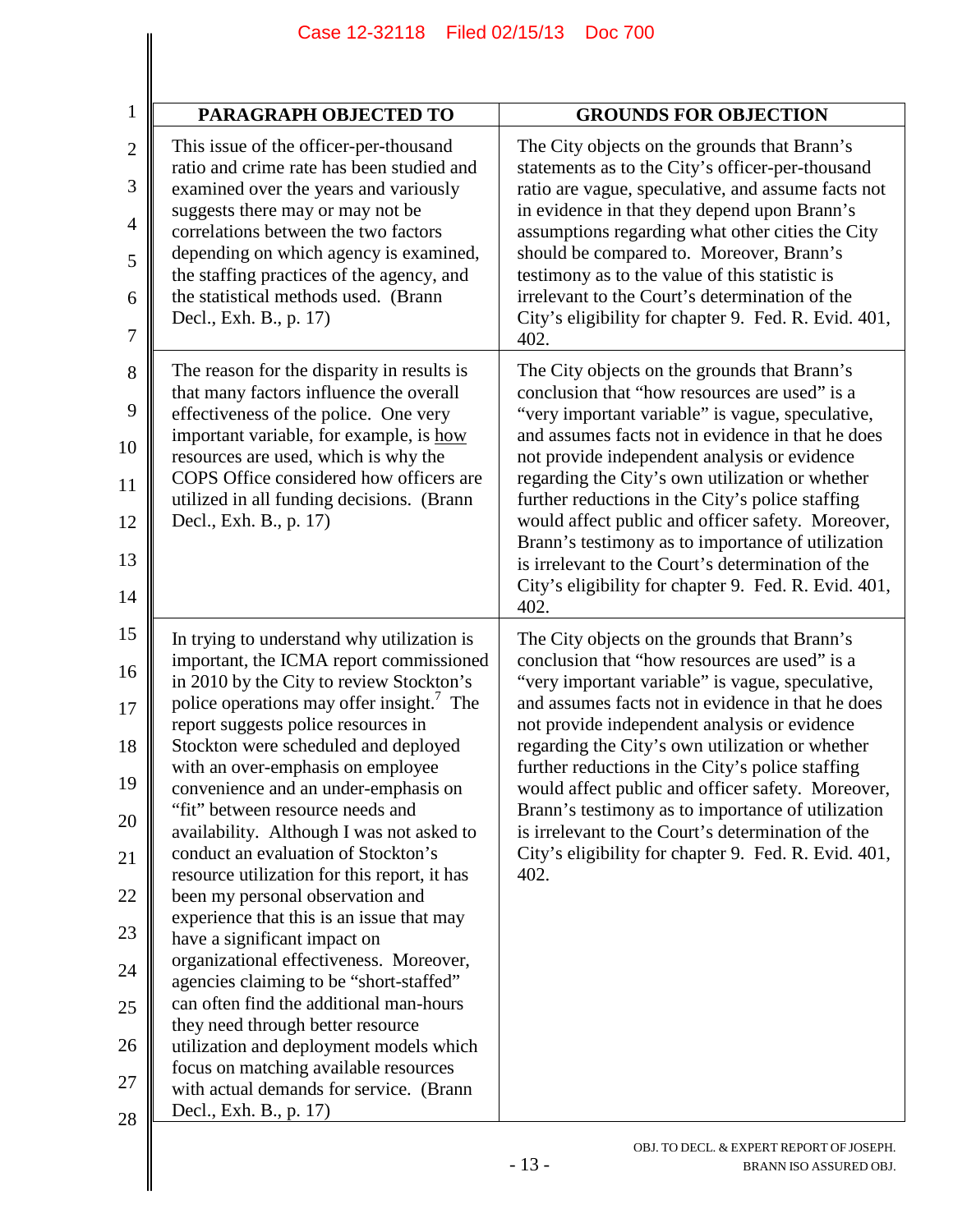| PARAGRAPH OBJECTED TO                                                                                                                                                                                                                                                                                                                                                                                                                                                                                                                                                                                             | <b>GROUNDS FOR OBJECTION</b>                                                                                                                                |
|-------------------------------------------------------------------------------------------------------------------------------------------------------------------------------------------------------------------------------------------------------------------------------------------------------------------------------------------------------------------------------------------------------------------------------------------------------------------------------------------------------------------------------------------------------------------------------------------------------------------|-------------------------------------------------------------------------------------------------------------------------------------------------------------|
| The City has made claims in<br>correspondence and in this proceeding<br>that reductions in police pension benefits<br>could so adversely affect retention and<br>recruitment of police officers as to lead to<br>"municipal chaos." In a memorandum to<br>City Manager Deis, attached to a letter<br>sent by City Manager Deis to Governor<br>Brown, Chief Jones stated that twenty to<br>forty officers could leave within the next<br>year and that a "mass exodus" could occur<br>if police pension benefits were cut:                                                                                         | The City objects on the grounds that Brann's<br>reliance on these statements is vague and<br>speculative, in that the term "mass exodus" is not<br>defined. |
| "If forced to by the capital markets"<br>creditors and the court to reject our<br>CalPERS contract and reduce<br>pensions for existing and/or future<br>retirees, it is possible, perhaps even<br>likely, that we may face an<br>employee mass exodus, and a<br>dramatic increase in the number of<br>trainee officers. This would be<br>extremely dangerous given our<br>rising violence rates, including<br>assaults on officers. In fact, we<br>simply may not be able to fill our<br>positions at all, given the potential<br>handicap in the marketplace." <sup>8</sup><br>(Brann Decl., Exh. B., pp. 17-18) |                                                                                                                                                             |
| City Manager Deis has echoed the<br>concern about a "mass exodus" of police<br>officers if there were a ruling in the<br>bankruptcy proceeding requiring the<br>impairment of police pension benefits:<br>"Stockton may have no other choice<br>but to unilaterally reduce its<br>financial support for existing and<br>future retiree's pensions, potentially<br>sparking a mass exodus of<br>experienced police officers in one of<br>the state's most violence prone<br>cities."9<br>(Brann Decl., Exh. B., p. 18)                                                                                             | The City objects on the grounds that Brann's<br>reliance on these statements is vague and<br>speculative, in that the term "mass exodus" is not<br>defined. |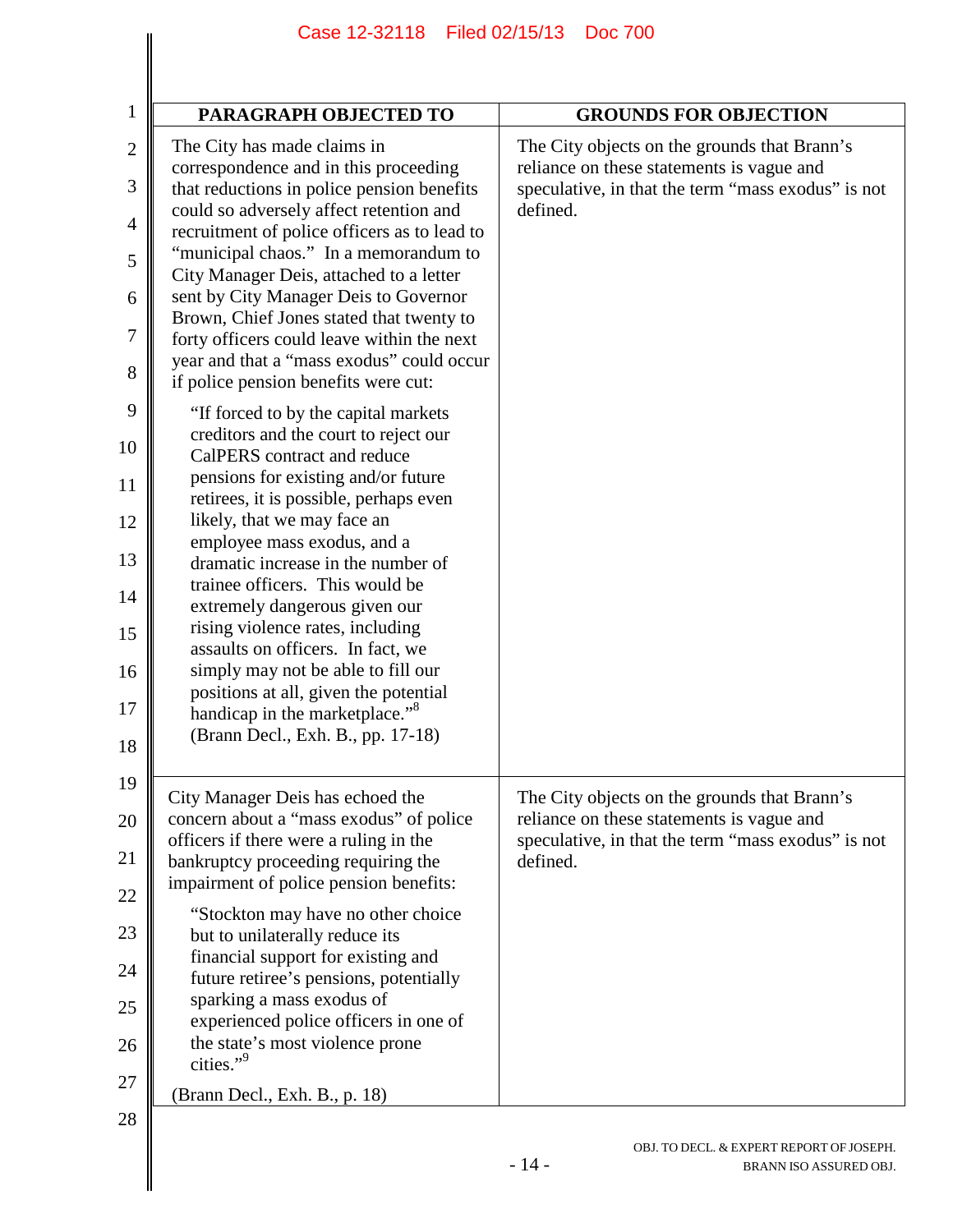| PARAGRAPH OBJECTED TO                                                                                                                                                                                                                                                                                                                                                                  | <b>GROUNDS FOR OBJECTION</b>                                                                                                                                                                                                                                                                                                                                                                                                                                                                                                                                                                                                                                                                                                                                                                                                                                                                                   |
|----------------------------------------------------------------------------------------------------------------------------------------------------------------------------------------------------------------------------------------------------------------------------------------------------------------------------------------------------------------------------------------|----------------------------------------------------------------------------------------------------------------------------------------------------------------------------------------------------------------------------------------------------------------------------------------------------------------------------------------------------------------------------------------------------------------------------------------------------------------------------------------------------------------------------------------------------------------------------------------------------------------------------------------------------------------------------------------------------------------------------------------------------------------------------------------------------------------------------------------------------------------------------------------------------------------|
| The statement by Chief Jones that a "mass"<br>exodus" would occur upon any change in<br>pension benefits is unsupportable, as<br>undoubtedly there is some level of<br>pension reductions that could be<br>undertaken that would not cause police<br>officers to leave the Stockton Police<br>Department. (Brann Decl., Exh. B., p. 18)                                                | The City objects on the grounds that Brann's<br>reliance on these statements is vague and<br>speculative, in that the term "mass exodus" is not<br>defined. Moreover, Brann's conclusion that Chief<br>Jones' concern that pension benefits could cause<br>experienced officers to transfer out of the City is<br>"unsupportable" is also completely speculative,<br>vague, and assumes facts not in evidence, because<br>Brann offers no independent analysis of this<br>possibility, and instead only states that the City's<br>evidence is insufficient. In any case, Brann's<br>conclusions as to the likelihood that officers<br>would leave in the face of a pension benefit cut<br>are irrelevant to the Court's determination of the<br>City's eligibility for chapter 9. Fed. R. Evid. 401,<br>402.                                                                                                   |
| Beyond that, for the reasons discussed<br>below, a modest reduction in Stockton<br>safety pension benefits would not lead to a<br>"mass exodus" of officers. (Brann Decl.,<br>Exh. B., p. 18)                                                                                                                                                                                          | The City objects on the grounds that Brann's<br>conclusion that a "modest pension benefit<br>reduction would not lead to a 'mass exodus' of<br>police officers or have any significant effect on<br>the crime rate, public safety or the safety of<br>officers," is vague, speculative, and assumes facts<br>not in evidence. Brann's conclusion is based on<br>terms such as "modest" and "mass exodus" which<br>are not clearly defined and which depend upon<br>assumed values as interpreted by Brann.<br>Moreover, Brann's Declaration and Report offer<br>no independent evidence or analysis regarding this<br>conclusion. Finally, regardless of Brann's<br>ultimate conclusion, whether or not a modest<br>pension benefit reduction would result in a "mass<br>exodus" of officers is irrelevant to the Court's<br>determination of the City's eligibility for chapter<br>9. Fed. R. Evid. 401, 402. |
| Chief Jones and City Manager Deis<br>suggest, but do not squarely assert, that a<br>reduction in police pensions could so<br>adversely affect retention and recruitment<br>of police officers as to cause violent crime<br>to increase in the City of Stockton,<br>placing police officers and community<br>members at greater risk of physical harm.<br>(Brann Decl., Exh. B., p. 18) | The City objects on the grounds that Brann's<br>belief that Chief Jones and City Manager Deis<br>"[did] not squarely assert" that a reduction in<br>police benefits could detrimentally affect<br>retention, recruitment, and public safety is vague,<br>and is completely irrelevant to the Court's<br>determination of the City's eligibility for chapter<br>9. Fed. R. Evid. 401, 402.                                                                                                                                                                                                                                                                                                                                                                                                                                                                                                                      |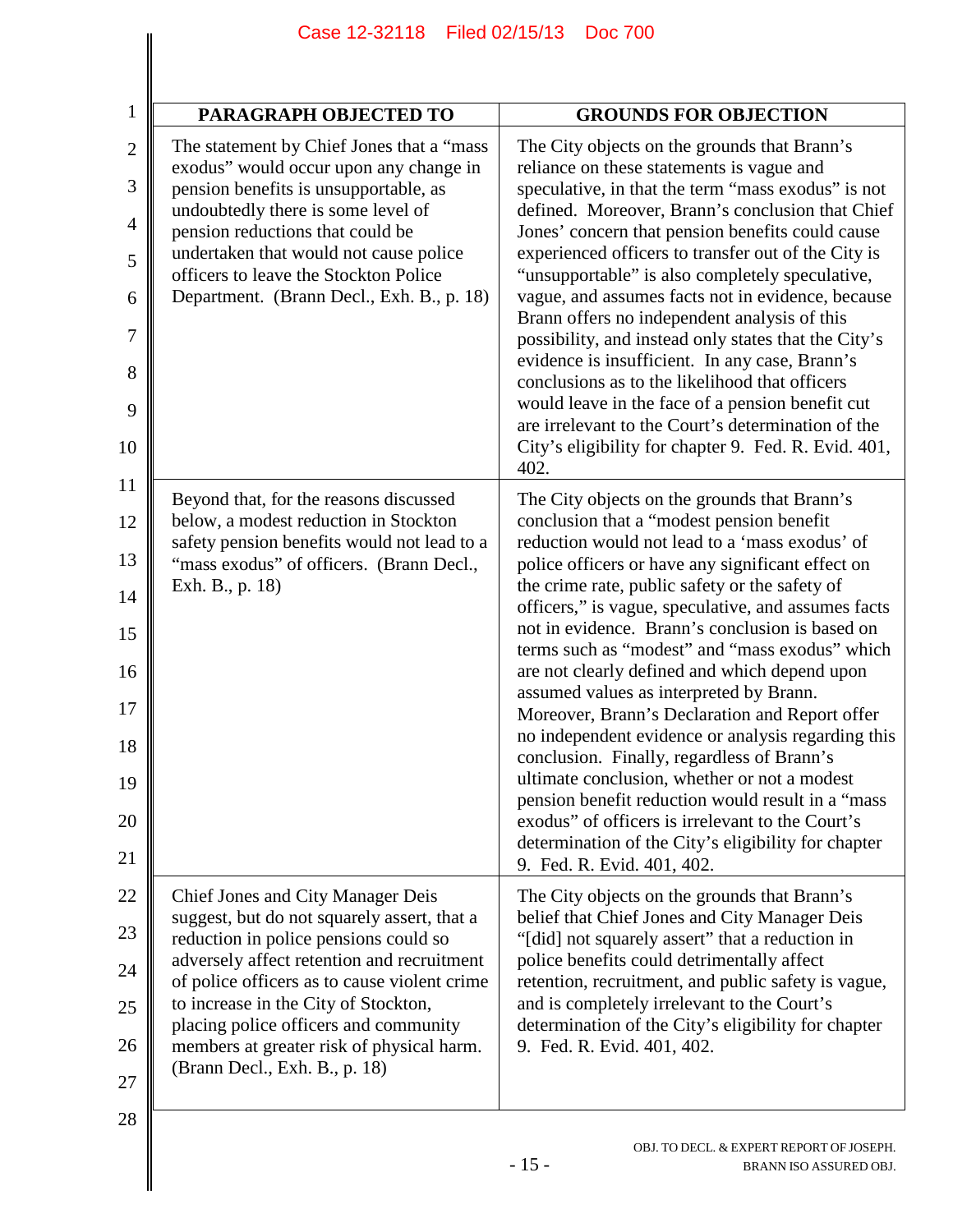| PARAGRAPH OBJECTED TO                                                                                                                                                                                                                                                                                                                                                                                                                                                                                                                                                                                                                                                                                                                                                                                                                                       | <b>GROUNDS FOR OBJECTION</b>                                                                                                                                                                                                                                                                                                                                                                                                                                                                                                                                                                                              |
|-------------------------------------------------------------------------------------------------------------------------------------------------------------------------------------------------------------------------------------------------------------------------------------------------------------------------------------------------------------------------------------------------------------------------------------------------------------------------------------------------------------------------------------------------------------------------------------------------------------------------------------------------------------------------------------------------------------------------------------------------------------------------------------------------------------------------------------------------------------|---------------------------------------------------------------------------------------------------------------------------------------------------------------------------------------------------------------------------------------------------------------------------------------------------------------------------------------------------------------------------------------------------------------------------------------------------------------------------------------------------------------------------------------------------------------------------------------------------------------------------|
| 1. I have never personally seen or<br>been made aware of any causal<br>relationship between police<br>pension benefits and the crime<br>rate.<br>2. In addition, the claim of such a<br>causal relationship is wholly<br>unsupported by any<br>contemporary, legitimate<br>research or actual events in<br>American policing.                                                                                                                                                                                                                                                                                                                                                                                                                                                                                                                               | The City objects on the grounds that Brann's<br>statement that he "has never personally seen or<br>been made aware of" a causal relationship<br>between police pension benefits and the crime<br>rate, and that such a causal relationship has not<br>been supported by contemporary research are<br>completely irrelevant to the Court's determination<br>of the City's eligibility for chapter 9. Fed. R.<br>Evid. 401, 402. The City's concerns regarding its<br>public safety need not be based on Brann's<br>personal experience, and need not rise to a level of<br>scientific certainty recognized by contemporary |
| (Brann Decl., Exh. B., p. 18)                                                                                                                                                                                                                                                                                                                                                                                                                                                                                                                                                                                                                                                                                                                                                                                                                               | research.                                                                                                                                                                                                                                                                                                                                                                                                                                                                                                                                                                                                                 |
| Although clearly undesired by employees,<br>reductions and/or changes in pension<br>benefits have been taking place across the<br>State of California and across the country.<br>None have yet to trigger the catastrophic<br>effects suggested above. In fact, in cities<br>such as Berkeley, Palo Alto and Downey,<br>police associations have negotiated<br>benefit plan reductions in order to avoid<br>layoffs that would otherwise result, while<br>other communities have imposed or are in<br>the process of imposing reduced pension<br>benefits. (Brann Decl., Exh. B., p. 19)                                                                                                                                                                                                                                                                    | The City objects on the grounds that the<br>applicability of the experiences of other<br>jurisdictions to the City's specific circumstances<br>is vague, speculative, and assumes facts not in<br>evidence. Moreover, Brann's statements<br>regarding the fact that other jurisdictions have<br>imposed pension benefit reductions are irrelevant<br>to the Court's determination of the City's<br>eligibility for chapter 9. Fed. R. Evid. 401, 402.                                                                                                                                                                     |
| Chief Jones focused his attention on the<br>loss of senior officers. Although the<br>departure of 21 officers with 10+ years of<br>experience to other agencies over a five<br>year period is a source of concern, a<br>considerably greater loss of senior officers<br>during this period has occurred as a result<br>of retirement (with 93 officers having<br>retired, that number is almost four and a<br>half times the number of officers with $10+$<br>years of experience who transferred to<br>other agencies during the same period).<br>Even so, the police department has<br>functioned competently, and the retiring<br>employees have been replaced. Indeed,<br>one of the reasons for the large number of<br>new recruits is that thirty officers retired<br>in 2011 and were replaced by younger<br>officers. (Brann Decl., Exh. B., p. 20) | The City objects on the grounds that Brann's<br>implication that the number of senior officers lost<br>to transfers and other departures is not a concern<br>in light of the number of retirements is vague,<br>speculative, and assumes facts not in evidence (in<br>part, because the loss of numerous officers in<br>addition to these retirements creates more, not<br>less, concern for the City).                                                                                                                                                                                                                   |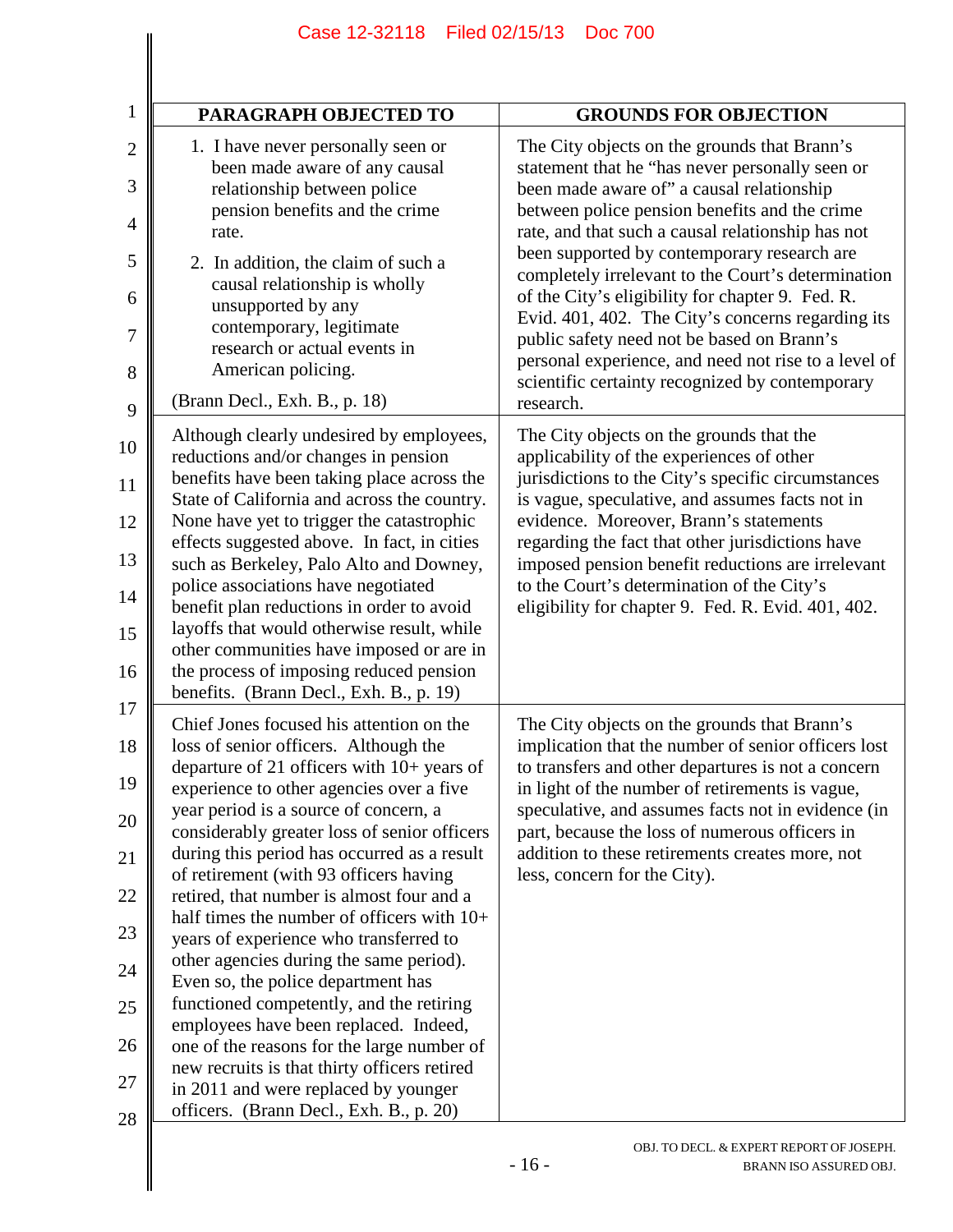| PARAGRAPH OBJECTED TO                                                                                                                                                                                                                                                                                                                                                                                                                                                                                                                                                                                                                                                                                                            | <b>GROUNDS FOR OBJECTION</b>                                                                                                                                                                                                                                                                                                                                                                                                                                                                                                                                                                                                                                                                                                                                                                                                                                                                                                                                                                    |
|----------------------------------------------------------------------------------------------------------------------------------------------------------------------------------------------------------------------------------------------------------------------------------------------------------------------------------------------------------------------------------------------------------------------------------------------------------------------------------------------------------------------------------------------------------------------------------------------------------------------------------------------------------------------------------------------------------------------------------|-------------------------------------------------------------------------------------------------------------------------------------------------------------------------------------------------------------------------------------------------------------------------------------------------------------------------------------------------------------------------------------------------------------------------------------------------------------------------------------------------------------------------------------------------------------------------------------------------------------------------------------------------------------------------------------------------------------------------------------------------------------------------------------------------------------------------------------------------------------------------------------------------------------------------------------------------------------------------------------------------|
| During his deposition, Chief Jones also<br>referred to conversations with the<br>departing lateral transfers in which he<br>stated they told him they were transferring<br>because of the cuts in wages and benefits.<br>Without being privy to those<br>conversations or the recorded notes from<br>any exit interviews, we do not know the<br>reasons given by the transferring officers<br>for their departure, but a review of the<br>jurisdictions these officers departed for<br>shows that many of the transferring<br>officers were making a substantial<br>lifestyle change by moving to agencies<br>along California's Pacific Coast, the<br>vibrant Bay area, or near the mountains.<br>(Brann Decl., Exh. B., p. 20) | The City objects on the grounds that Brann's<br>statements imply that the officers that transferred<br>away from the City did so for "lifestyle" or other<br>noneconomic reasons. They are therefore<br>speculative and assume facts not in evidence.<br>They are also vague to the extent they suggest that<br>noneconomic factors may affect an officer's<br>decision to leave, but offer no specifics as to the<br>what impact is had by what factors. Moreover,<br>the fact that officers may transfer out of the City<br>for both economic and noneconomic reasons is<br>irrelevant to the Court's determination of the<br>City's eligibility for chapter 9. Fed. R. Evid. 401,<br>402. The City is not required to show with<br>certainty that officers might transfer only because<br>of pension benefits. Rather, the City was<br>concerned that a pension benefit reduction, in<br>combination with other factors, might cause a<br>substantial number of officers to seek a transfer. |
| Only 20% of the lateral transfers from<br>Stockton remained in California's<br>depressed central valley, while the<br>remainder transferred to agencies in areas<br>where such a job switch would likely<br>involve uprooting their families and<br>moving to an entirely new area. This is<br>very different from the pattern in which<br>an officer leaves one agency and goes to<br>work for a neighboring agency offering<br>better pay and benefits without moving<br>the family (e.g. Sunnyvale to Santa Clara<br>or Anaheim to Orange). (Brann Decl.,<br>Exh. B., p. 20)                                                                                                                                                  | The City objects on the grounds that Brann's<br>statements imply that the officers that transferred<br>away from the City did so for "lifestyle" or other<br>noneconomic reasons. They are therefore<br>speculative and assume facts not in evidence.<br>They are also vague to the extent they suggest that<br>noneconomic factors may affect an officer's<br>decision to leave, but offer no specifics as to the<br>what impact is had by what factors. Moreover,<br>the fact that officers may transfer out of the City<br>for both economic and noneconomic reasons is<br>irrelevant to the Court's determination of the<br>City's eligibility for chapter 9. Fed. R. Evid. 401,<br>402.                                                                                                                                                                                                                                                                                                    |
| These transfers to coastal communities,<br>the Bay area or mountain locations<br>undoubtedly represent an opportunity to<br>change lifestyle as well as employer.<br>(Brann Decl., Exh. B., p. 20)                                                                                                                                                                                                                                                                                                                                                                                                                                                                                                                               | The City objects on the grounds that Brann's<br>statements imply that the officers that transferred<br>away from the City did so for "lifestyle" or other<br>noneconomic reasons, and are speculative and<br>assume facts not in evidence. They are also vague<br>to the extent they offer no specifics as to the<br>degree of impact attributable to these<br>noneconomic factors. Moreover, the fact that<br>officers may transfer out of the City for both<br>economic and noneconomic reasons is irrelevant<br>to the Court's determination of the City's<br>eligibility for chapter 9. Fed. R. Evid. 401, 402.                                                                                                                                                                                                                                                                                                                                                                             |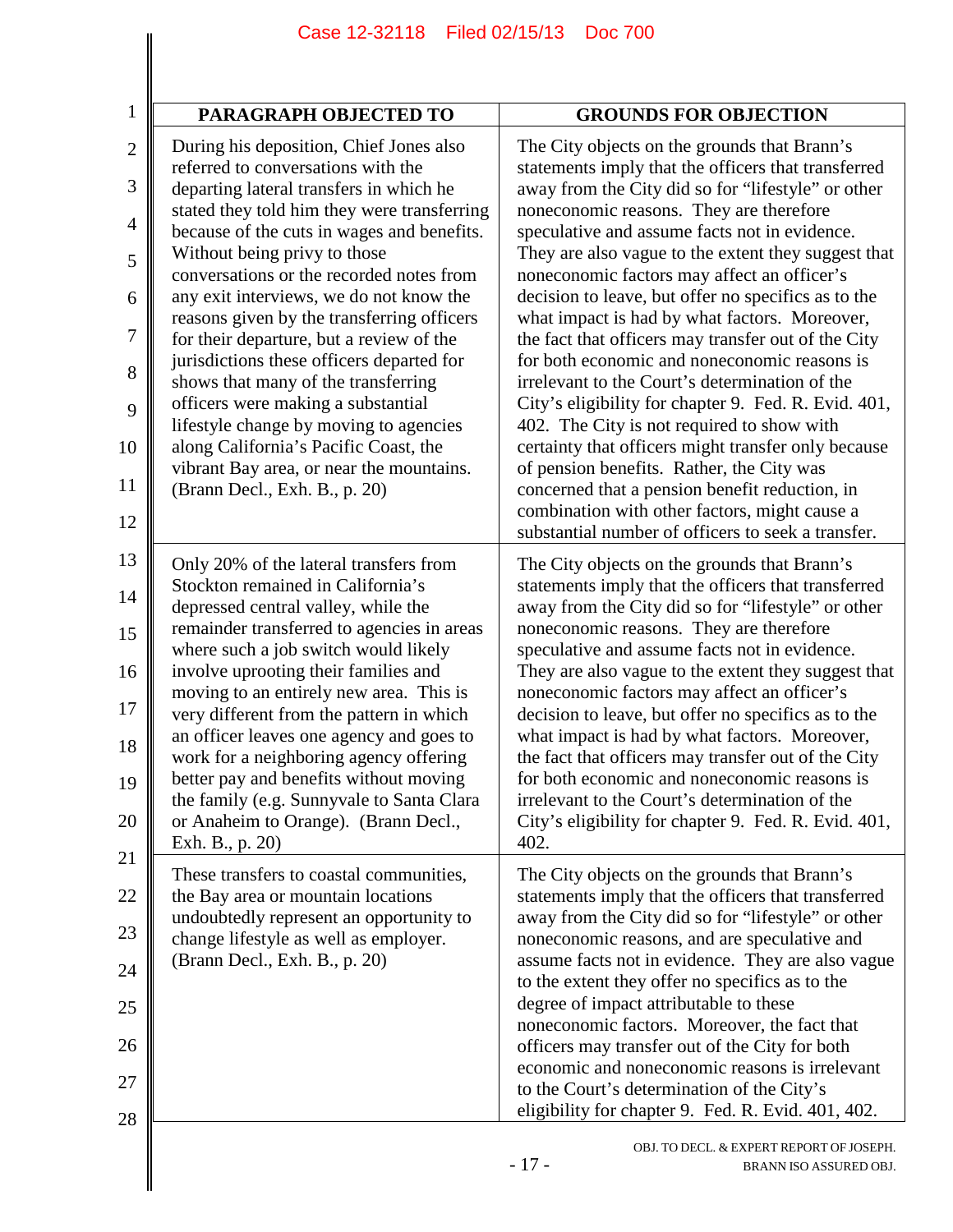| $\mathbf{1}$                                                                        | PARAGRAPH OBJECTED TO                                                                                                                                                                                                                                                                                                                                                                                                                                                                                                                                                                                                                                     | <b>GROUNDS FOR OBJECTION</b>                                                                                                                                                                                                                                                                                                                                                                                                                                                                                                                                                                                                                              |
|-------------------------------------------------------------------------------------|-----------------------------------------------------------------------------------------------------------------------------------------------------------------------------------------------------------------------------------------------------------------------------------------------------------------------------------------------------------------------------------------------------------------------------------------------------------------------------------------------------------------------------------------------------------------------------------------------------------------------------------------------------------|-----------------------------------------------------------------------------------------------------------------------------------------------------------------------------------------------------------------------------------------------------------------------------------------------------------------------------------------------------------------------------------------------------------------------------------------------------------------------------------------------------------------------------------------------------------------------------------------------------------------------------------------------------------|
| $\overline{2}$<br>3<br>limited to:<br>$\overline{4}$<br>5<br>6<br>7<br>8<br>9<br>10 | Indeed, as in any field of endeavor, police<br>employees are influenced by a host of<br>non-economic factors, including but not<br>Employment processes and job<br>satisfaction; <sup>14</sup><br>Organizational leadership,<br>reputation, assignment variety<br>and culture; <sup>15</sup><br>External factors such as housing<br>market and location. <sup>16</sup><br>(Brann Decl., Exh. B., pp. 20-21)                                                                                                                                                                                                                                               | The City objects on the grounds that Brann's<br>statements as to noneconomic factors affecting<br>officers' decisions to transfer are vague,<br>speculative, and assume facts not in evidence in<br>that Brann simply raises "possible" factors<br>without providing any independent analysis or<br>evidence showing which factors affect the City's<br>officers, or the degree of impact any given factor<br>would have. Moreover, the fact that officers may<br>transfer out of the City for both economic and<br>noneconomic reasons is irrelevant to the Court's<br>determination of the City's eligibility for chapter<br>9. Fed. R. Evid. 401, 402. |
| 11<br>12<br>13<br>14<br>15<br>16<br>17<br>18<br>19<br>20<br>21                      | Given the changes involved to make a<br>lateral move to such a new position, and<br>the economic, geographic, and lifestyle<br>changes associated with the moves, it<br>cannot be said that the only issue<br>motivating such changes was a reduction<br>in wages and benefits, or possible pension<br>changes, particularly as cities such as<br>Brentwood (27 miles west of Stockton)<br>have ongoing recruitment with better pay<br>and benefits (\$6098 -- \$7413) than<br>Oceanside $(\$5,020 - \$7,141)$ or El<br>Segundo (\$5,407.54 - \$6,572.90), and<br>thus would not have required relocation. <sup>17</sup><br>(Brann Decl., Exh. B., p. 21) | The City objects on the grounds that Brann's<br>statements as to noneconomic factors affecting<br>officers' decision to transfer are vague,<br>speculative, and assume facts not in evidence in<br>that Brann simply raises "possible" factors<br>without providing any independent analysis or<br>evidence showing which factors affect the City's<br>officers, or the degree of impact any given factor<br>would have. Moreover, the fact that officers may<br>transfer out of the City for both economic and<br>noneconomic reasons is irrelevant to the Court's<br>determination of the City's eligibility for chapter<br>9. Fed. R. Evid. 401, 402.  |
| 22<br>23<br>24<br>Decl., Exh. B., p. 21)<br>25<br>26<br>27<br>28                    | In short, the variables in such a decision<br>are so complex, so interwoven and their<br>meaning to each employee so unique, that<br>any action is the result of and interplay<br>among a variety of influences. (Brann                                                                                                                                                                                                                                                                                                                                                                                                                                   | The City objects on the grounds that Brann's<br>statements as to noneconomic factors affecting<br>officers' decisions to transfer are vague,<br>speculative, and assume facts not in evidence in<br>that Brann simply raises "possible" factors<br>without providing any independent analysis or<br>evidence showing which factors affect the City's<br>officers, or the degree of impact any given factor<br>would have. In fact, Brann here acknowledges<br>that he does not believe he can provide any<br>dependable conclusions with regard to whether<br>the City's concerns were well-founded. In any                                               |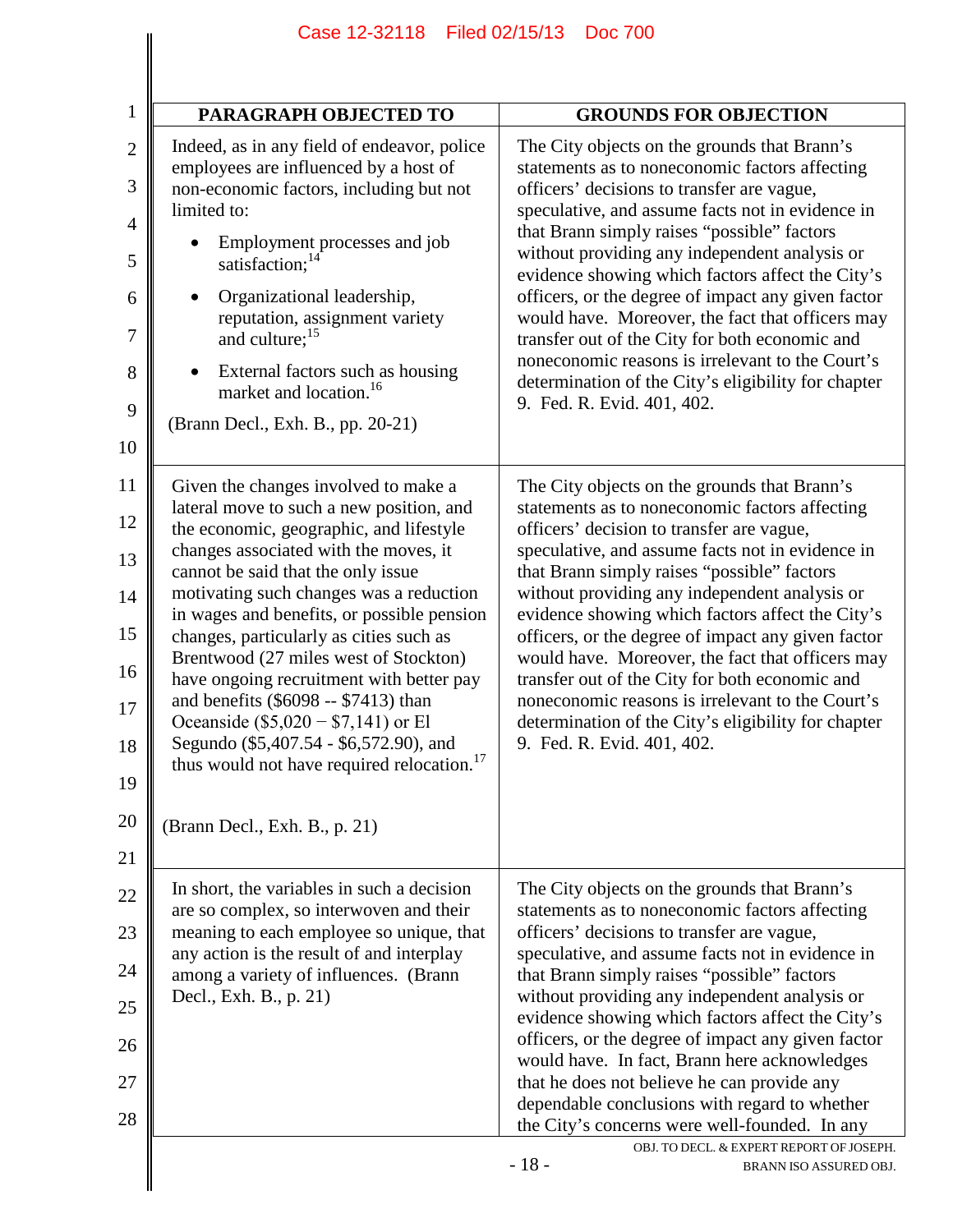| PARAGRAPH OBJECTED TO                                                                                                                                                                                                                                                                                                                                                                                                                                                                                                                                                                                                                                                                                                                                                                                                                                                                                                                                                                                                                                                                                                                                                                                                                                                             | <b>GROUNDS FOR OBJECTION</b>                                                                                                                                                                                                                                                                                                                                                                                                                                                                                                                                                                                                                                                                                                                                                                                                                                                                                                                                                                                                                 |
|-----------------------------------------------------------------------------------------------------------------------------------------------------------------------------------------------------------------------------------------------------------------------------------------------------------------------------------------------------------------------------------------------------------------------------------------------------------------------------------------------------------------------------------------------------------------------------------------------------------------------------------------------------------------------------------------------------------------------------------------------------------------------------------------------------------------------------------------------------------------------------------------------------------------------------------------------------------------------------------------------------------------------------------------------------------------------------------------------------------------------------------------------------------------------------------------------------------------------------------------------------------------------------------|----------------------------------------------------------------------------------------------------------------------------------------------------------------------------------------------------------------------------------------------------------------------------------------------------------------------------------------------------------------------------------------------------------------------------------------------------------------------------------------------------------------------------------------------------------------------------------------------------------------------------------------------------------------------------------------------------------------------------------------------------------------------------------------------------------------------------------------------------------------------------------------------------------------------------------------------------------------------------------------------------------------------------------------------|
|                                                                                                                                                                                                                                                                                                                                                                                                                                                                                                                                                                                                                                                                                                                                                                                                                                                                                                                                                                                                                                                                                                                                                                                                                                                                                   | case, the fact that officers may transfer out of the<br>City for both economic and noneconomic reasons<br>is irrelevant to the Court's determination of the<br>City's eligibility for chapter 9, because the City is<br>not required to show that its concern that a<br>pension benefit cut might cause a substantial<br>number of officers to seek a transfer is based on a<br>scientific certainty. Fed. R. Evid. 401, 402.                                                                                                                                                                                                                                                                                                                                                                                                                                                                                                                                                                                                                |
| There are various non-economic factors<br>that may have affected the number of<br>lateral transfers in the past few years. For<br>example:<br>The relationship between the City<br>and the police has been rancorous<br>over the past few years. The<br>City's declaration of a State of<br>Emergency, the imposition of<br>contract terms on the police, the<br>lawsuit filed by the Stockton<br><b>Police Officers Association</b><br>against the City, and the lack of<br>an agreement between the City<br>and the police union for an<br>extended period are all<br>indications that the relationship<br>has been troubled.<br>According to news accounts,<br>police officers have been leaving<br>the force because of the high cost<br>of health care insurance and were<br>not able to take advantage of<br>various health care options over<br>the past several months due to the<br>lack of a contract. <sup>18</sup><br>The SPD has had five Chiefs of<br>Police in the past six years, and<br>such turnover in leadership<br>undoubtedly impacts the<br>organization and its police<br>officers. <sup>19</sup><br>The police union purchased the<br>house next to the City Manager in<br>an effort to "intimidate" him. <sup>20</sup><br>(Brann Decl., Exh. B., p. 21) | The City objects on the grounds that Brann's<br>statements as to noneconomic factors affecting<br>officers' decisions to transfer are vague,<br>speculative, and assume facts not in evidence in<br>that Brann simply raises "possible" factors<br>without providing any independent analysis or<br>evidence showing which factors affect the City's<br>officers, or the degree of impact any given factor<br>would have. In fact, Brann here acknowledges<br>that he does not believe he can provide any<br>dependable conclusions with regard to whether<br>the City's concerns were well-founded. In any<br>case, the fact that officers may transfer out of the<br>City for both economic and noneconomic reasons<br>is irrelevant to the Court's determination of the<br>City's eligibility for chapter 9, because the City is<br>not required to show that its concern that a<br>pension benefit cut might cause a substantial<br>number of officers to seek a transfer is based on a<br>scientific certainty. Fed. R. Evid. 401, 402. |
|                                                                                                                                                                                                                                                                                                                                                                                                                                                                                                                                                                                                                                                                                                                                                                                                                                                                                                                                                                                                                                                                                                                                                                                                                                                                                   | OBJ. TO DECL. & EXPERT REPORT OF JOSEPH.<br>$-19-$                                                                                                                                                                                                                                                                                                                                                                                                                                                                                                                                                                                                                                                                                                                                                                                                                                                                                                                                                                                           |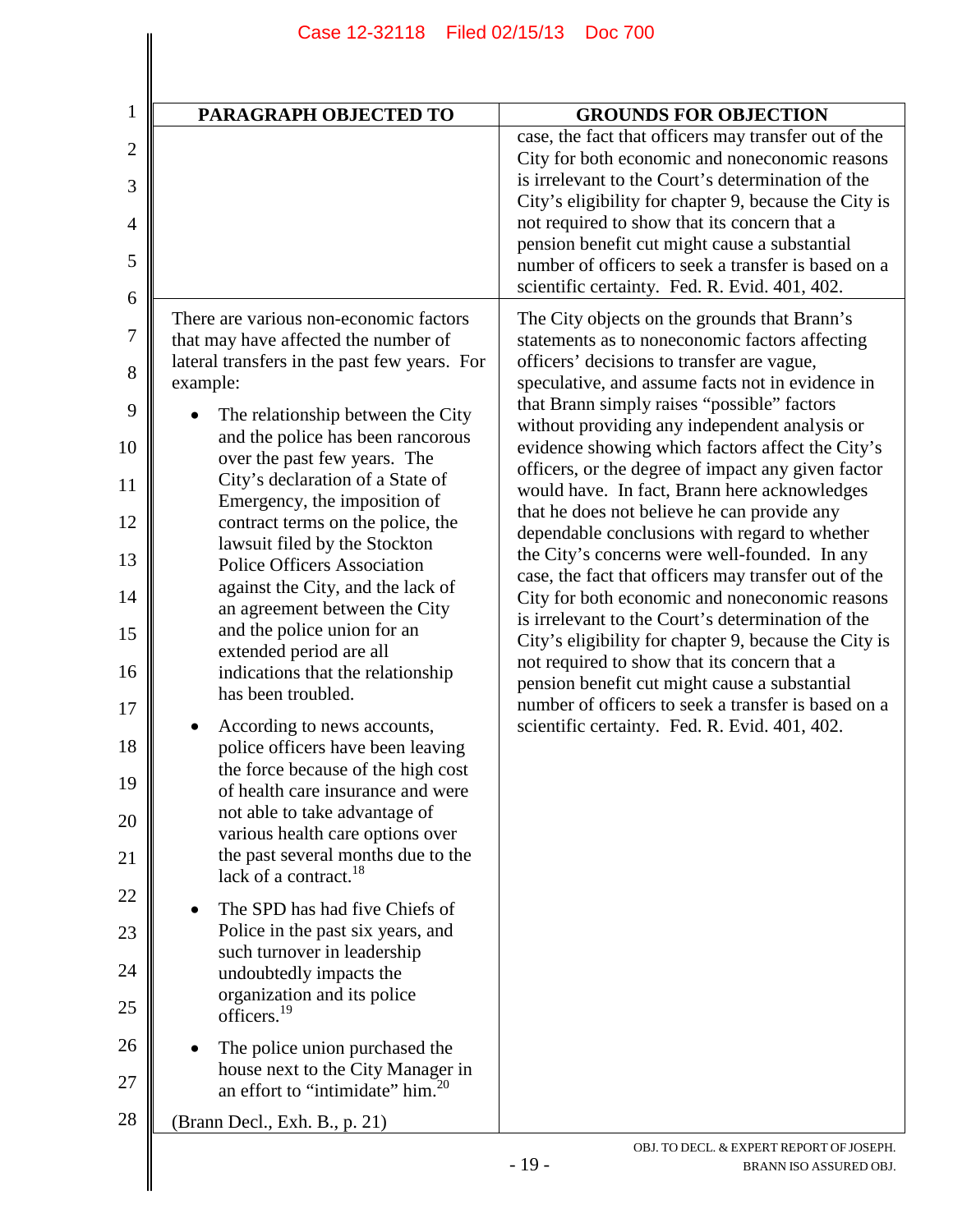| PARAGRAPH OBJECTED TO                                                                                                                                                                                                                                                                                                                                                                                                                                                                                                                                                                                                                                                                      | <b>GROUNDS FOR OBJECTION</b>                                                                                                                                                                                                                                                                                                                                                                                                                                                                                                                                                                                                                                                                                                                                                                                                                                                                                                                                                                                                                 |
|--------------------------------------------------------------------------------------------------------------------------------------------------------------------------------------------------------------------------------------------------------------------------------------------------------------------------------------------------------------------------------------------------------------------------------------------------------------------------------------------------------------------------------------------------------------------------------------------------------------------------------------------------------------------------------------------|----------------------------------------------------------------------------------------------------------------------------------------------------------------------------------------------------------------------------------------------------------------------------------------------------------------------------------------------------------------------------------------------------------------------------------------------------------------------------------------------------------------------------------------------------------------------------------------------------------------------------------------------------------------------------------------------------------------------------------------------------------------------------------------------------------------------------------------------------------------------------------------------------------------------------------------------------------------------------------------------------------------------------------------------|
| These events are all indicative of an<br>unsettled environment, and such an<br>environment could lead police officers -<br>even senior officers -- to look elsewhere.<br>(Brann Decl., Exh. B., p. 22)                                                                                                                                                                                                                                                                                                                                                                                                                                                                                     | The City objects on the grounds that Brann's<br>statements as to noneconomic factors affecting<br>officers' decisions to transfer are vague,<br>speculative, and assume facts not in evidence in<br>that Brann simply raises "possible" factors<br>without providing any independent analysis or<br>evidence showing which factors affect the City's<br>officers, or the degree of impact any given factor<br>would have. In fact, Brann here acknowledges<br>that he does not believe he can provide any<br>dependable conclusions with regard to whether<br>the City's concerns were well-founded. In any<br>case, the fact that officers may transfer out of the<br>City for both economic and noneconomic reasons<br>is irrelevant to the Court's determination of the<br>City's eligibility for chapter 9, because the City is<br>not required to show that its concern that a<br>pension benefit cut might cause a substantial<br>number of officers to seek a transfer is based on a<br>scientific certainty. Fed. R. Evid. 401, 402. |
| I understand that the police union and<br>City have recently reached a two-year<br>agreement, which has been ratified by<br>both the police union and the City<br>Council. News reports state that the<br>agreement may be a positive step that will<br>bring a sense of stability and may help<br>reduce the number of departures from the<br>police force. One provision of the<br>agreement reinstates certain longevity<br>payment provisions for a select number of<br>police officers who had previously been<br>drawing such payments, and the inclusion<br>of that provision may also encourage<br>senior police officer retention. <sup>21</sup><br>(Brann Decl., Exh. B., p. 22) | The City objects on the grounds that Brann's<br>statement that the City's entry into a two-year<br>agreement with its police union "may also<br>encourage senior police officer retention" is, on its<br>face, completely speculative, vague, and assumes<br>facts not in evidence. Moreover, Brann's<br>conclusions as to the potential impact of this<br>agreement on the City's officer retention are<br>irrelevant to the Court's determination of the<br>City's eligibility for chapter 9. Fed. R. Evid. 401,<br>402.                                                                                                                                                                                                                                                                                                                                                                                                                                                                                                                   |
|                                                                                                                                                                                                                                                                                                                                                                                                                                                                                                                                                                                                                                                                                            |                                                                                                                                                                                                                                                                                                                                                                                                                                                                                                                                                                                                                                                                                                                                                                                                                                                                                                                                                                                                                                              |
|                                                                                                                                                                                                                                                                                                                                                                                                                                                                                                                                                                                                                                                                                            |                                                                                                                                                                                                                                                                                                                                                                                                                                                                                                                                                                                                                                                                                                                                                                                                                                                                                                                                                                                                                                              |
|                                                                                                                                                                                                                                                                                                                                                                                                                                                                                                                                                                                                                                                                                            |                                                                                                                                                                                                                                                                                                                                                                                                                                                                                                                                                                                                                                                                                                                                                                                                                                                                                                                                                                                                                                              |
|                                                                                                                                                                                                                                                                                                                                                                                                                                                                                                                                                                                                                                                                                            |                                                                                                                                                                                                                                                                                                                                                                                                                                                                                                                                                                                                                                                                                                                                                                                                                                                                                                                                                                                                                                              |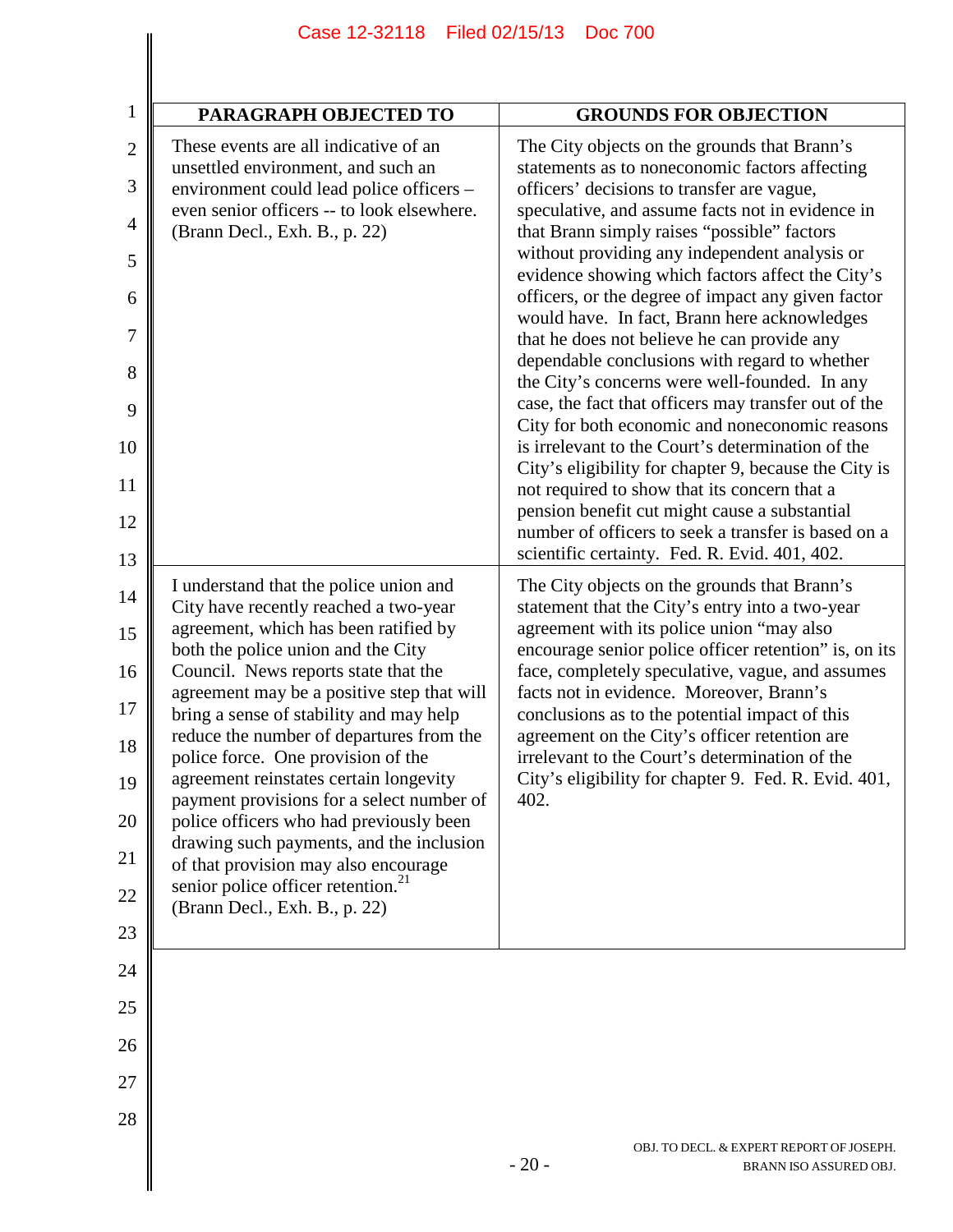| There are also factors indicating that                                                                                                                                                                                                                                                                                                                                                                                                                                                                                                                                                                                                                                                                                                                                                                                                                                                                                                                                                                                                                                                                                                                                                                                                                                                                                                                                                                                                                                                                                                   | <b>GROUNDS FOR OBJECTION</b>                                                                                                                                                                                                                                                                                                                                                                                                                                                                                                                                                                                               |
|------------------------------------------------------------------------------------------------------------------------------------------------------------------------------------------------------------------------------------------------------------------------------------------------------------------------------------------------------------------------------------------------------------------------------------------------------------------------------------------------------------------------------------------------------------------------------------------------------------------------------------------------------------------------------------------------------------------------------------------------------------------------------------------------------------------------------------------------------------------------------------------------------------------------------------------------------------------------------------------------------------------------------------------------------------------------------------------------------------------------------------------------------------------------------------------------------------------------------------------------------------------------------------------------------------------------------------------------------------------------------------------------------------------------------------------------------------------------------------------------------------------------------------------|----------------------------------------------------------------------------------------------------------------------------------------------------------------------------------------------------------------------------------------------------------------------------------------------------------------------------------------------------------------------------------------------------------------------------------------------------------------------------------------------------------------------------------------------------------------------------------------------------------------------------|
| Stockton's rate of lateral transfers exiting<br>the agency is likely to slow even in the<br>face of a moderate pension reduction.<br>(Brann Decl., Exh. B., p. 22)<br>First, as noted above, the<br>ratification of a two year agreement<br>between the police and the City can<br>contribute to a sense of stability in an<br>environment in which there has been a<br>great deal of uncertainty for the past few<br>years.<br>Second, seniority is a strong<br>disincentive for a senior officer to leave a<br>police agency. Seniority within a police<br>agency governs shift assignments, job<br>preferences, weekend and holiday<br>assignments, and other staffing and job<br>responsibilities. An officer who leaves<br>Stockton for another agency goes to the<br>bottom of the seniority list at the new<br>agency and will join the rookie officers in<br>getting the worst shifts and assignments.<br>Moreover, if layoffs begin at the new<br>agency where the Stockton officer has<br>transferred, that transferring officer (as<br>one of the newest arrivals) would be one<br>of the first to be laid off.<br>Third, many of those officers who<br>would be inclined to leave Stockton may<br>have already done so.<br>Fourth, reductions in the police<br>workforce are occurring across the state<br>of California. In a time of instability, a<br>job "in hand" is something many are not<br>willing to risk. (Brann Decl., Exh. B.,<br>p. 22)<br>"Reductions in Sworn Officers" (Brann<br>Decl., Exh. B., pp. 22-23) | The City objects on the grounds that Brann's<br>conclusion that the listed factors may "slow" the<br>City's rate of lateral transfers is entirely<br>speculative in that Brann merely lists factors he<br>thinks may have an impact on the lateral transfer<br>rate without providing any analysis, evidence, or<br>conclusion as to the degree of impact any or all of<br>these factors might have. Moreover, Brann's<br>conclusions that these factors might slow the<br>City's lateral transfer rate are irrelevant to the<br>Court's determination of the City's eligibility for<br>chapter 9. Fed. R. Evid. 401, 402. |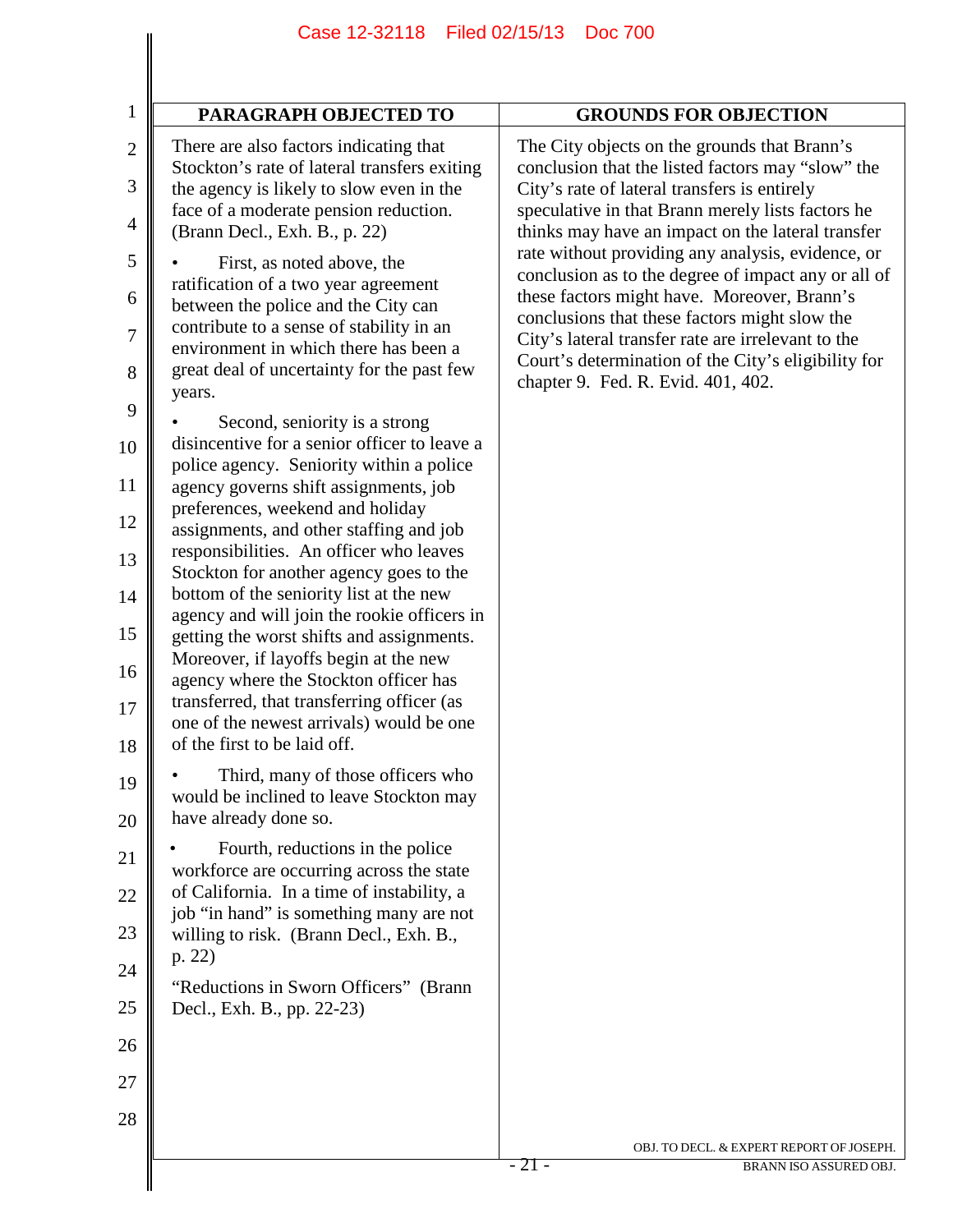| PARAGRAPH OBJECTED TO                                                                                                     | <b>GROUNDS FOR OBJECTION</b>                                                                                                                           |
|---------------------------------------------------------------------------------------------------------------------------|--------------------------------------------------------------------------------------------------------------------------------------------------------|
| Fifth, many California jurisdictions                                                                                      | (cont)                                                                                                                                                 |
| have already reduced their pension<br>benefits obligations by adopting a lower                                            | The City objects on the grounds that Brann's                                                                                                           |
| tier of pension benefits for new police<br>employees. Under the terms of the new<br>Pension law enacted in August 2012,   | conclusion that the listed factors may "slow" the<br>City's rate of lateral transfers is entirely<br>speculative in that Brann merely lists factors he |
| police officers transferring from one<br>CalPERS plan agency to another                                                   | thinks may have an impact on the lateral transfer<br>rate without providing any analysis, evidence, or                                                 |
| CalPERS plan agency will receive the                                                                                      | conclusion as to the degree of impact any or all of                                                                                                    |
| pension benefits that apply to new<br>employees as of December 31, 2012.                                                  | these factors might have. Moreover, Brann's<br>conclusions that these factors might slow the                                                           |
| Thus, if the agency has adopted a lower<br>pension tier that is in effect as of<br>December 31, 2012, an officer who      | City's lateral transfer rate are irrelevant to the<br>Court's determination of the City's eligibility for<br>chapter 9. Fed. R. Evid. 401, 402.        |
| transfers after January 1, 2013 will                                                                                      |                                                                                                                                                        |
| receive that lower pension benefit, which<br>is yet a further factor discouraging                                         |                                                                                                                                                        |
| transfers to such jurisdictions.22                                                                                        |                                                                                                                                                        |
| These various factors make it less likely<br>that any officer would leave as a result of                                  | The City objects on the grounds that Brann's<br>conclusion that the listed factors may "slow" the                                                      |
| a modest reduction in pension benefits.<br>(Brann Decl., Exh. B., p. 23)                                                  | City's rate of lateral transfers is entirely<br>speculative in that Brann merely lists factors he                                                      |
|                                                                                                                           | thinks may have an impact on the lateral transfer<br>rate without providing any analysis, evidence, or                                                 |
|                                                                                                                           | conclusion as to the degree of impact any or all of<br>these factors might have. Moreover, Brann's                                                     |
|                                                                                                                           | conclusions that these factors might slow the<br>City's lateral transfer rate are irrelevant to the                                                    |
|                                                                                                                           | Court's determination of the City's eligibility for<br>chapter 9. Fed. R. Evid. 401, 402.                                                              |
| For the five year period from 2008 to<br>2012 (through November 26, 2012), the                                            | The City objects on the grounds that Brann's<br>statements are vague, speculative and assume                                                           |
| 52 lateral transfers by Stockton police<br>officers average 2.9% of the SPD work<br>force (cumulatively) per year: (Brann | facts not in evidence to the extent they imply that<br>the City's current lateral transfer rates are                                                   |
|                                                                                                                           | acceptable and will not have detrimental effects                                                                                                       |
| Decl., Exh. B., p. 23)                                                                                                    | on public safety in the City's specific<br>circumstances. Moreover, Brann's conclusions as                                                             |
|                                                                                                                           | to the City's lateral transfer rates are irrelevant to<br>the Court's determination of the City's eligibility                                          |
|                                                                                                                           | for chapter 9. Fed. R. Evid. 401, 402.                                                                                                                 |
| "Current Lateral Transfer Rates" (Brann<br>Decl., Exh. B., pp. 23-24)                                                     | The City objects on the grounds that Brann's<br>statements are vague, speculative and assume                                                           |
|                                                                                                                           | facts not in evidence to the extent they imply that                                                                                                    |
|                                                                                                                           | the City's current lateral transfer rates are<br>acceptable and will not have detrimental effects                                                      |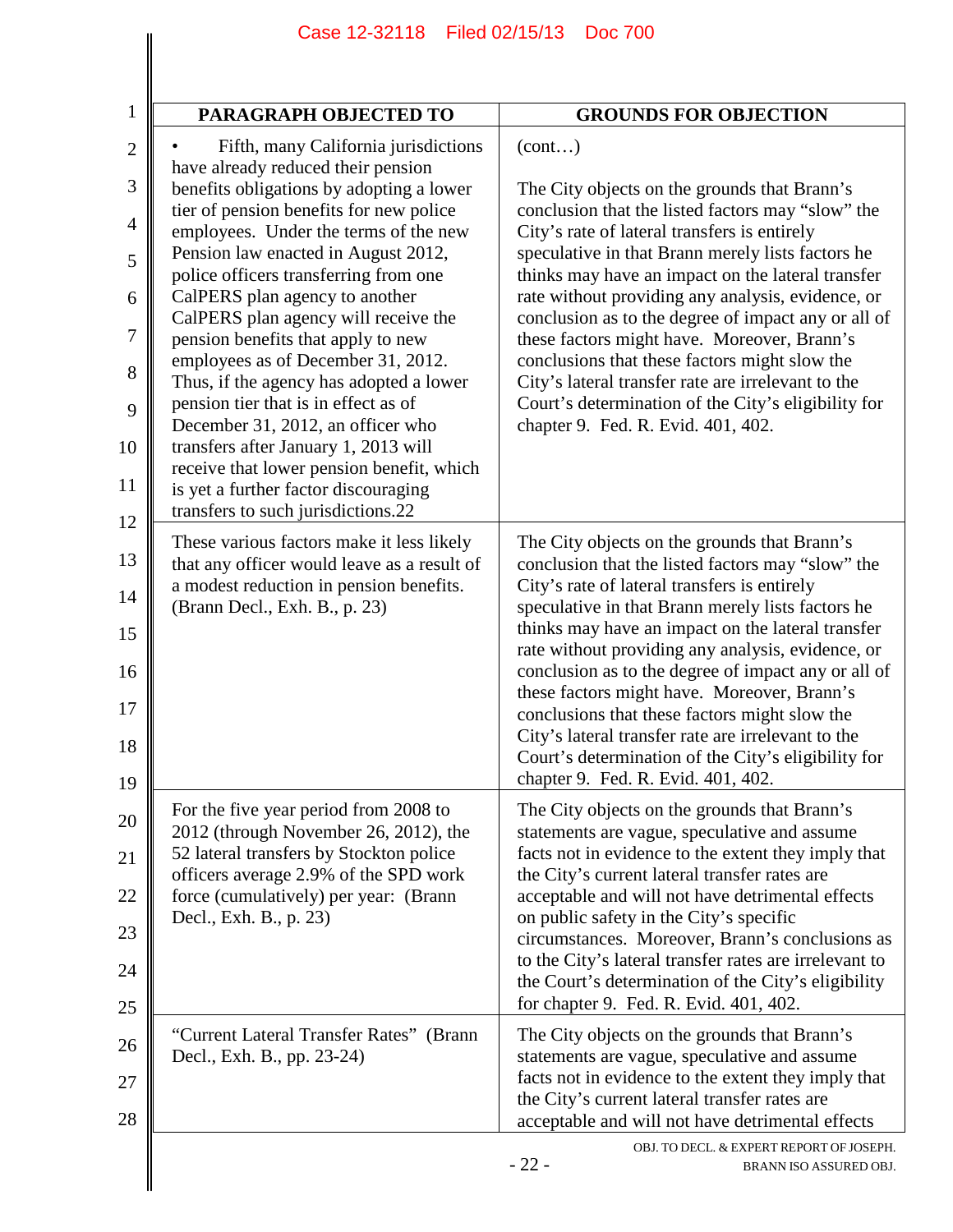| PARAGRAPH OBJECTED TO                                                                                                                                                                                                                                                                                                                                                                                                                                                                                                                                                                                                                                                                                                                                                                                                                                                                           | <b>GROUNDS FOR OBJECTION</b>                                                                                                                                                                                                                                                                                                                                                                                                                                                                                                                                                                                                                                                                                                                                                                                                                                                                                                                                                                                                           |
|-------------------------------------------------------------------------------------------------------------------------------------------------------------------------------------------------------------------------------------------------------------------------------------------------------------------------------------------------------------------------------------------------------------------------------------------------------------------------------------------------------------------------------------------------------------------------------------------------------------------------------------------------------------------------------------------------------------------------------------------------------------------------------------------------------------------------------------------------------------------------------------------------|----------------------------------------------------------------------------------------------------------------------------------------------------------------------------------------------------------------------------------------------------------------------------------------------------------------------------------------------------------------------------------------------------------------------------------------------------------------------------------------------------------------------------------------------------------------------------------------------------------------------------------------------------------------------------------------------------------------------------------------------------------------------------------------------------------------------------------------------------------------------------------------------------------------------------------------------------------------------------------------------------------------------------------------|
|                                                                                                                                                                                                                                                                                                                                                                                                                                                                                                                                                                                                                                                                                                                                                                                                                                                                                                 | on public safety in the City's specific<br>circumstances. Moreover, Brann's conclusions as<br>to the City's lateral transfer rates are irrelevant to<br>the Court's determination of the City's eligibility<br>for chapter 9. Fed. R. Evid. 401, 402.                                                                                                                                                                                                                                                                                                                                                                                                                                                                                                                                                                                                                                                                                                                                                                                  |
| In a 2006 publication by the California<br>POST (Peace Officer Standards and<br>Training) Commission, lateral transfers<br>among California police officers averaged<br>no less than 3.1% statewide since 1987<br>and was at a 4.7% level in 1997, with<br>frequent fluctuations in between. <sup>23</sup> The<br>City's five year average is certainly<br>consistent with the California POST data.<br>(Brann Decl., Exh. B., p. 24)<br>An article in an International Association<br>of Chiefs of Police publication on<br>retention practices noted that "little has<br>been done to establish an 'acceptable'<br>benchmark or standard" on retention and<br>then cited recent annual lateral transfer<br>rates in Florida at 14% and 20%, Alaska<br>at 35%, North Carolina at an average of<br>14% and Vermont municipalities at<br>$8.25\%$ <sup>24</sup><br>(Brann Decl., Exh. B., p. 24) | The City objects on the grounds that Brann's<br>statements are vague, speculative and assume<br>facts not in evidence to the extent they imply that<br>the City's current lateral transfer rates are<br>acceptable and will not have detrimental effects<br>on public safety in the City's specific<br>circumstances. Moreover, Brann's conclusions as<br>to the City's lateral transfer rates are irrelevant to<br>the Court's determination of the City's eligibility<br>for chapter 9. Fed. R. Evid. 401, 402.<br>The City objects on the grounds that Brann's<br>statements are vague, speculative and assume<br>facts not in evidence to the extent they imply that<br>the City's current lateral transfer rates are<br>acceptable and will not have detrimental effects<br>on public safety in the City's specific<br>circumstances. Moreover, Brann's conclusions as<br>to the City's lateral transfer rates are irrelevant to<br>the Court's determination of the City's eligibility<br>for chapter 9. Fed. R. Evid. 401, 402. |
| Even looking only at the 2012 data, the<br>lateral departure rate of 8.1% is higher<br>than the California POST data but lower<br>than the rates in many of the IACP<br>jurisdictions and hardly a sign of a "mass"<br>exodus." (Brann Decl., Exh. B., p. 24)<br>Chief Jones also expressed concern about<br>Stockton's ability to recruit lateral<br>candidates, stating in the August 14, 2012<br>memorandum that Stockton "has had<br>difficulty attracting interested experienced                                                                                                                                                                                                                                                                                                                                                                                                           | The City objects on the grounds that Brann's<br>statements are vague, speculative and assume<br>facts not in evidence to the extent they imply that<br>the City's current lateral transfer rates are<br>acceptable and will not have detrimental effects<br>on public safety in the City's specific<br>circumstances. Moreover, Brann's conclusions as<br>to the City's lateral transfer rates are irrelevant to<br>the Court's determination of the City's eligibility<br>for chapter 9. Fed. R. Evid. 401, 402.<br>The City objects on the grounds that Brann's<br>conclusion that the City has not experienced<br>difficulty recruiting officers is vague, speculative,<br>and assumes facts not in evidence insofar as<br>Brann offers no independent analysis or evidence<br>of the City's ability to recruit new or experienced                                                                                                                                                                                                  |
|                                                                                                                                                                                                                                                                                                                                                                                                                                                                                                                                                                                                                                                                                                                                                                                                                                                                                                 | police officers from other agencies, and in                                                                                                                                                                                                                                                                                                                                                                                                                                                                                                                                                                                                                                                                                                                                                                                                                                                                                                                                                                                            |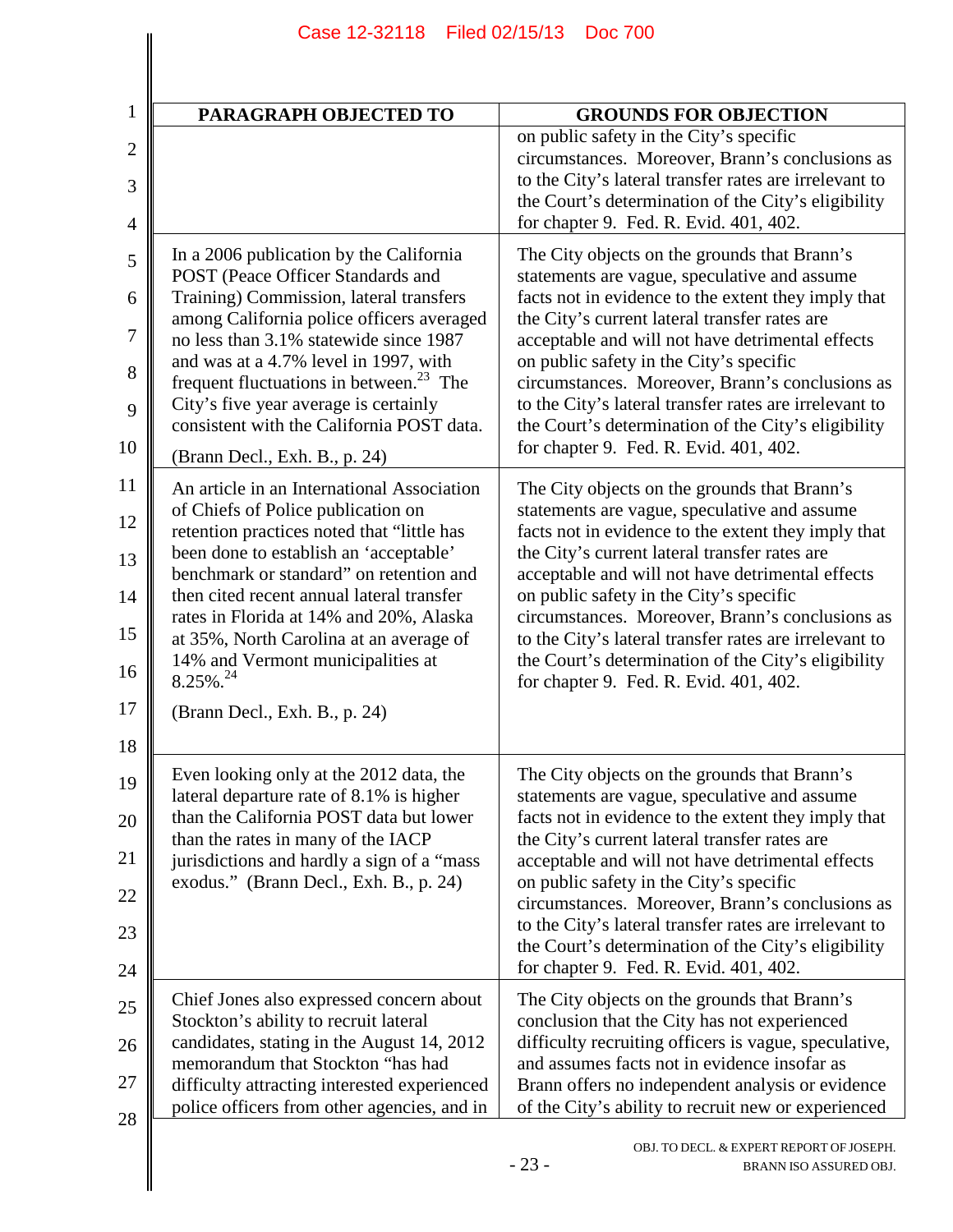| PARAGRAPH OBJECTED TO<br>fact, has not located a qualified                                                                   | <b>GROUNDS FOR OBJECTION</b><br>officers, and instead only states that the City's<br>own evidence is not convincing. Moreover,                        |
|------------------------------------------------------------------------------------------------------------------------------|-------------------------------------------------------------------------------------------------------------------------------------------------------|
|                                                                                                                              |                                                                                                                                                       |
|                                                                                                                              |                                                                                                                                                       |
| experienced officer from another agency<br>in the past several years." <sup>25</sup> The Stockton                            | Brann's conclusions as to the City's ability to                                                                                                       |
| recruiting data indicates otherwise.                                                                                         | recruit new and experienced officers are irrelevant<br>to the Court's determination of the City's                                                     |
| (Brann Decl., Exh. B., p. 24)                                                                                                | eligibility for chapter 9. Fed. R. Evid. 401, 402.                                                                                                    |
| The recruiting data provided by Stockton<br>makes clear that at a minimum there are                                          | The City objects on the grounds that Brann's<br>conclusion that the City has not experienced                                                          |
| interested lateral candidates seeking<br>employment with the SPD. In 2011,                                                   | difficulty recruiting officers is vague, speculative,<br>and assumes facts not in evidence insofar as                                                 |
| Stockton received 93 applications from                                                                                       | Brann offers no independent analysis or evidence                                                                                                      |
| lateral candidates, and in 2012, 71 lateral<br>candidates applied. <sup>26</sup> It appears that the                         | of the City's ability to recruit new or experienced<br>officers, and instead only states that the City's                                              |
| SPD did not elect to hire any of these<br>lateral transfer candidates, but the                                               | own evidence is not convincing. Moreover,<br>Brann's conclusions as to the City's ability to                                                          |
| submission of 164 applications at a<br>minimum is an indication of interest by                                               | recruit new and experienced officers are irrelevant<br>to the Court's determination of the City's                                                     |
| lateral candidates, and a sign that these                                                                                    | eligibility for chapter 9. Fed. R. Evid. 401, 402.                                                                                                    |
| candidates – particularly any 2012<br>applicants – believed the compensation                                                 |                                                                                                                                                       |
| offered was attractive notwithstanding the<br>cuts to wages and benefits.                                                    |                                                                                                                                                       |
| (Brann Decl., Exh. B., p. 24)                                                                                                |                                                                                                                                                       |
| In addition, in November 2012, the City<br>Council passed Chief Jones's Lateral<br>Hiring Incentive Program to offer certain | The City objects on the grounds that Brann's<br>conclusion that the City has not experienced<br>difficulty recruiting officers is vague, speculative, |
| vacation and sick leave credits to lateral<br>candidates as an inducement for even                                           | and assumes facts not in evidence insofar as                                                                                                          |
| more experienced officers to apply and                                                                                       | Brann offers no independent analysis or evidence<br>of the City's ability to recruit new or experienced                                               |
| join the SPD. <sup>27</sup> Furthermore, a December<br>11, 2012 Staff Memorandum to the City                                 | officers, and instead only states that the City's<br>own evidence is not convincing. Moreover,                                                        |
| Council expressed the City's "hope[] that<br>the new Lateral Hiring Incentive Program                                        | Brann's conclusions as to the City's ability to<br>recruit new and experienced officers are irrelevant                                                |
| recently approved by Council will provide<br>a means of achieving additional hires," a                                       | to the Court's determination of the City's<br>eligibility for chapter 9. Fed. R. Evid. 401, 402.                                                      |
| clear indication that the City believed its                                                                                  |                                                                                                                                                       |
| pay and benefits were generous enough to<br>attract the interest of lateral transfers. <sup>28</sup>                         |                                                                                                                                                       |
| (Brann Decl., Exh. B., pp. 24-25)                                                                                            |                                                                                                                                                       |
| In the very same memorandum claiming<br>to have problems with recruitment, Chief                                             | The City objects on the grounds that Brann's<br>conclusion that the City has not experienced                                                          |
| Jones stated that the SPD had hired 45                                                                                       | difficulty recruiting officers is vague, speculative,                                                                                                 |
| recruits in the past six months. <sup>31</sup> The<br>SPD's records indicate that the SPD in                                 | and assumes facts not in evidence insofar as<br>Brann offers no independent analysis or evidence                                                      |
|                                                                                                                              | OBJ. TO DECL. & EXPERT REPORT OF JOSEPH.<br>$-24-$<br>BRANN ISO ASSURED OBJ.                                                                          |

Case 12-32118 Filed 02/15/13 Doc 700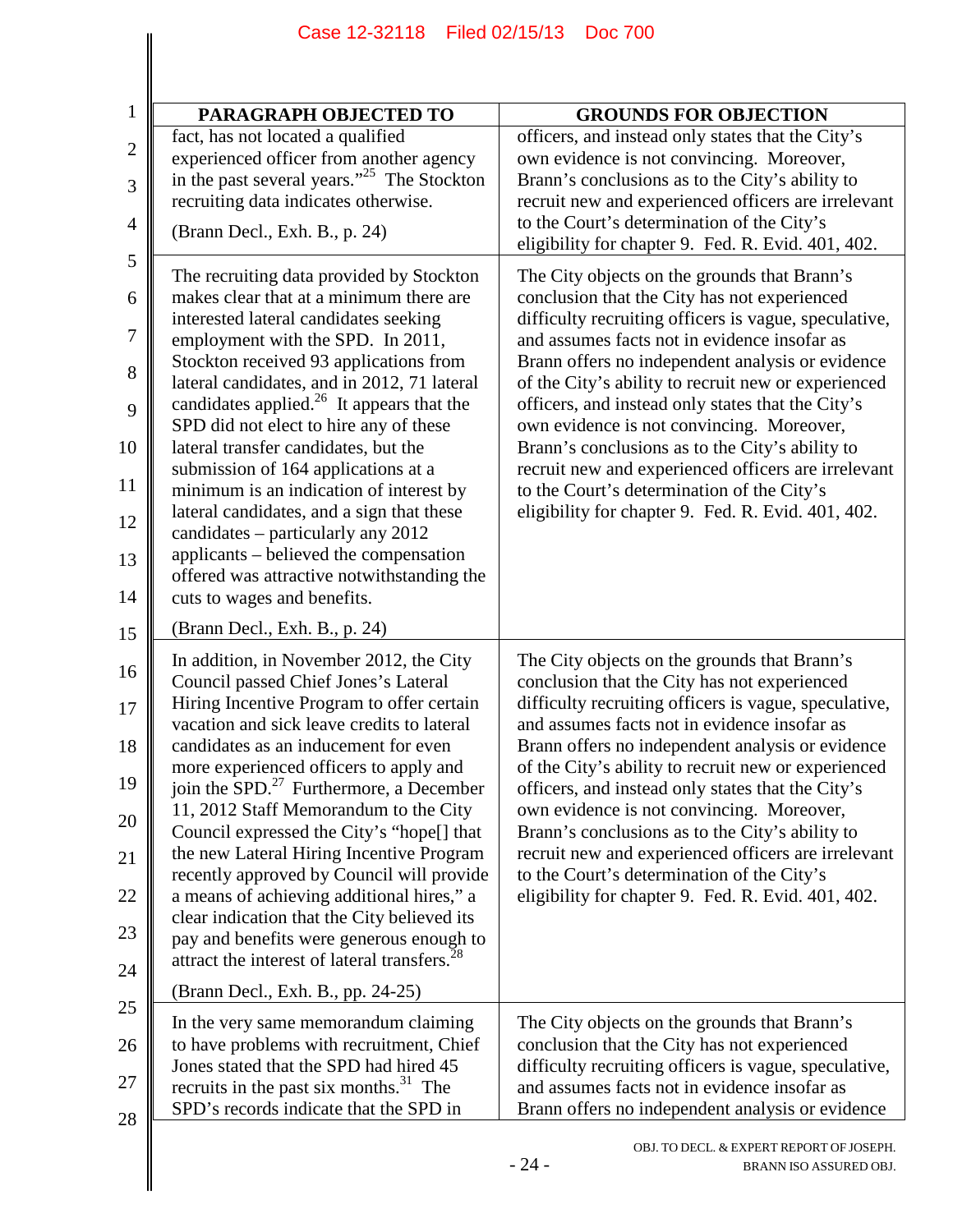|                                                                | Case 12-32118 Filed 02/15/13<br><b>Doc 700</b>                                                                                                                                                                                                                                                                                                                                                                                                                                                                                                                                                                                                                                                                                   |                                                                                                                                                                                                                                                                                                                                                                                                                                                                                                                                                                                                                                                                                                                                                                                                                                                                                                                                                                                                  |  |
|----------------------------------------------------------------|----------------------------------------------------------------------------------------------------------------------------------------------------------------------------------------------------------------------------------------------------------------------------------------------------------------------------------------------------------------------------------------------------------------------------------------------------------------------------------------------------------------------------------------------------------------------------------------------------------------------------------------------------------------------------------------------------------------------------------|--------------------------------------------------------------------------------------------------------------------------------------------------------------------------------------------------------------------------------------------------------------------------------------------------------------------------------------------------------------------------------------------------------------------------------------------------------------------------------------------------------------------------------------------------------------------------------------------------------------------------------------------------------------------------------------------------------------------------------------------------------------------------------------------------------------------------------------------------------------------------------------------------------------------------------------------------------------------------------------------------|--|
|                                                                |                                                                                                                                                                                                                                                                                                                                                                                                                                                                                                                                                                                                                                                                                                                                  |                                                                                                                                                                                                                                                                                                                                                                                                                                                                                                                                                                                                                                                                                                                                                                                                                                                                                                                                                                                                  |  |
| $\mathbf{1}$                                                   | PARAGRAPH OBJECTED TO                                                                                                                                                                                                                                                                                                                                                                                                                                                                                                                                                                                                                                                                                                            | <b>GROUNDS FOR OBJECTION</b>                                                                                                                                                                                                                                                                                                                                                                                                                                                                                                                                                                                                                                                                                                                                                                                                                                                                                                                                                                     |  |
| $\overline{2}$<br>3<br>$\overline{4}$<br>5<br>6<br>7           | fact has hired over 70 recruits and trainees<br>in 2012. <sup>32</sup> This is a sizable number of<br>recruits and indicates that Stockton is<br>capable of adding new officers to fill<br>outstanding positions. The City's<br>December 11, 2012 Staff Memorandum<br>reaffirmed that the SPD would reach its<br>authorized level of 344 positions by the<br>end of the year, which would reflect<br>hiring of more than 70 officers during                                                                                                                                                                                                                                                                                      | of the City's ability to recruit new or experienced<br>officers, and instead only states that the City's<br>own evidence is not convincing. Moreover,<br>Brann's conclusions as to the City's ability to<br>recruit new and experienced officers are irrelevant<br>to the Court's determination of the City's<br>eligibility for chapter 9. Fed. R. Evid. 401, 402.                                                                                                                                                                                                                                                                                                                                                                                                                                                                                                                                                                                                                              |  |
| 8<br>9                                                         | 2012, notwithstanding what Chief Jones<br>deemed to be below market compensation<br>and benefits. <sup>33</sup><br>(Brann Decl., Exh. B., p. 25)                                                                                                                                                                                                                                                                                                                                                                                                                                                                                                                                                                                 |                                                                                                                                                                                                                                                                                                                                                                                                                                                                                                                                                                                                                                                                                                                                                                                                                                                                                                                                                                                                  |  |
| 10<br>11<br>12<br>13<br>14<br>15<br>16<br>17                   | Indeed, during his deposition, Chief Jones<br>indicated the greatest limitations on hiring<br>were the employment process and training<br>resources. <sup>34</sup><br>(Brann Decl., Exh. B., p. 25)                                                                                                                                                                                                                                                                                                                                                                                                                                                                                                                              | The City objects on the grounds that Brann's<br>conclusion that the City has not experienced<br>difficulty recruiting officers is vague, speculative,<br>and assumes facts not in evidence insofar as<br>Brann offers no independent analysis or evidence<br>of the City's ability to recruit new or experienced<br>officers, and instead only states that the City's<br>own evidence is not convincing. Moreover,<br>Brann's conclusions as to the City's ability to<br>recruit new and experienced officers are irrelevant<br>to the Court's determination of the City's<br>eligibility for chapter 9. Fed. R. Evid. 401, 402.                                                                                                                                                                                                                                                                                                                                                                 |  |
| 18<br>19<br>20<br>21<br>22<br>23<br>24<br>25<br>26<br>27<br>28 | Another indicator of the City's ability to<br>recruit is the number of applications to<br>become new police officers. The City's<br>data shows that academy graduate<br>applications were over four times higher<br>in 2012 than in 2008, which is evidence<br>that any uncertainty over pensions was<br>not affecting the applicants. <sup>35</sup> Indeed, the<br>same data shows that in 2011 and 2012<br>over a thousand police academy certified<br>graduates applied for positions in the SPD<br>and another 1,700 without academy<br>training had applied. News reports<br>indicate that earlier this month over 1,000<br>applicants applied to become police<br>officers. <sup>36</sup><br>(Brann Decl., Exh. B., p. 26) | The City objects on the grounds that Brann's<br>conclusion that the City has not experienced<br>difficulty recruiting officers is vague, speculative,<br>and assumes facts not in evidence insofar as<br>Brann offers no independent analysis or evidence<br>of the City's ability to recruit new or experienced<br>officers, and instead only states that the City's<br>own evidence is not convincing. Moreover,<br>Brann's conclusion that the number of<br>applications shoes that the City's recruitment<br>concerns are invalid is also vague, speculative,<br>and assumes facts not in evidence in that Brann<br>offers no analysis of whether the quality of these<br>applications allows the City to recruit equally<br>qualified officers as it had previously. Finally,<br>Brann's conclusions as to the City's ability to<br>recruit new and experienced officers are irrelevant<br>to the Court's determination of the City's<br>eligibility for chapter 9. Fed. R. Evid. 401, 402. |  |
|                                                                |                                                                                                                                                                                                                                                                                                                                                                                                                                                                                                                                                                                                                                                                                                                                  | OBJ. TO DECL. & EXPERT REPORT OF JOSEPH.<br>$-25-$<br>BRANN ISO ASSURED OBJ.                                                                                                                                                                                                                                                                                                                                                                                                                                                                                                                                                                                                                                                                                                                                                                                                                                                                                                                     |  |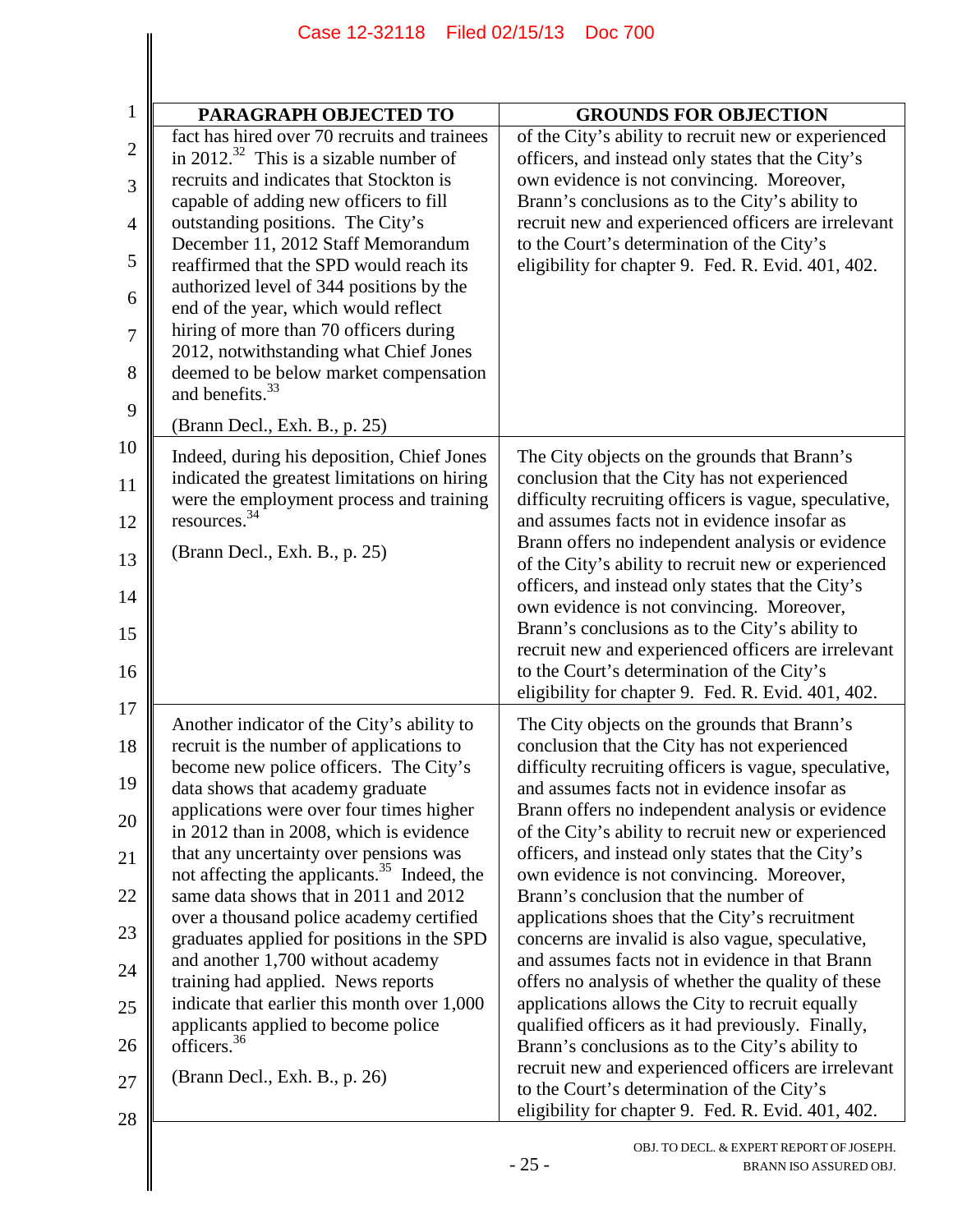| <b>PARAGRAPH OBJECTED TO</b>                                                                                                  | <b>GROUNDS FOR OBJECTION</b>                                                                                   |
|-------------------------------------------------------------------------------------------------------------------------------|----------------------------------------------------------------------------------------------------------------|
| In addition to the current ability of the<br>SPD to add new recruits, recruitment                                             | The City objects on the grounds that Brann's<br>conclusion as to the impact of new state pension               |
| beginning in 2013 should not be affected<br>by any issues relating to pensions. Under                                         | statutes on recruitment is entirely speculative,<br>vague, and assumes facts not in evidence.                  |
| the new Pension law passed this year, the<br>pension benefits for new employees are                                           | Moreover, Brann's conclusions as to the City's<br>ability to recruit new and experienced officers are          |
| set by state statute, and all new safety<br>employees statewide will be receiving the<br>same pension benefits. (Brann Decl., | irrelevant to the Court's determination of the<br>City's eligibility for chapter 9. Fed. R. Evid. 401,<br>402. |
| Exh. B., p. 26)                                                                                                               |                                                                                                                |
| For this reason, Stockton will be able to<br>recruit against other cities on a level                                          | The City objects on the grounds that Brann's<br>conclusion that the City will be able to recruit               |
| playing field with respect to pension                                                                                         | against other cities "on a level playing field" is                                                             |
| benefits. For these reasons, Chief Jones's<br>concern that Stockton will suffer a                                             | entirely speculative, vague, and assumes facts not<br>in evidence. Moreover, Brann's conclusions as to         |
| "potential handicap in the marketplace" is<br>without foundation, and the SPD should                                          | the City's ability to recruit new and experienced<br>officers are irrelevant to the Court's determination      |
| be able to continue to recruit officers to<br>fill vacancies. Thus, to the extent that                                        | of the City's eligibility for chapter 9. Fed. R.<br>Evid. 401, 402.                                            |
| lateral transfers continue, there is no                                                                                       |                                                                                                                |
| reason to believe that the departing<br>officers cannot be replaced, just as new                                              |                                                                                                                |
| officers replace retiring police officers in<br>the ordinary course without any concern                                       |                                                                                                                |
| about "mass exodus" or inability to fill<br>such positions. (Brann Decl., Exh. B.,<br>p. 26)                                  |                                                                                                                |
| The statements by Chief Jones and City                                                                                        | The City objects on the grounds that Brann                                                                     |
| Manager Deis go beyond predicting a<br>"mass exodus" of police officers and                                                   | mischaracterizes statements made by Jones and<br>Deis. The City further objects on the grounds that            |
| suggest the following scenario: A<br>reduction in retirement benefits leads to                                                | Brann's conclusion that departing officers could<br>be replaced is vague, speculative, and assumes             |
| disincentives to employment, resulting in<br>unfilled (or insufficiently filled) police                                       | facts not in evidence in part because Brann offers<br>no analysis accounting for whether the                   |
| positions, an inability to control crime,<br>and an "extremely dangerous" condition                                           | replacement officers would be equally qualified<br>with, or as effective as, officers who had                  |
| or "municipal chaos." As noted above,<br>however, the claim that transferring                                                 | transferred. Moreover, Brann's conclusions as to<br>the City's ability to recruit new and experienced          |
| officers cannot be replaced is contradicted<br>by the evidence that the SPD has hired                                         | officers are irrelevant to the Court's determination<br>of the City's eligibility for chapter 9. Fed. R.       |
| roughly 70 officers and recruits in<br>calendar year 2012. In addition, in his                                                | Evid. 401, 402.                                                                                                |
| testimony, City Manager Deis was asked<br>"whether or not there's going to be a                                               |                                                                                                                |
| threat to safety depends on how much you                                                                                      |                                                                                                                |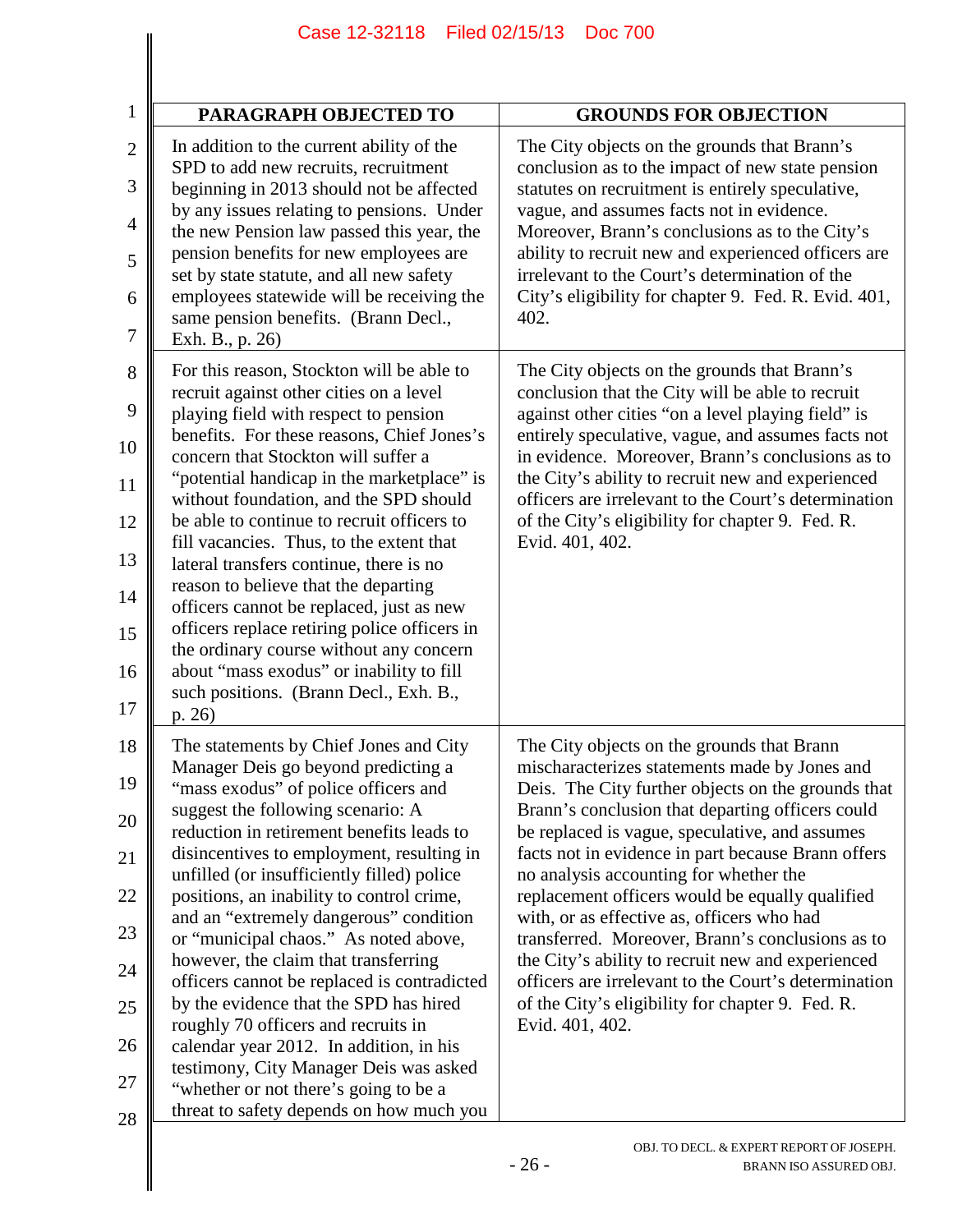| PARAGRAPH OBJECTED TO                                                                                                                                                                                                                                                                                                                                                                                                                                                                                                                                                                                                                                                                                                                                                                                                                                                                                                                                                                                                                                                                                                                                                                                                                                                                                                                                                                                                                                                                                                                                                                                                                                | <b>GROUNDS FOR OBJECTION</b>                                                                                                                                                                                                                                                                                                                                                                                                                                                                                                                                                                                                                                                                                                                                                    |
|------------------------------------------------------------------------------------------------------------------------------------------------------------------------------------------------------------------------------------------------------------------------------------------------------------------------------------------------------------------------------------------------------------------------------------------------------------------------------------------------------------------------------------------------------------------------------------------------------------------------------------------------------------------------------------------------------------------------------------------------------------------------------------------------------------------------------------------------------------------------------------------------------------------------------------------------------------------------------------------------------------------------------------------------------------------------------------------------------------------------------------------------------------------------------------------------------------------------------------------------------------------------------------------------------------------------------------------------------------------------------------------------------------------------------------------------------------------------------------------------------------------------------------------------------------------------------------------------------------------------------------------------------|---------------------------------------------------------------------------------------------------------------------------------------------------------------------------------------------------------------------------------------------------------------------------------------------------------------------------------------------------------------------------------------------------------------------------------------------------------------------------------------------------------------------------------------------------------------------------------------------------------------------------------------------------------------------------------------------------------------------------------------------------------------------------------|
| vary from that median or the average,"<br>and he responded "That would be one<br>major factor, yes," clearly conceding that<br>there could be changes to pension benefits<br>that would not threaten public safety. <sup>37</sup>                                                                                                                                                                                                                                                                                                                                                                                                                                                                                                                                                                                                                                                                                                                                                                                                                                                                                                                                                                                                                                                                                                                                                                                                                                                                                                                                                                                                                    |                                                                                                                                                                                                                                                                                                                                                                                                                                                                                                                                                                                                                                                                                                                                                                                 |
| (Brann Decl., Exh. B., p. 26)                                                                                                                                                                                                                                                                                                                                                                                                                                                                                                                                                                                                                                                                                                                                                                                                                                                                                                                                                                                                                                                                                                                                                                                                                                                                                                                                                                                                                                                                                                                                                                                                                        |                                                                                                                                                                                                                                                                                                                                                                                                                                                                                                                                                                                                                                                                                                                                                                                 |
| The assertions made by Chief Jones and<br>Mr. Deis also include a number of<br>unsupported assumptions:<br>One assumption is that less<br>experienced officers are assaulted more<br>frequently and/or more severely than<br>officers with a greater level of experience.<br>There is no industry recognized evidence<br>to support such a correlation.<br>Although some research does indicate that<br>younger officers account for a larger<br>percentage of the injured-officer-<br>population than older officers, there has<br>been no examination of the variables that<br>underlie such a finding, such as the extent<br>to which the younger officers have more<br>or less experience than their counterparts,<br>the manner in which the injuries occurred,<br>the types of injuries or the positions held<br>by and the activities of those officers at<br>the time of their injury.<br>The difference in injury rate could be<br>more readily explained, for example, by<br>the fact that less experienced officers are<br>more likely to be on patrol assignments<br>while more experienced officers are likely<br>to be detectives and in a wide range of<br>other administrative and support roles.<br>Therefore, the older officers would be less<br>likely to be exposed to the same risks as<br>their younger counterparts who are on<br>patrol. <sup>38</sup><br>It should also be noted that only a<br>small fraction of officer injuries are the<br>result of violent assaults. It has been my<br>observation and experience that violent<br>assaults on police officers - recognizing<br>that no violent assault is tolerable – | The City objects on the grounds that Brann's<br>conclusion that assertions made by Jones and Deis<br>rest on "unsupported assumptions" is speculative<br>and assumes facts not in evidence. Brann<br>performed no investigation or analysis of his own<br>regarding these claims, and is thus not in a<br>position to opine on whether Jones's and Deis's<br>assumptions are "unsupported." Moreover, to the<br>extent that Brann's statements go to his<br>conclusion that the City has not shown that its<br>concerns regarding the transfer of experienced<br>officers in the face of a pension benefit cut to a<br>scientific certainty, such statements are irrelevant<br>to the Court's determination of the City's<br>eligibility for chapter 9. Fed. R. Evid. 401, 402. |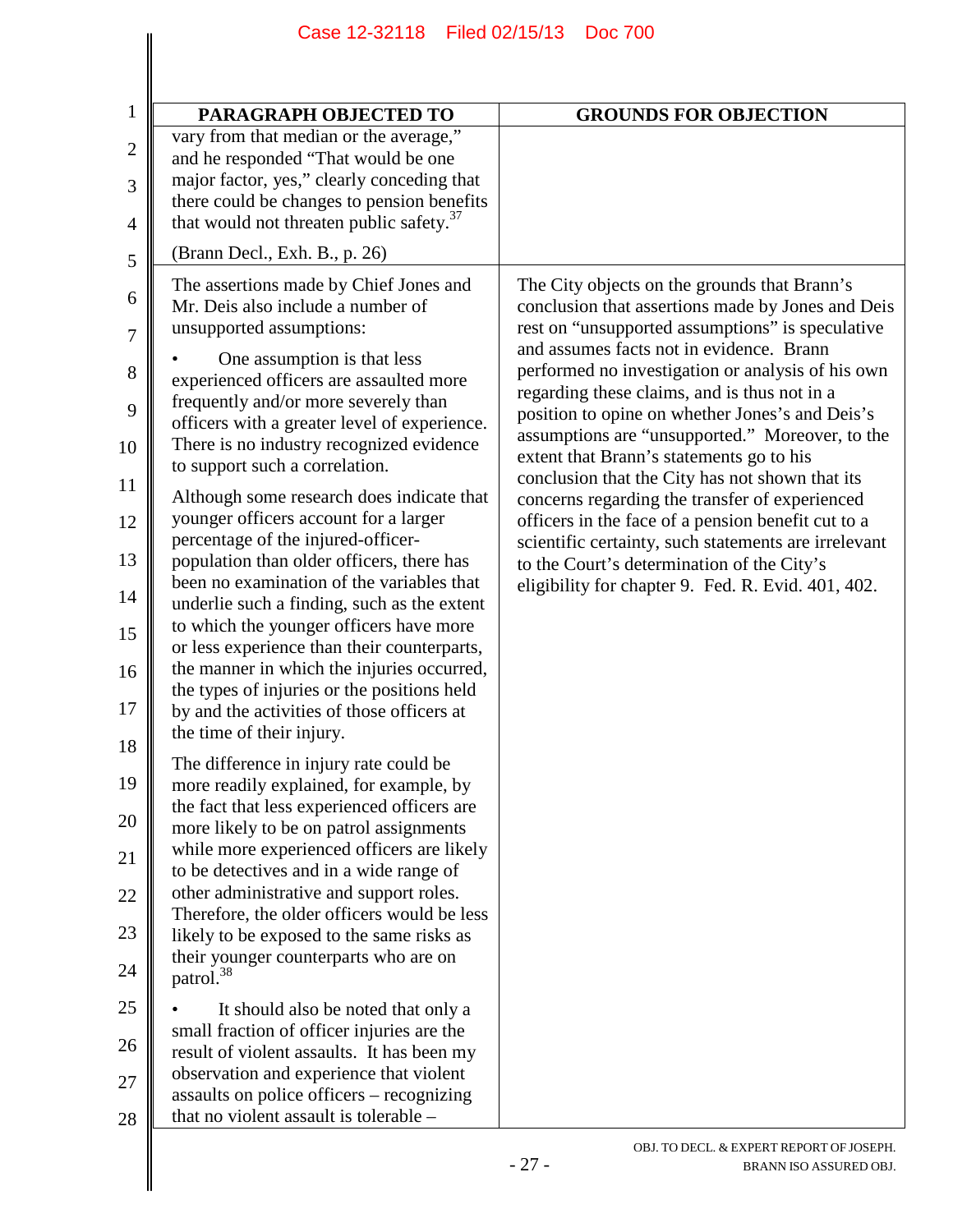| PARAGRAPH OBJECTED TO                                                                                                                                                                                                                                                                                                                      | <b>GROUNDS FOR OBJECTION</b>                                                                                                                                                                                                                                                                                                                                                                                                                                                                                       |
|--------------------------------------------------------------------------------------------------------------------------------------------------------------------------------------------------------------------------------------------------------------------------------------------------------------------------------------------|--------------------------------------------------------------------------------------------------------------------------------------------------------------------------------------------------------------------------------------------------------------------------------------------------------------------------------------------------------------------------------------------------------------------------------------------------------------------------------------------------------------------|
| account for fewer than 5% of officer<br>injuries. Indeed, in-service training and<br>automobile accidents result in<br>approximately the same number of<br>injuries as those attributable to arrest and                                                                                                                                    |                                                                                                                                                                                                                                                                                                                                                                                                                                                                                                                    |
| control activities. <sup>39</sup><br>Chief Jones's statement also makes<br>the tacit assumption that less experienced<br>officers are less effective in combating a<br>rising violent crime rate than more                                                                                                                                 |                                                                                                                                                                                                                                                                                                                                                                                                                                                                                                                    |
| experienced officers. In addition, Chief<br>Jones also assumes that this reduced level<br>of effectiveness leads to greater<br>community risk. <sup>40</sup>                                                                                                                                                                               |                                                                                                                                                                                                                                                                                                                                                                                                                                                                                                                    |
| There is no evidence to support such a<br>contention. It has been my observation<br>and experience that there are innumerable<br>variables that contribute to officer<br>effectiveness and any conclusions based                                                                                                                           |                                                                                                                                                                                                                                                                                                                                                                                                                                                                                                                    |
| on any single variable such as experience<br>are not supported. <sup>41</sup><br>Once hired, it takes longer to train<br>and prepare an academy level trainee than                                                                                                                                                                         |                                                                                                                                                                                                                                                                                                                                                                                                                                                                                                                    |
| it does to train and ready a lateral<br>applicant for patrol duty. Chief Jones's<br>comments suggest that this difference in<br>the training time required could result in<br>an increased level of violent crime. <sup>42</sup>                                                                                                           |                                                                                                                                                                                                                                                                                                                                                                                                                                                                                                                    |
| It has been my observation and<br>experience that this increased amount of<br>requisite training time has no causal<br>connection to the crime rate.                                                                                                                                                                                       |                                                                                                                                                                                                                                                                                                                                                                                                                                                                                                                    |
| (Brann Decl., Exh. B., pp.27-28)                                                                                                                                                                                                                                                                                                           |                                                                                                                                                                                                                                                                                                                                                                                                                                                                                                                    |
| Although Chief Jones and City Manager<br>Deis raise the specter of "municipal"<br>chaos" if pension benefits are reduced, it<br>is my view there is no evidence that a<br>modest pension benefit reduction would<br>lead to a "mass exodus" or would have an<br>effect on the crime rate, public safety, or<br>the safety of the officers. | The City objects on the grounds that Brann's<br>conclusion that there is "no evidence" that a<br>modest pension benefit reduction will lead to a<br>"mass exodus" is vague, speculative, and assumes<br>facts not in evidence, because it depends on<br>numerous assumptions (including assumptions as<br>to the meaning of the terms "modest" and "mass<br>exodus"; the applicability of the experiences of<br>other municipalities to the City's specific<br>situation; the impact, or lack thereof, of numerous |